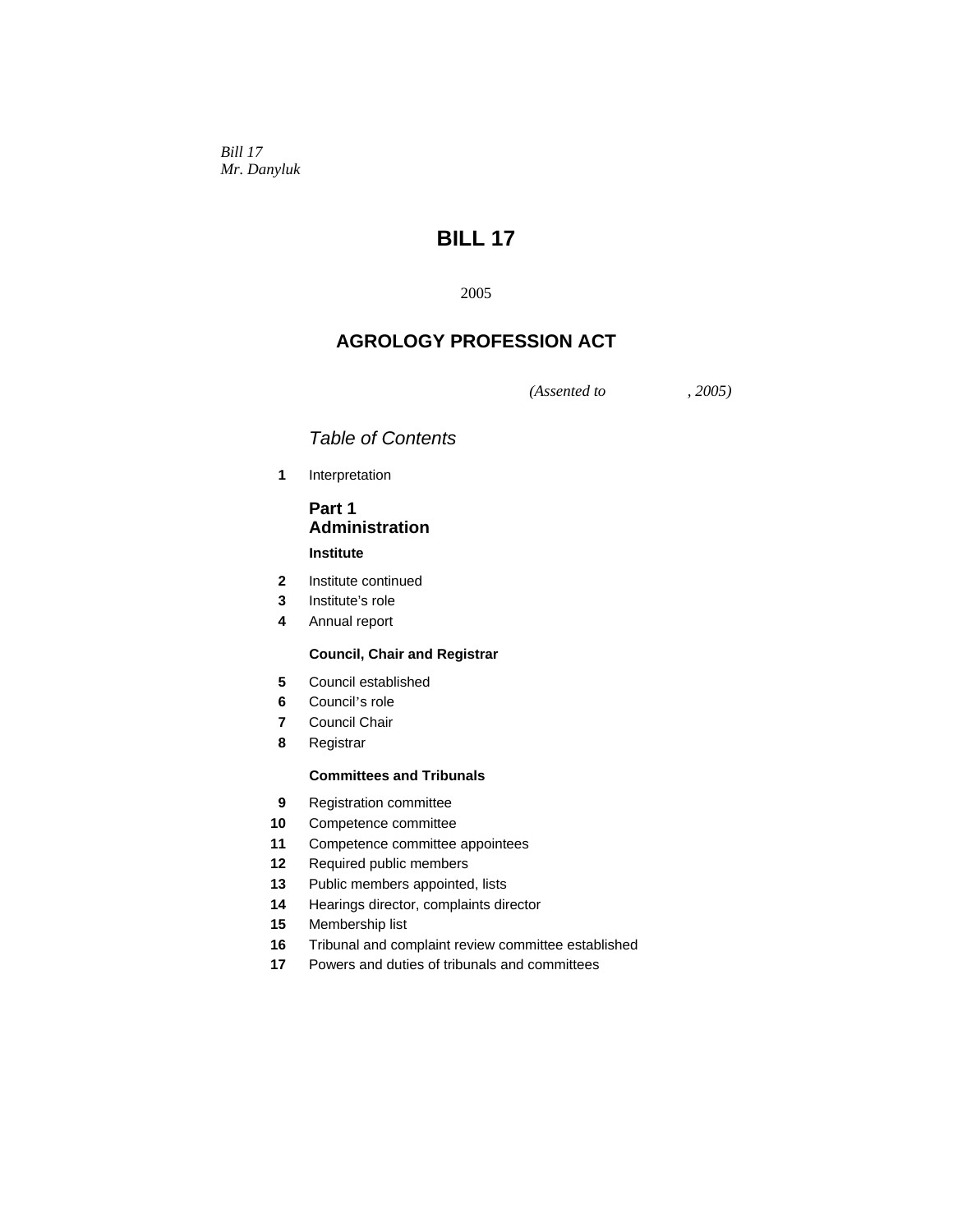### **Panels**

Council and committee panels

# **Delegation**

- Council delegation
- Person, committee delegation
- Officials directory

# **Part 2 Registration**

# **Applying for Registration**

- Application for registration
- Receipt of application
- Decision on application
- Request for review
- Review of registration decision

### **Registration**

- Registers of members
- Register information
- Errors in register
- Registration of regulated members
- Corporations, partnerships not members

# **Practice Permits**

- Application date for practice permit
- Suspension if application not made
- Applying for practice permit
- Review by council

#### **Suspension, Cancellation and Reinstatement**

- Cancellation of practice permit and registration
- Return of suspended or cancelled practice permit
- Reinstatement
- Suspension of practice permit

# **Registration Required**

Mandatory registration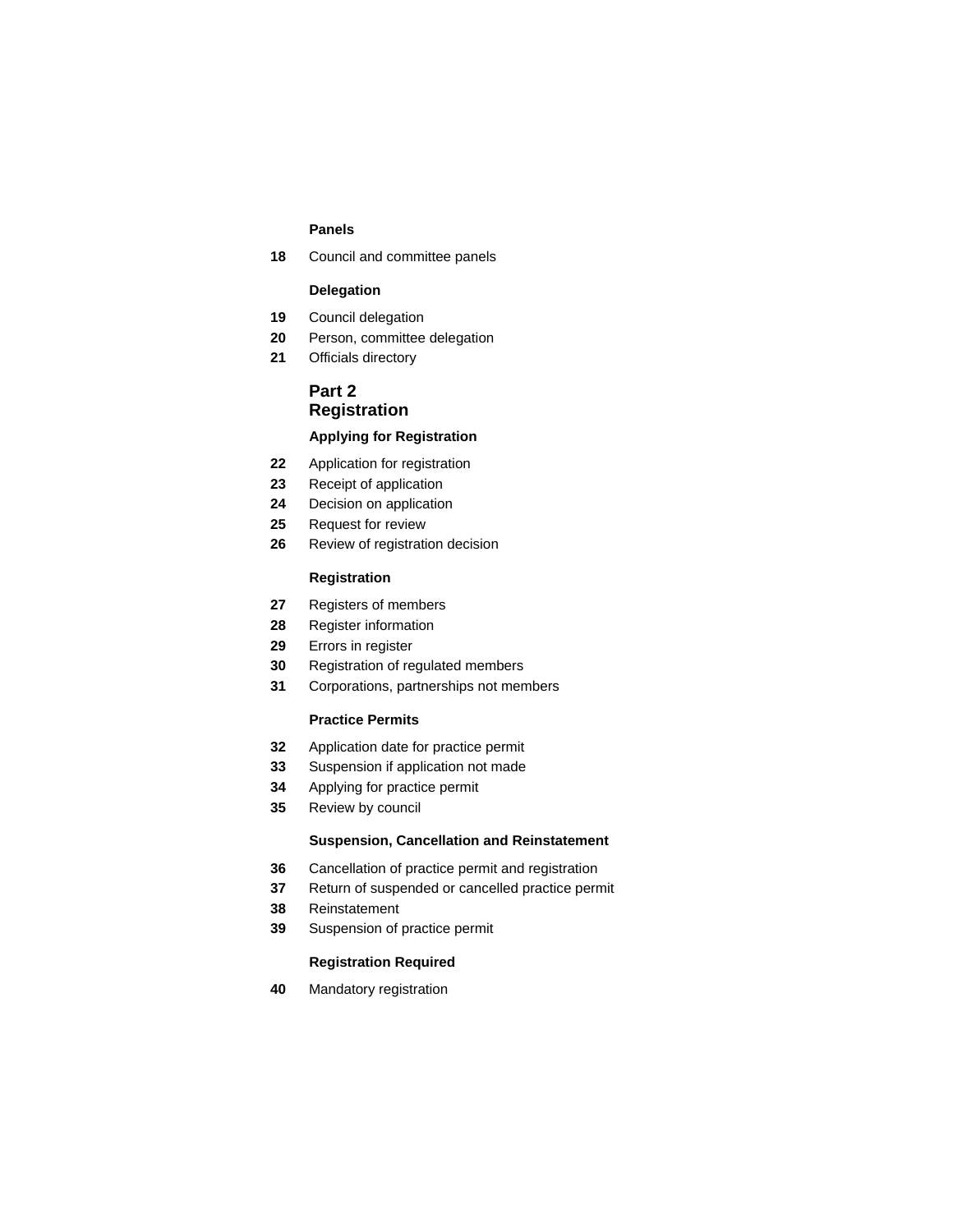- Offence
- Injunction

# **Part 3 Continuing Competence**

- Continuing competence program
- Referral to complaints director
- Confidentiality
- Offence

# **Part 4 Professional Conduct**

# **Division 1 Complaints**

- Making a complaint
- Acting on a complaint
- Aware of unprofessional conduct

#### **Division 2 Alternative Complaint Resolution**

- Process
- Evidence
- Settlement

#### **Division 3 Investigations**

- Notice of investigation
- Investigation scope
- Investigation powers
- Proceedings delayed
- Conditions, suspension during proceedings
- Report of investigation
- Notification of action taken
- Review of dismissal of complaint
- Hearing to be scheduled
- Admission of unprofessional conduct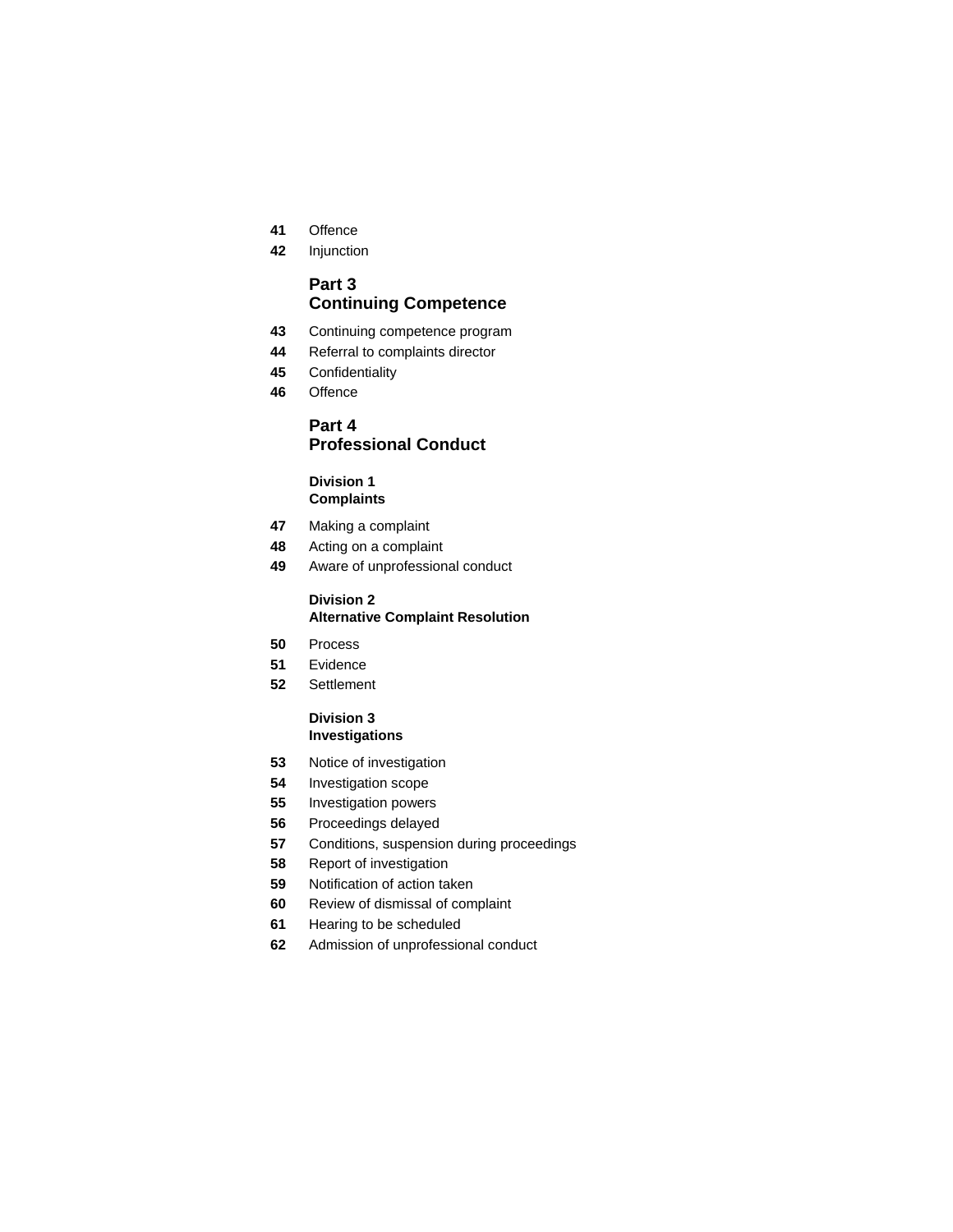# **Division 4 Hearings and Decisions**

## **Bias Prevention**

Bias prevention

# **Witnesses**

- Investigated person at hearing
- Investigated person's witnesses
- Institute's witnesses
- Notice
- Rights and obligations of witnesses

# **Hearings**

- Institute's duties in respect of hearing
- Access to hearing
- Tribunal at hearing

# **Decisions and Records**

- Tribunal decision
- Previous decisions
- Orders of tribunal
- Written decision
- Service of decision and record of hearing
- Examination of record

# **Division 5 Appeals**

Stay pending appeal

# **Appeal Within Institute**

- Appeal to council
- Scheduling appeal
- Council's powers on appeal

# **Appeal to the Court**

- Court of Appeal
- Appeal on record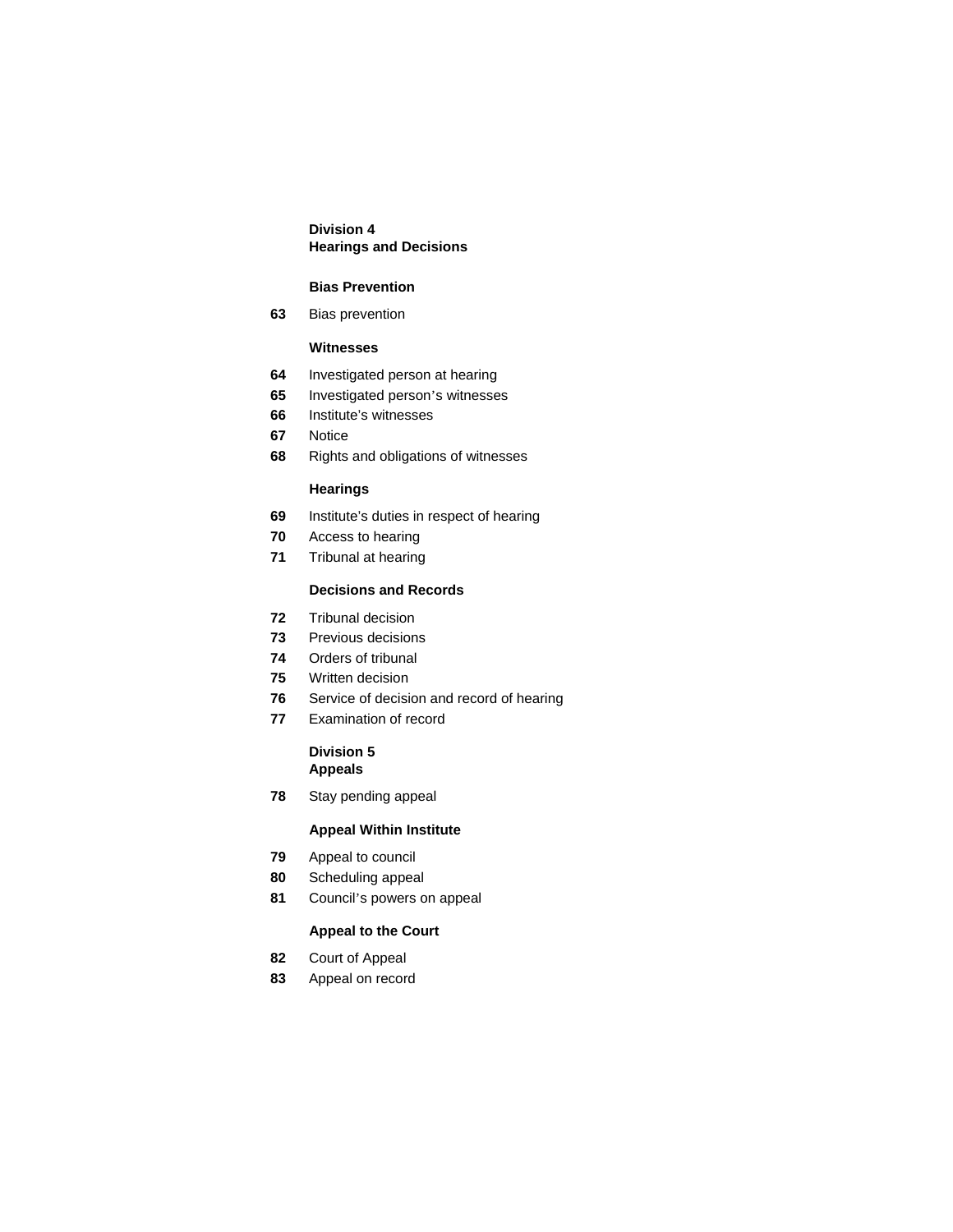- **84** Power of Court on appeal
- **85** Application to vary order

### **Division 6 General**

- **86** Non-prejudicial orders
- **87** Commissioner for oaths

# **Part 5 Business Arrangements Conducting a Practice**

- **88** Practice arrangements
- **89** Municipal, settlement licence exemption
- **90** Advertising

# **Part 6 Other Matters**

# **Exemption**

 **91** Exemption of veterinarians and pharmacists

# **Notices and Information**

- **92** Access to regulated member's information
- **93** Notices
- **94** Record retention

#### **Evidence**

- **95** Evidence of registration
- **96** Burden of proof
- **97** Records, evidence not admissible

### **Liability**

 **98** Liability exemption

# **Ombudsman**

 **99** Complaints to Ombudsman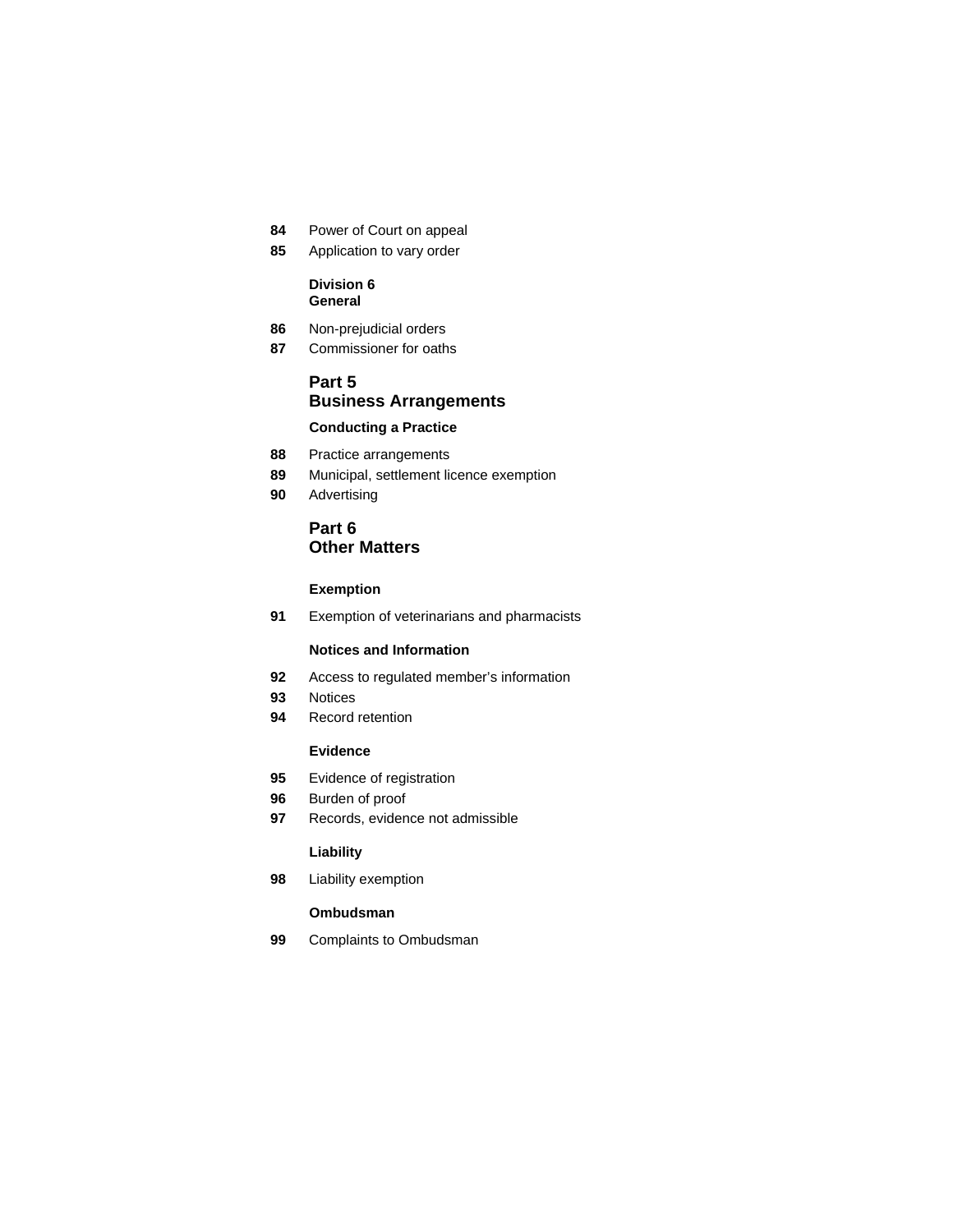# **Part 7 Protected Words and Abbreviations**

- **100** Protected words, abbreviations
- **101** Penalty
- **102** Injunction

# **Part 8 Regulations, Bylaws, Code of Ethics and Standards of Practice**

- **103** Council regulations
- **104** Bylaws
- **105** Approval of program and courses
- **106** Code of ethics, standards of practice
- **107** Lieutenant Governor in Council regulations
- **108** Transitional regulations

# **Part 9**

# **Transitional Provisions, Consequential Amendments, Repeal and Coming into Force**

#### **Transitional Provisions**

**109-112** Transitional

# **Consequential Amendments**

 **113,114** Consequential amendments

# **Repeal and Coming into Force**

- **115** Repeal
- **116** Coming into force

HER MAJESTY, by and with the advice and consent of the Legislative Assembly of Alberta, enacts as follows:

#### **Interpretation**

**1(1)** In this Act,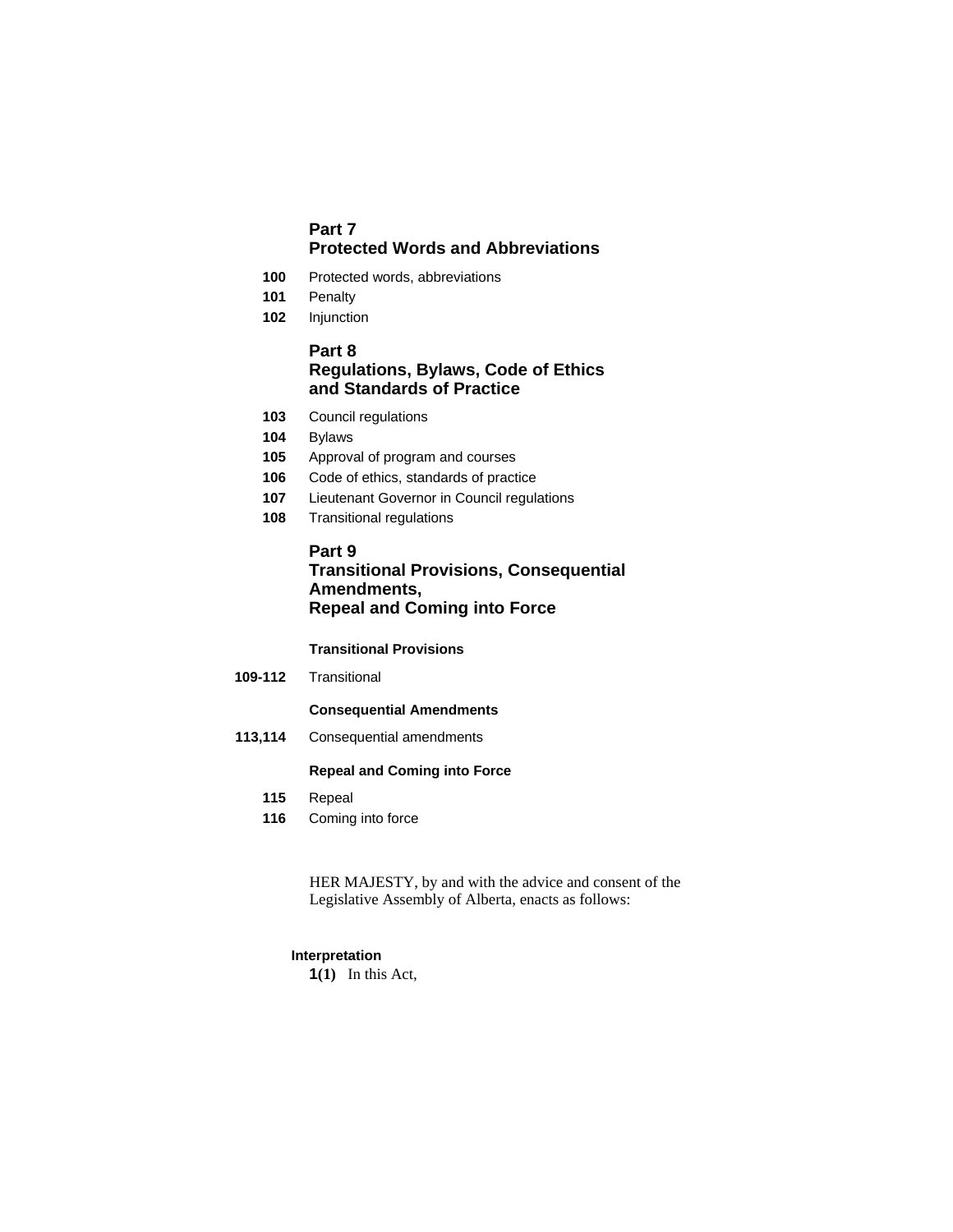- (a) "alternative complaint resolution process" means a process to help the complainant, the Institute and the investigated person settle a complaint;
- (b) "Chair" means the Chair of the council of the Institute;
- (c) "code of ethics" means a code of ethics adopted by the council under Part 8;
- (d) "competence" means the combined knowledge, skills, abilities and judgment required to provide professional services;
- (e) "competence committee" means a competence committee established under this Act;
- (f) "complaint review committee" means a complaint review committee established under Part 1;
- (g) "complaints director" means the complaints director of the Institute;
- (h) "conduct" includes an act or omission;
- (i) "continuing competence program" means a program of continuing competence provided for in the regulations;
- (j) "council" means the council of the Institute;
- (k) "document" includes recorded information in written, photographic, magnetic, electronic or other form;
- (l) "former Act" means the *Agrologists Act*;
- (m) "former member" means a person who
	- (i) has had but no longer has a practice permit under this Act,
	- (ii) has been but has ceased to be a regulated member pursuant to this Act, or
	- (iii) was a member under the former Act but is not a regulated member pursuant to this Act;
- (n) "hearing tribunal" means a hearing tribunal established under Part 1;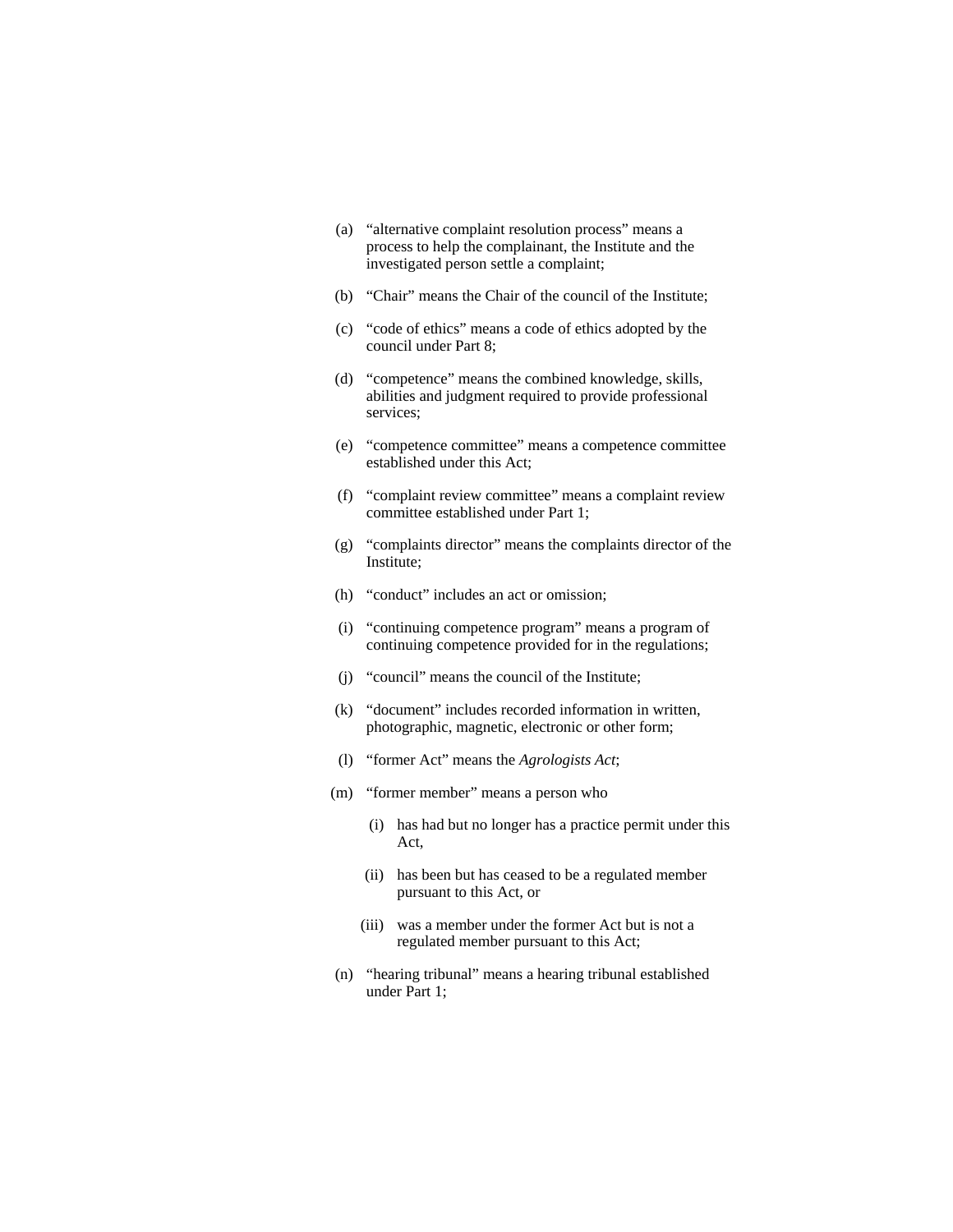- (o) "hearings director" means the hearings director of the Institute;
- (p) "Institute" means the Alberta Institute of Agrologists;
- (q) "investigated person" means a person with respect to whom
	- (i) a complaint has been made under Part 4, or
	- (ii) information has been treated as a complaint in accordance with section 49,

 the proceedings with respect to which have not been concluded;

- (r) "investigator" means the complaints director or other person who conducts an investigation under Part 4;
- (s) "Minister" means the Minister determined under section 16 of the *Government Organization Act* as the Minister responsible for this Act;
- (t) "Ombudsman" means the Ombudsman appointed under the *Ombudsman Act*;
- (u) "other member" means a non-regulated member of the Institute registered in a register established under section  $27(1)(b)$ ;
- (v) "practice of agrology" means the development, acquisition or application of or advising on scientific principles and practices relating to the cultivation, production, utilization and improvement of plants and animals and the management of associated resources and includes
	- (i) the certification of compliance with Acts, regulations, directives, standards and guidelines related to agrology,
	- (ii) the conducting of economic, statistical, financial, sociological and other studies related to agrology,
	- (iii) the production, processing, marketing and protection of agricultural and related products and supplies,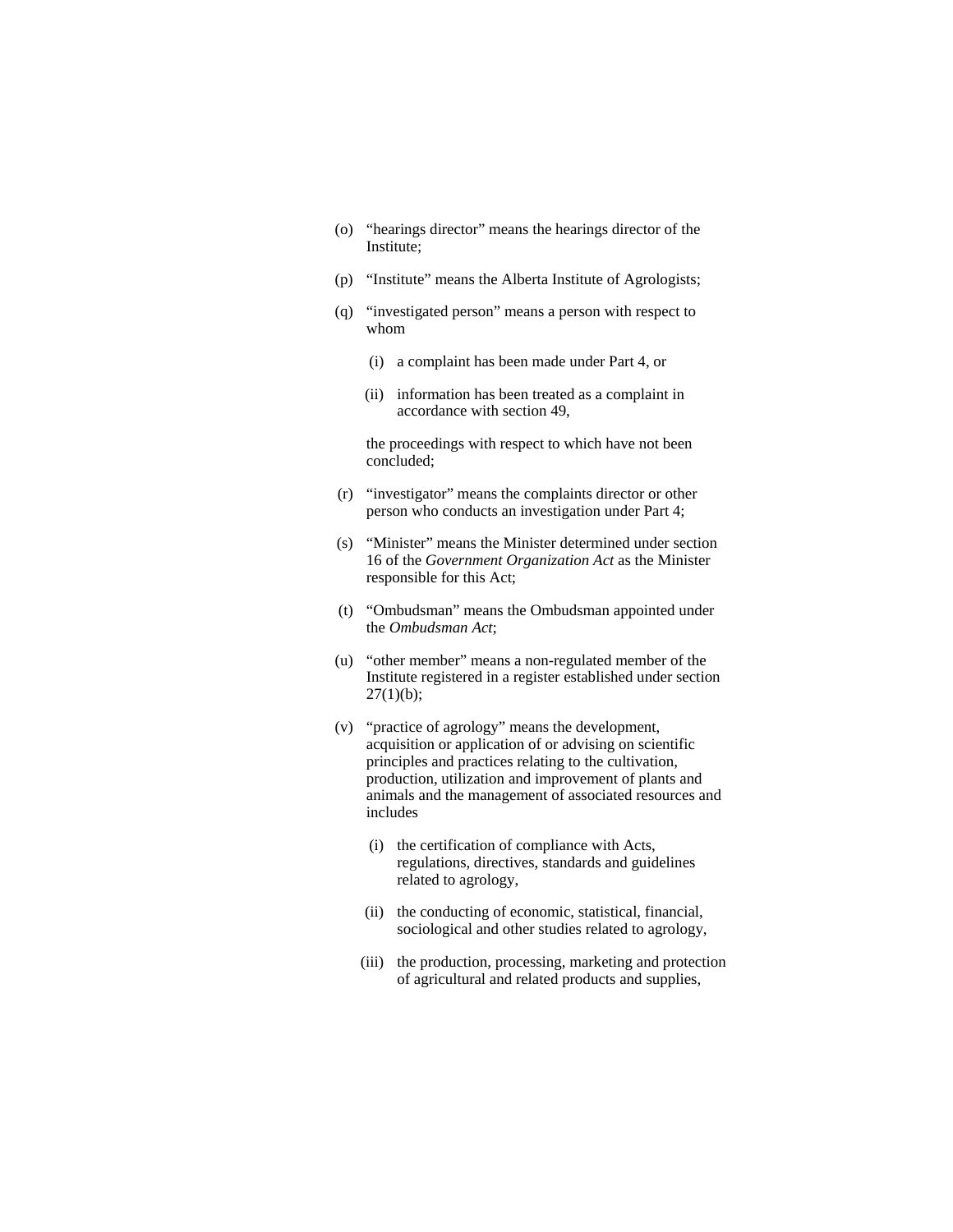- (iv) the analysis, classification and evaluation of land and water systems,
- (v) the undertaking of agricultural design and advising on the use of buildings, structures, machinery and equipment,
- (vi) the conservation, decommissioning, reclamation, remediation and improvement of soils, land and water systems, and
- (vii) the development, management and use of waste treatment and ecological systems;
- (w) "practice permit" means a practice permit issued to a regulated member under Part 2;
- (x) "professional service" means a service provided by a regulated member of the Institute that comes within the practice of agrology;
- (y) "public member" means a person appointed as a public member under this Act;
- (z) "ratified settlement" means a settlement ratified under section  $52(2)$ ;
- (aa) "record of the hearing" means a record described in section  $76(1)(b)$ ;
- (bb) "registrar" means the registrar of the Institute;
- (cc) "registration committee" means a registration committee established under Part 1;
- (dd) "regulated member" means a person who is registered as a member in the register established under section 27(1)(a);
- (ee) "standards of practice" means standards of practice adopted by the council under Part 8;
- (ff) "unprofessional conduct" means any or all of the following:
	- (i) displaying a lack of knowledge of or lack of skill or judgment in the provision of professional services;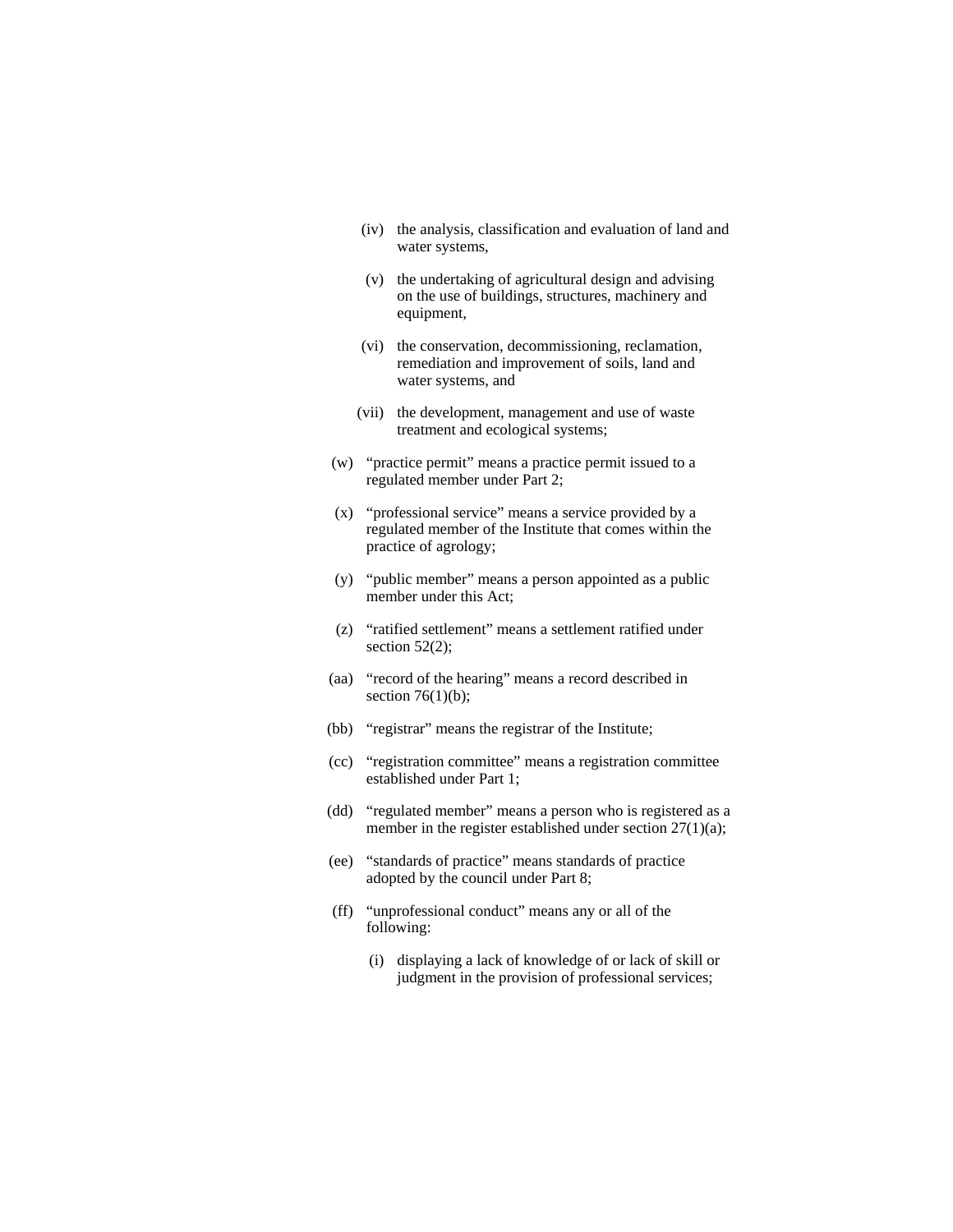- (ii) contravention of this Act, the code of ethics or standards of practice;
- (iii) contravention of another enactment that applies to the profession;
- (iv) representing or holding out that a person was a regulated member and in good standing while the person's registration or practice permit was suspended or cancelled;
- (v) representing or holding out that a person's registration or practice permit is not subject to conditions when it is, or misrepresenting the conditions;
- (vi) failure or refusal to comply with the requirements of a continuing competence program;
- (vii) failure or refusal
	- (A) to comply with an agreement that is part of a ratified settlement,
	- (B) to comply with a request of or co-operate with an investigator, or
	- (C) to comply with a notice to attend or a notice to produce under Part 4;
- (viii) contravening an order under Part 4 or conditions imposed on a practice permit;
- (ix) carrying on the practice of agrology with a person who is contravening an order under Part 4 or conditions imposed on a practice permit pursuant to Part 2 or 4;
- (x) conduct that harms the integrity of the agrology profession.
- **(2)** In this Act,
	- (a) a reference to "this Act" includes the regulations under this Act;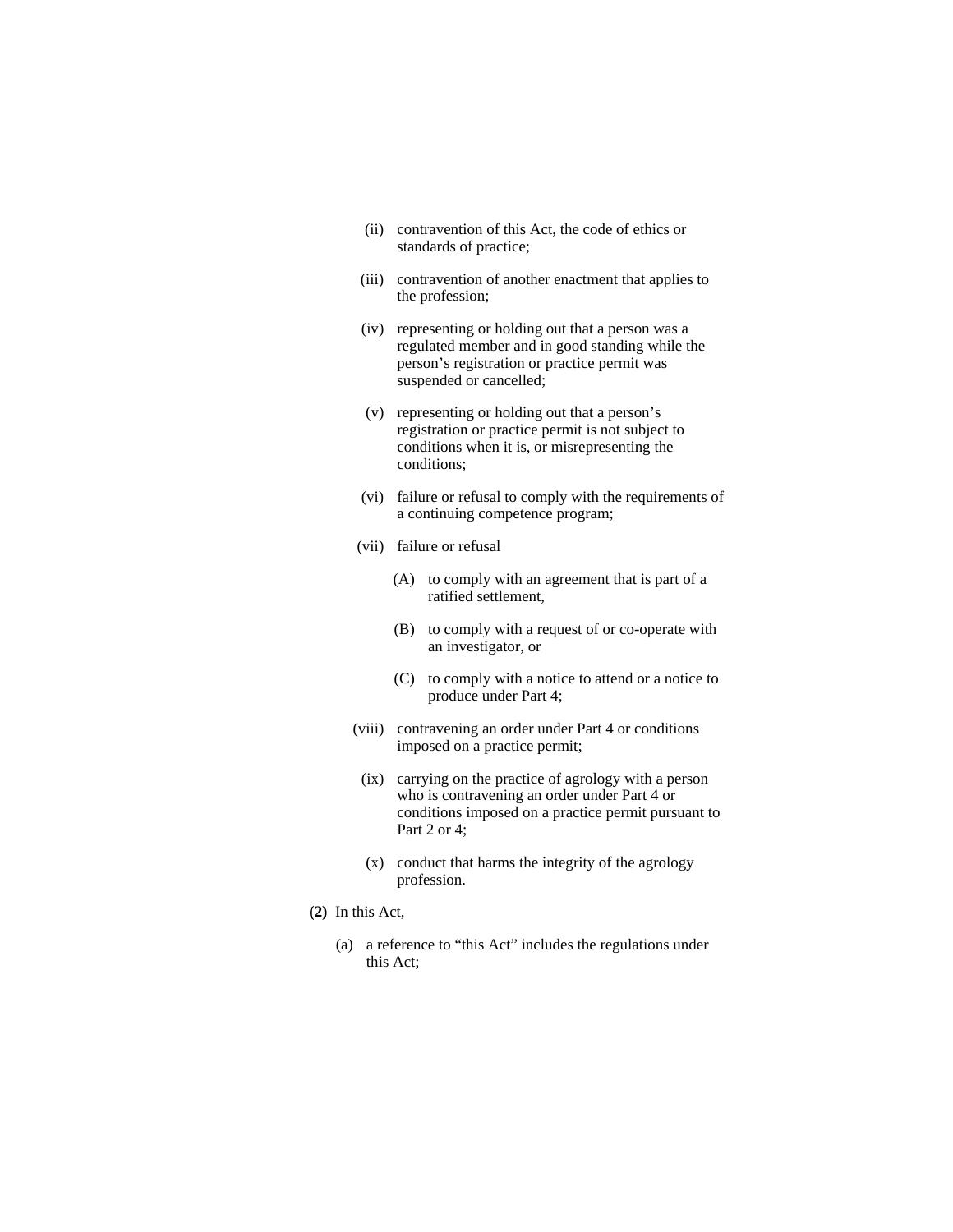- (b) a reference to a power and duty includes the power and duty to make a decision;
- (c) a reference to conditions includes restrictions and limitations.

# **Part 1 Administration**

#### **Institute**

#### **Institute continued**

**2** The Alberta Institute of Agrologists, continued as a corporation under the former Act, is hereby continued as a corporation under the same name that

- (a) consists of its regulated members and other members, and
- (b) has the capacity and, subject to this Act, the rights, powers and privileges of a natural person.

# **Institute's role**

**3(1)** The Institute must

- (a) carry out its activities and govern its regulated members in a manner that protects and serves the public interest,
- (b) provide direction to and regulate the practice of agrology by its regulated members,
- (c) establish, maintain and enforce standards of practice, registration and continuing competence for the practice of agrology,
- (d) establish, maintain and enforce a code of ethics, and
- (e) carry on the activities of the Institute and perform other duties and functions by the exercise of the powers conferred by this Act.

**(2)** The Institute may approve programs of study and education courses for the purposes of registration requirements.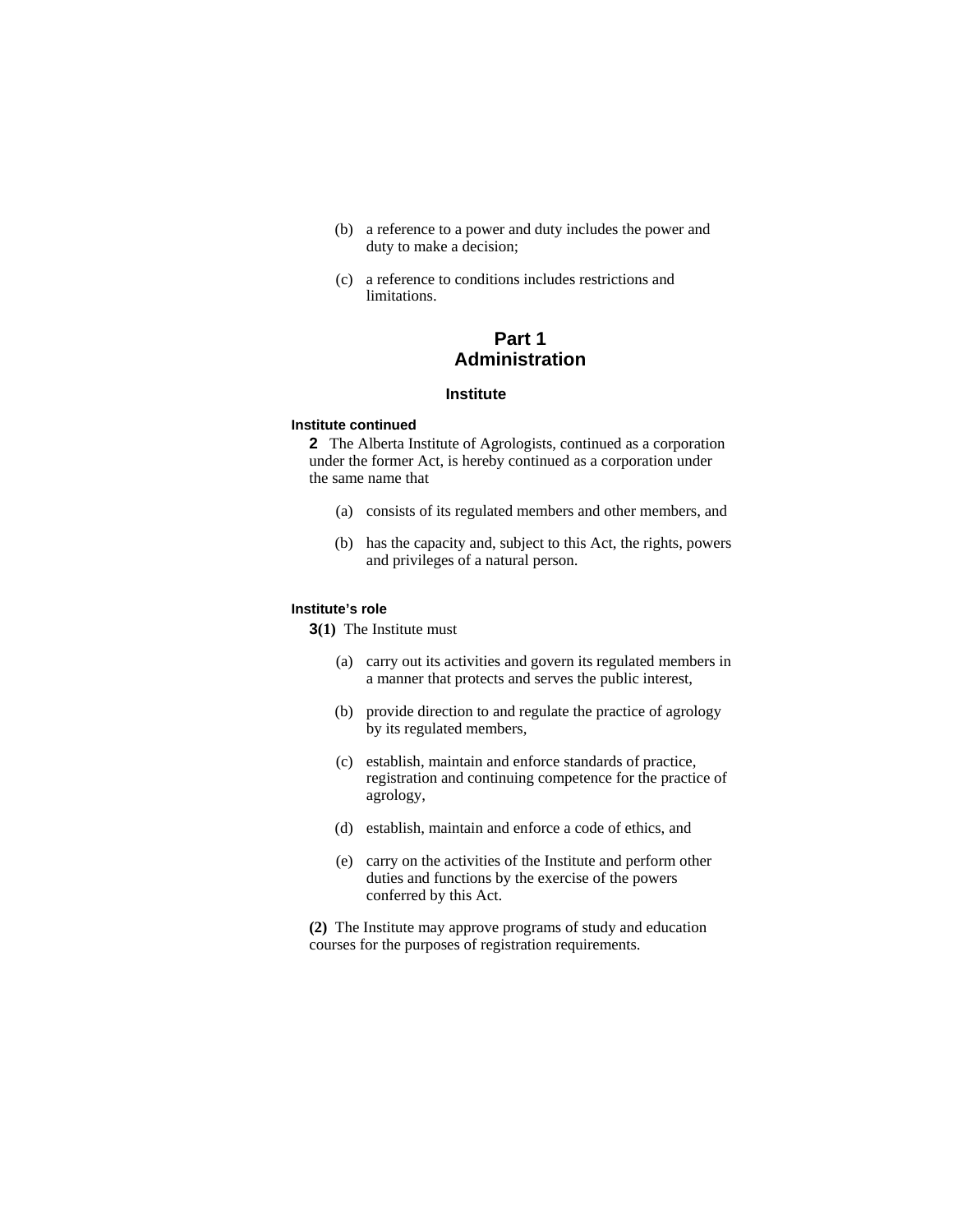**(3)** The Institute must not set professional fees, provide guidelines for professional fees or negotiate professional fees on behalf of its regulated members.

**(4)** Neither the Institute nor the council or a committee of the Institute may be a certified bargaining agent as defined in the *Labour Relations Code*.

# **Annual report**

**4(1)** The Institute must submit to the Minister an annual report of its activities in a form acceptable to the Minister that contains the information requested by the Minister, including but not restricted to

- (a) a statement respecting the number of complaints made and their disposition, including the number of hearings closed to the public in whole or in part, the number of appeals and the number of regulated members dealt with under Part 4;
- (b) information respecting registration;
- (c) a description of and information about the Institute's continuing competence program;
- (d) a statement respecting the committees and tribunals established under this Act;
- (e) audited financial information or financial information presented in a form and manner satisfactory to the Minister.

**(2)** On receipt of a report under subsection (1), the Minister must lay a copy of it before the Legislative Assembly if it is then sitting or, if it is not then sitting, within 15 days after the commencement of the next sitting.

**(3)** The Minister may, to ensure that the requirements of this Act are met, require reports from the Institute in addition to the annual report under subsection (1).

#### **Council, Chair and Registrar**

# **Council established**

**5(1)** The governing body of the Institute is the council.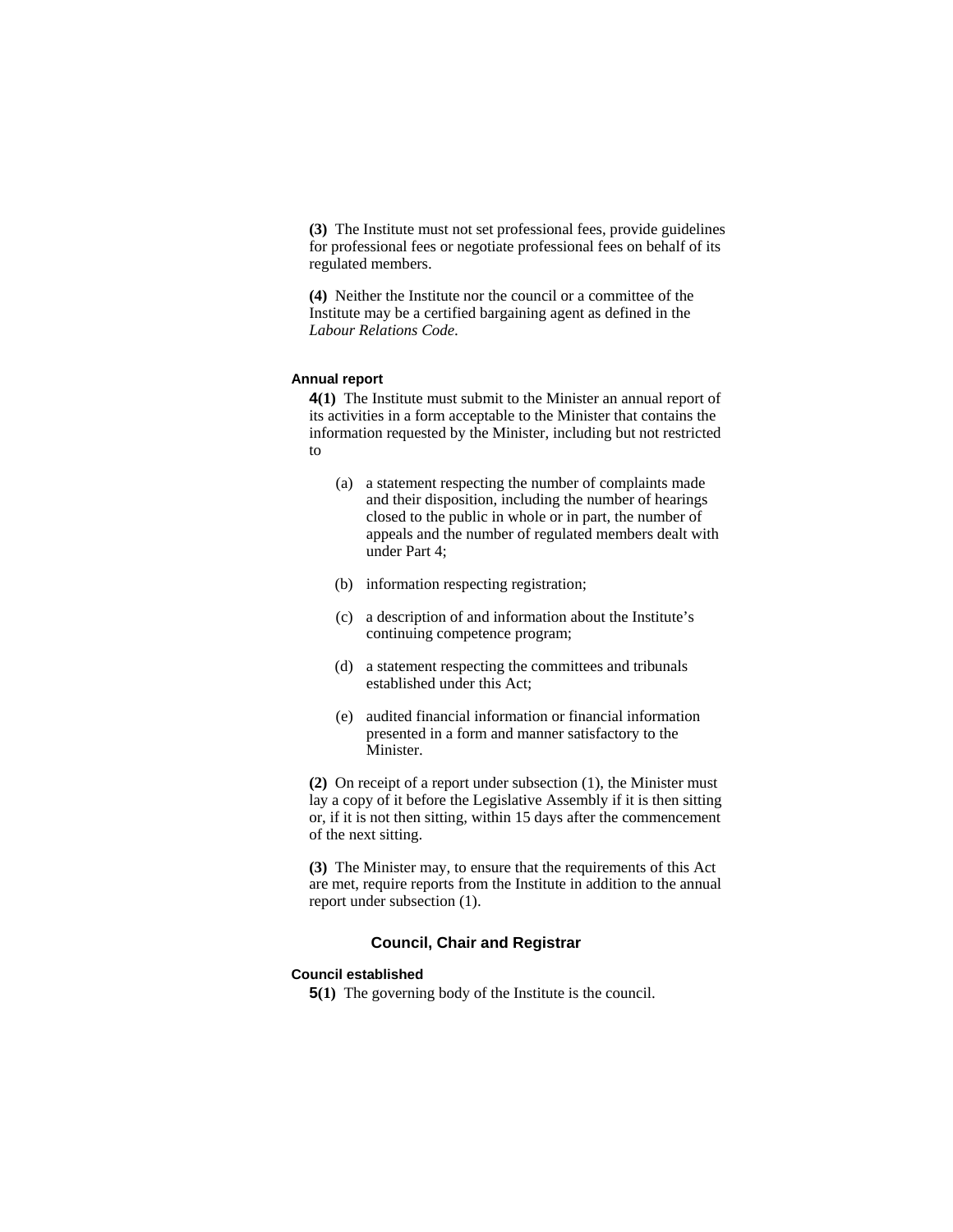- **(2)** The council consists of the Chair and
	- (a) the regulated members provided for in the bylaws,
	- (b) the non-voting members, if any, provided for in the bylaws, and
	- (c) subject to section  $12(1)$ , the public members appointed by the Lieutenant Governor in Council.

**(3)** The Chair and the members described in subsection (2)(a) and (c) are the voting members of the council.

**(4)** A member described in subsection (2)(a), (b) or (c) continues to hold office after the expiry of the member's term until the member is reappointed or re-elected or a successor is appointed or elected.

**(5)** Despite section 12, if a member described in subsection (2)(a), (b) or (c) is not capable of carrying out the powers and duties of a member, the council may continue to carry out its powers and duties until a successor is appointed or elected.

#### **Council's role**

**6** The council manages and conducts the activities of the Institute, exercises the rights, powers and privileges and carries out the duties of the Institute in the name of and on behalf of the Institute and carries out the powers and duties of the council under this Act and the bylaws.

# **Council Chair**

**7** The council must appoint or elect or provide for the appointment or election of an individual to be Chair of the council for the purposes of this Act.

#### **Registrar**

**8** The council must appoint or provide for the appointment of an individual as registrar for the purposes of this Act.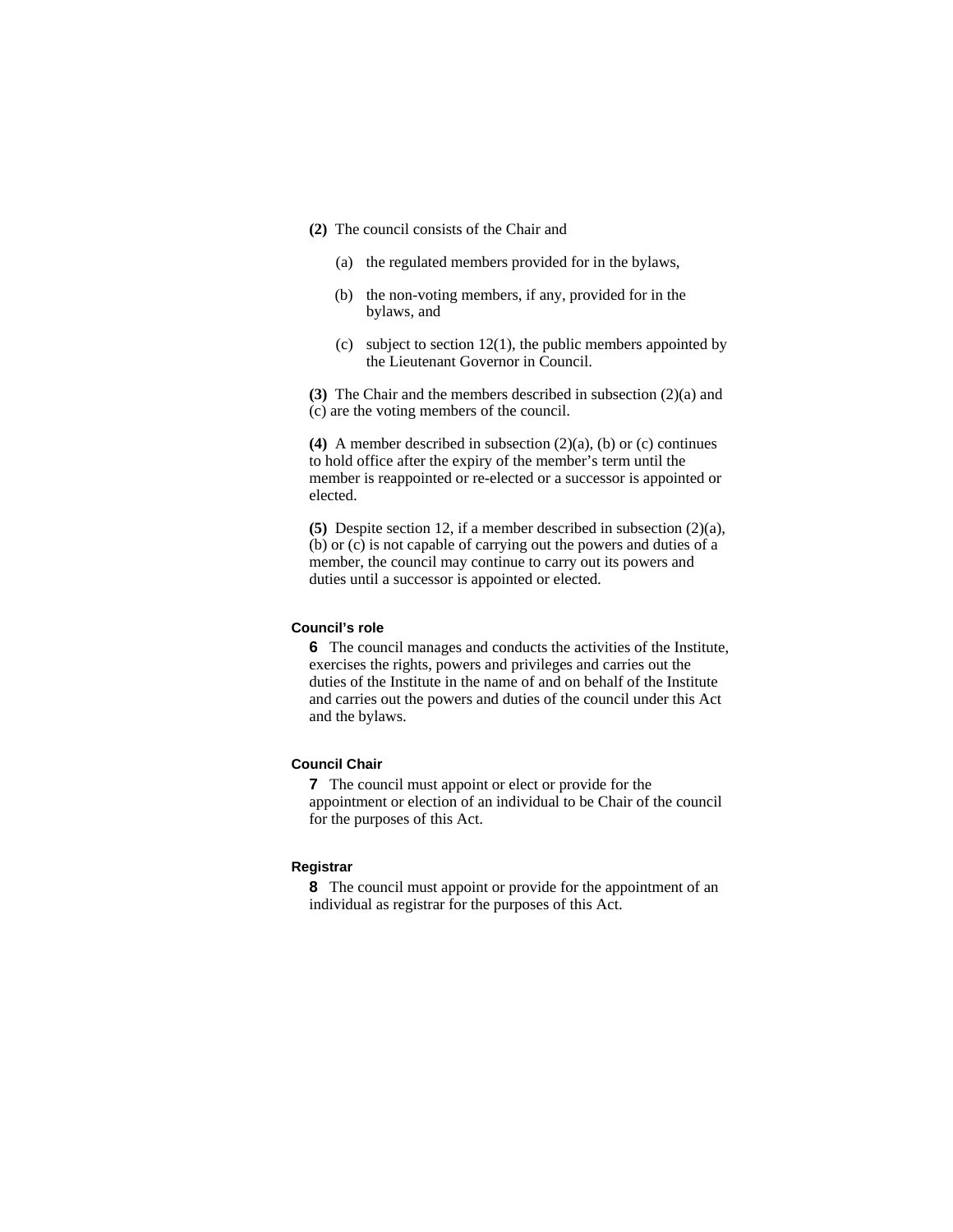## **Committees and Tribunals**

#### **Registration committee**

**9(1)** The council

- (a) may establish a registration committee consisting of no fewer than 3 members, the majority of whom must be regulated members, and
- (b) if a registration committee is established, must designate a member of that committee to act as chair of the registration committee.

**(2)** A member of the registration committee continues to hold office after the expiry of the member's term until the member is reappointed or a successor is appointed.

**(3)** Despite subsection (1), if a member of the registration committee is not capable of carrying out the powers and duties of a member, the registration committee may continue a review of an application in which the member was participating and may carry out its powers and duties with respect to that review.

**(4)** The registration committee may,

- (a) if provided for in the bylaws, review an application for registration or for a practice permit, and
- (b) undertake any other power or duty given to it under this Act or the bylaws.

### **Competence committee**

**10(1)** The council

- (a) may establish a competence committee consisting of no fewer than 3 members, the majority of whom must be regulated members, and
- (b) if a competence committee is established, must designate a member of that committee to act as chair of the competence committee.

**(2)** The council may, by bylaw, direct the registration committee to carry out the powers and duties of a competence committee.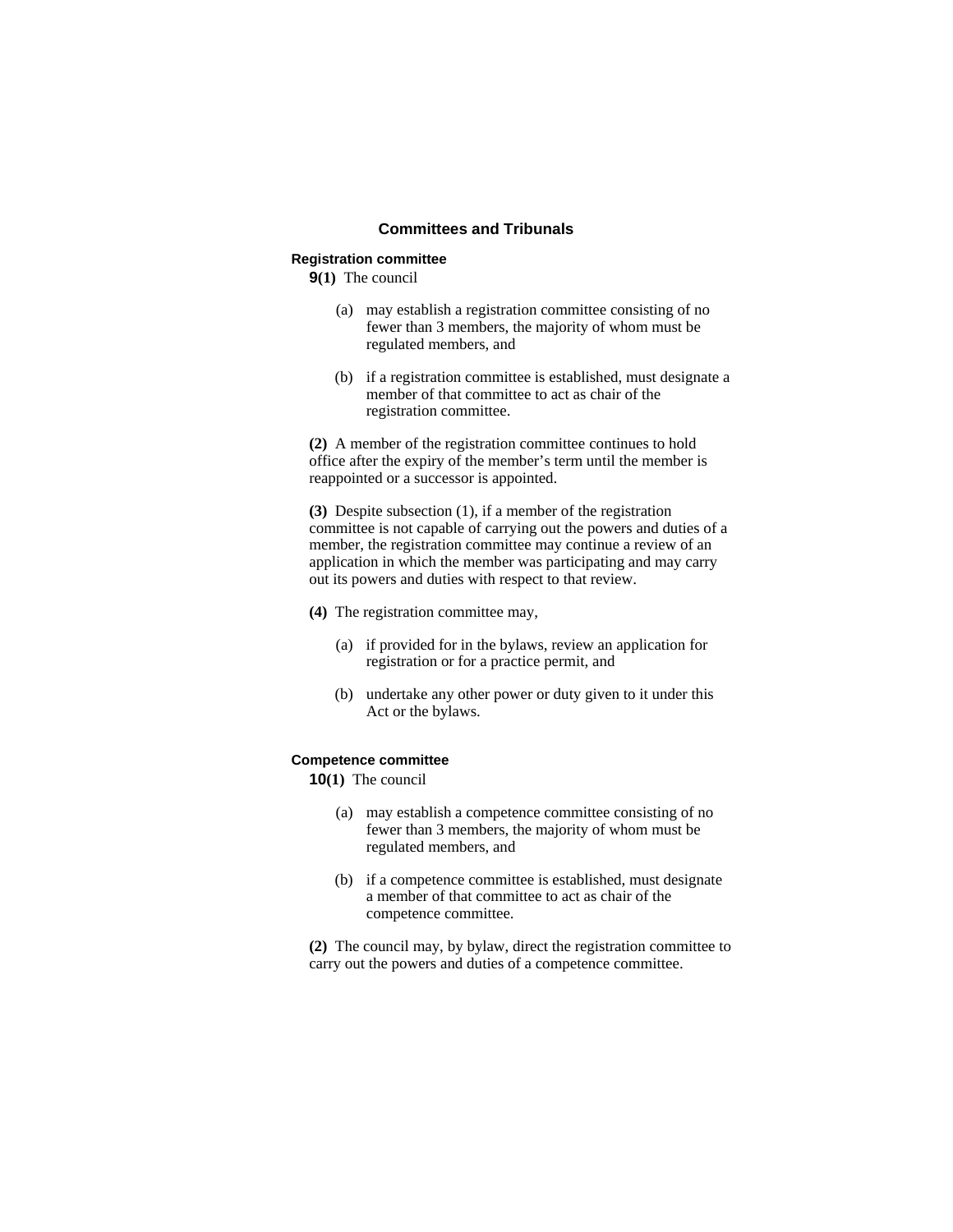**(3)** A member of the competence committee continues to hold office after the expiry of the member's term until the member is reappointed or a successor is appointed.

**(4)** Despite subsection (1), if a member of the competence committee is not capable of carrying out the powers and duties of a member, the competence committee may continue a review of an application in which the member was participating and may carry out its powers and duties with respect to that review.

- **(5)** The competence committee
	- (a) may make recommendations to the council on continuing competence requirements and the assessment of those requirements,
	- (b) may assess applications for practice permits, and
	- (c) may undertake any other power or duty given to it under this Act or the bylaws.

#### **Competence committee appointees**

**11** The competence committee may appoint a person or persons who have technical expertise or other relevant knowledge to inquire into and report to the competence committee with respect to any matter related to any power or duty of the competence committee.

#### **Required public members**

**12(1)** Twenty-five percent of the voting members of the council, a complaint review committee and a hearing tribunal and of a panel of any of them must be public members, but with the consent of the council the percentage of public members may be greater than 25%.

**(2)** Despite the bylaws governing quorum, the number of public members required by subsection (1) must be present at an appeal under Part 4 before the council, a ratification of a settlement and a review by a complaint review committee and a hearing by a hearing tribunal.

**(3)** Despite subsections (1) and (2), the powers and duties of the council, a complaint review committee or a hearing tribunal or a panel of any of them are not affected by a vacancy in the office of a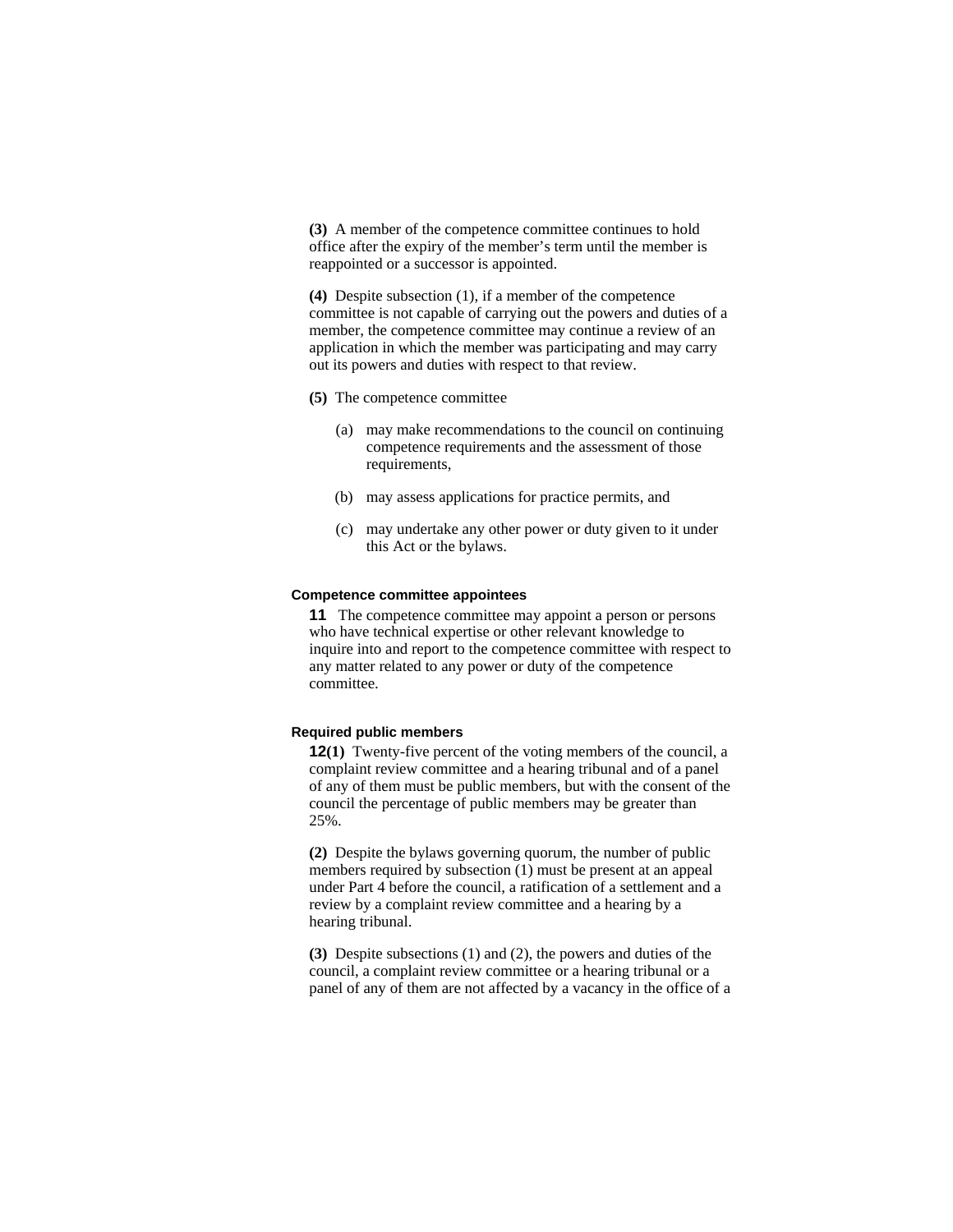public member for up to 2 years from the date that this Act comes into force.

#### **Public members appointed, lists**

**13(1)** Subject to subsection (2), the Lieutenant Governor in Council

- (a) may, after the Minister has consulted with the council, appoint and rescind the appointment of public members to the council, and
- (b) may appoint persons to a list of public members for the purpose of establishing complaint review committees and hearing tribunals.

**(2)** The following are not eligible to be appointed as public members:

- (a) a regulated member of the Institute;
- (b) a person who represents or is normally engaged in representing a group of employees who are regulated members in the negotiation of collective bargaining agreements or in any proceedings under a collective bargaining agreement with respect to regulated members or who negotiates or sets professional fees or guidelines for professional fees on behalf of regulated members of the Institute.

**(3)** The public members of a complaint review committee and a hearing tribunal are the persons designated by a hearings director from the list of public members established under subsection  $(1)(b).$ 

**(4)** A public member may be appointed to a list of public members for a term of up to 3 years and may be reappointed, but may not be appointed for more than 6 years.

**(5)** A member of the council appointed under subsection (1)(a) continues to be an appointed member after the expiry of the term of the appointment until the member is reappointed, the member's appointment is rescinded or a successor is appointed.

**(6)** The Minister may, at the rates prescribed by the Lieutenant Governor in Council, pay public members under this section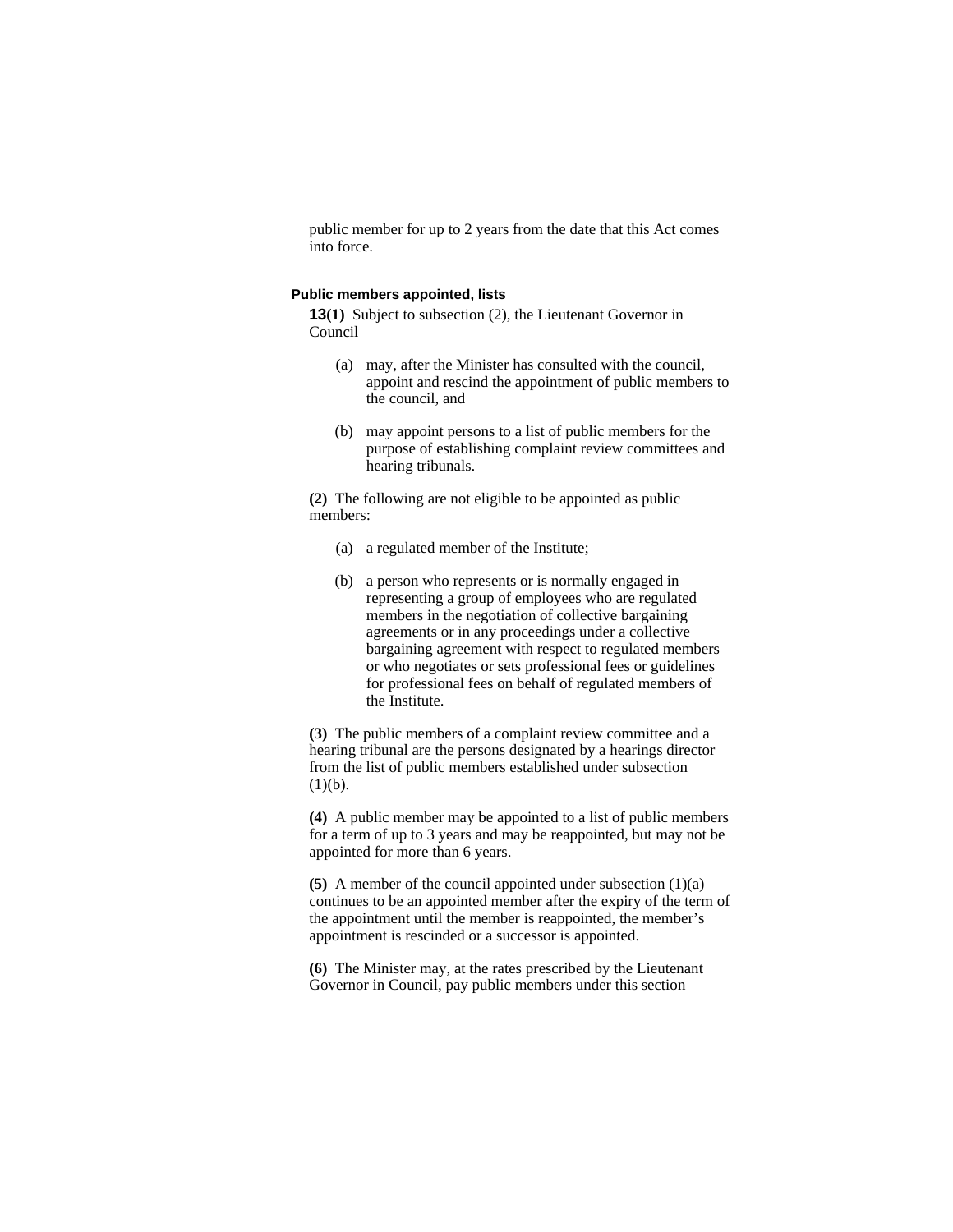remuneration for their services and reimburse them for reasonable living and travelling expenses incurred in the course of their duties as members.

#### **Hearings director, complaints director**

**14(1)** The council must provide for the appointment of an individual as a hearings director for the purposes of this Act.

**(2)** A hearings director may not chair or participate in a hearing, review or appeal under Part 4.

**(3)** The council must provide for the appointment of an individual as a complaints director for the purposes of this Act.

#### **Membership list**

**15(1)** The council must appoint members to a membership list consisting of no fewer than 4 regulated members to be used for appointing members to both complaint review committees and hearing tribunals.

**(2)** Only regulated members are eligible to be appointed to a list referred to in subsection (1).

## **Tribunal and complaint review committee established**

**16(1)** The hearings director may establish a hearing tribunal and a complaint review committee consisting of

- (a) 2 or more members from the membership list established under section 15, and
- (b) the number of public members required by section 12(1) from the membership list established under section 13,

and if a hearing tribunal or complaint review committee is established, the hearings director must designate a member of that tribunal or committee to act as chair of that tribunal or committee.

**(2)** Despite section 13(4), a member of a hearing tribunal or of a complaint review committee continues to hold office after the expiry of the member's term until the member is reappointed or a successor is appointed.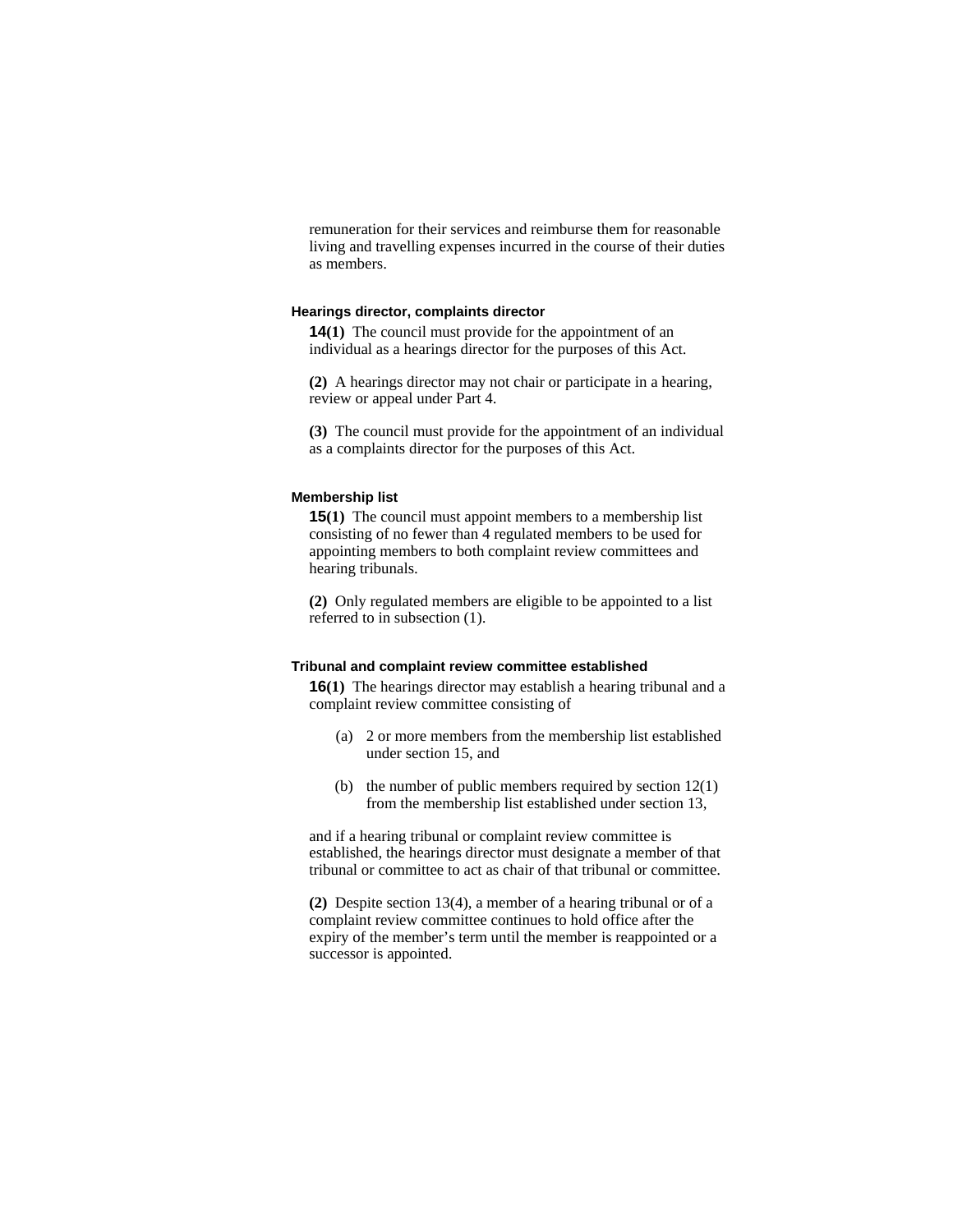**(3)** Despite section 12(2), if any member of a hearing tribunal or of a complaint review committee is not capable of carrying out the powers and duties of a member,

- (a) the hearing tribunal may continue to hold a hearing in which the member was participating and may carry out its powers and duties with respect to that hearing, and
- (b) the complaint review committee may continue to review and ratify a settlement under section 52 and to conduct a review under section 60 in which the member was participating and may carry out its powers and duties with respect to that settlement or review.

**(4)** All members of a hearing tribunal or of a complaint review committee are voting members.

**(5)** The hearings director may direct one or more hearing tribunals or complaint review committees established under this section to carry out any power or duty that a hearing tribunal or complaint review committee may carry out under this Act.

#### **Powers and duties of tribunals and committees**

**17(1)** A hearing tribunal's powers and duties include holding hearings under this Act.

**(2)** A complaint review committee's powers and duties include reviewing and ratifying settlements under section 52 and conducting reviews under section 60.

# **Panels**

# **Council and committee panels**

**18(1)** Subject to section 12,

- (a) a person or committee designated by the council may designate 3 or more members of the council to sit as a panel of the council and designate a member of the panel to act as chair of the panel,
- (b) the chair of the registration committee may designate 3 or more members of the registration committee to sit as a panel of the registration committee and designate a member of the panel to act as chair of the panel, and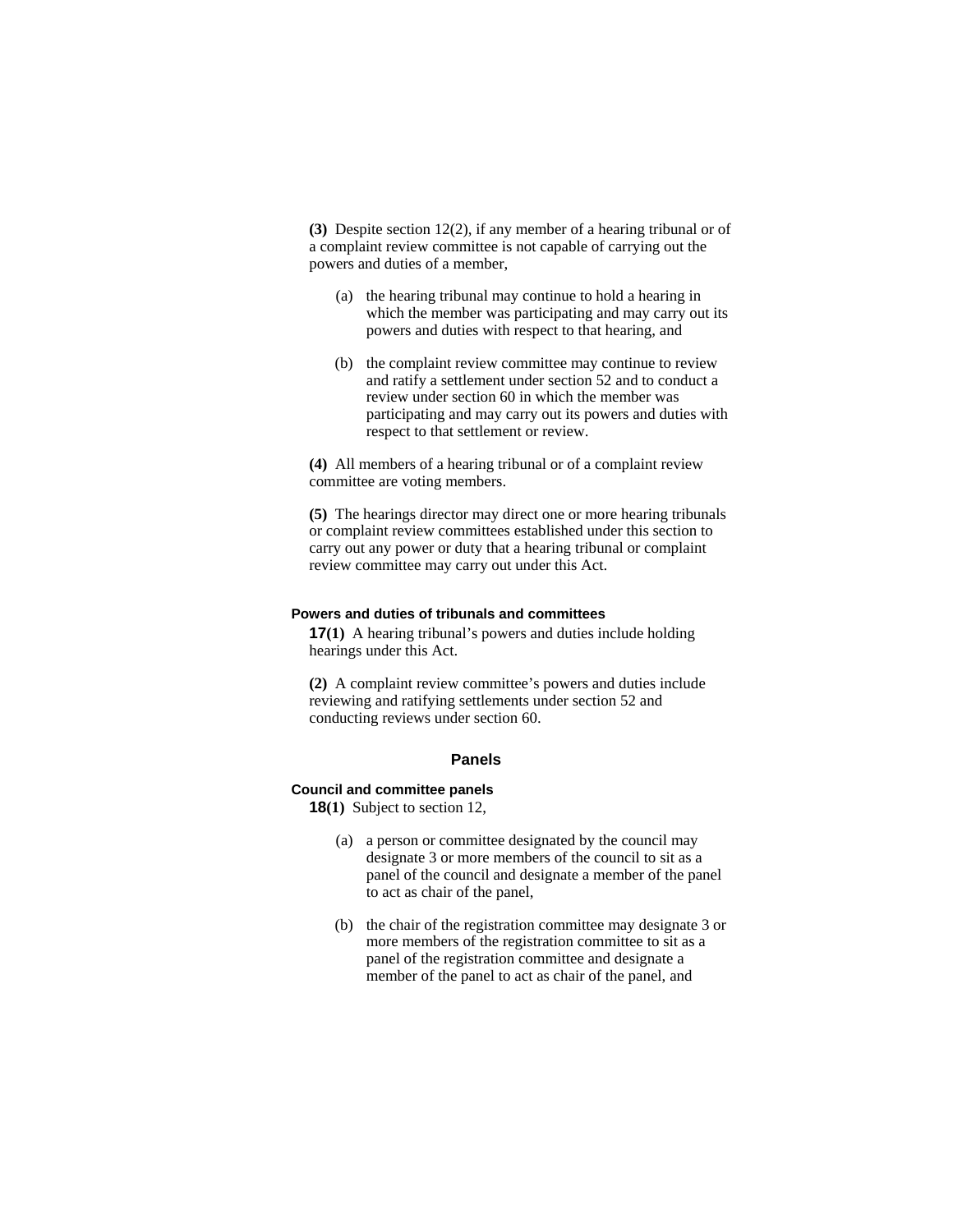(c) the chair of the competence committee may designate 3 or more members of the competence committee to sit as a panel of the competence committee and designate a member of the panel to act as chair of the panel.

**(2)** A person or committee designated by the council may direct a panel of the council to carry out the powers and duties of the council with respect to a review under Part 2 and an appeal under Part 4.

**(3)** The chair of the registration committee and the chair of the competence committee may direct a panel of the registration committee or of the competence committee to carry out any power or duty that the registration committee or competence committee may carry out under this Act.

**(4)** If a member designated under subsection (1) is not capable of carrying out the powers and duties of a member, the panel may continue an appeal or a review of an application in which the member was participating and may carry out its powers and duties with respect to that appeal or review.

**(5)** A power or duty carried out by a panel of the council, of the registration committee or of the competence committee is a power or duty carried out by the council, registration committee or competence committee.

**(6)** Two or more panels of the council, of the registration committee or of the competence committee may carry out their powers and duties simultaneously.

**(7)** Any reference in this Act or any other enactment to the council, registration committee or competence committee is deemed to be also a reference to a panel of the council, a panel of the registration committee or a panel of the competence committee.

# **Delegation**

#### **Council delegation**

**19(1)** The council may delegate any of its powers and duties to one or more persons, panels or committees, except the power to make regulations or bylaws or to adopt a code of ethics or standards of practice.

**(2)** The council may impose conditions on a delegation under subsection  $(1)$ .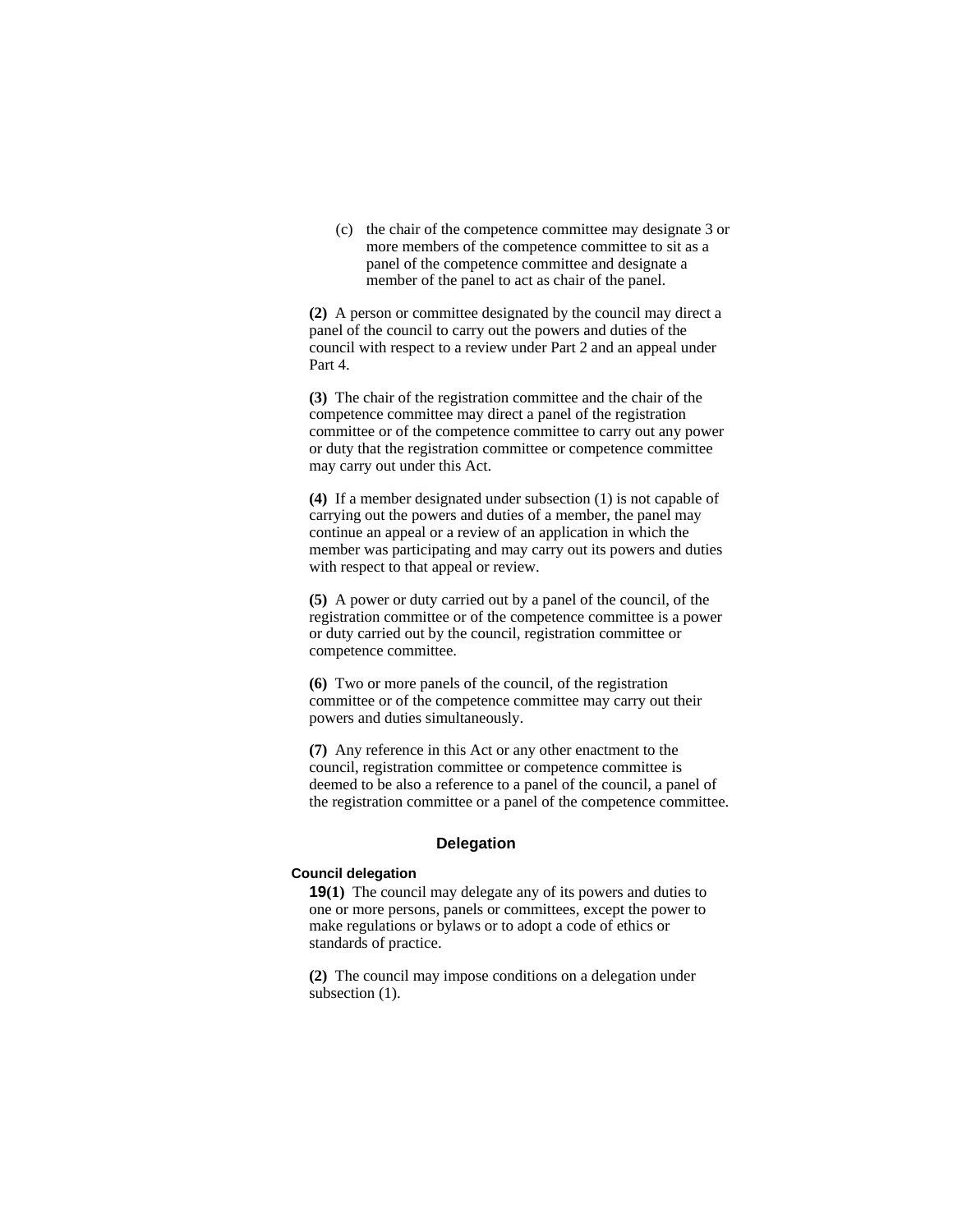**(3)** When the council delegates a power or duty, it may authorize the person, panel or committee to further delegate the power or duty, subject to any conditions imposed by the council.

**(4)** Despite subsections (1) and (3), the council and a panel of the council may not delegate its powers or duties with respect to a review or appeal under Part 4.

**(5)** Any reference in this Act or any other enactment to the council is deemed to be also a reference to a delegate and to a delegate of the delegate under this section.

#### **Person, committee delegation**

**20(1)** Subject to the bylaws, a person or committee to whom a power or duty is given under this Act or the bylaws may delegate the power or duty to one or more other persons or committees.

**(2)** A person or committee making a delegation under subsection (1) may impose conditions on the delegation.

- **(3)** Despite subsection (1),
	- (a) the powers and duties of both a complaints director and a hearings director may not be delegated to the same person, and
	- (b) a complaint review committee and a hearing tribunal may not delegate its powers or duties with respect to a review or appeal under Part 4.

**(4)** Any reference in this Act or any other enactment to a person or committee to whom a power or duty is given under this Act is deemed to be also a reference to a delegate of the person or committee under this section.

#### **Officials directory**

**21(1)** The council must establish and keep up to date a directory that contains the names of, and how to contact,

- (a) the complaints director and any delegate;
- (b) the hearings director and any delegate;
- (c) the registrar and any delegate;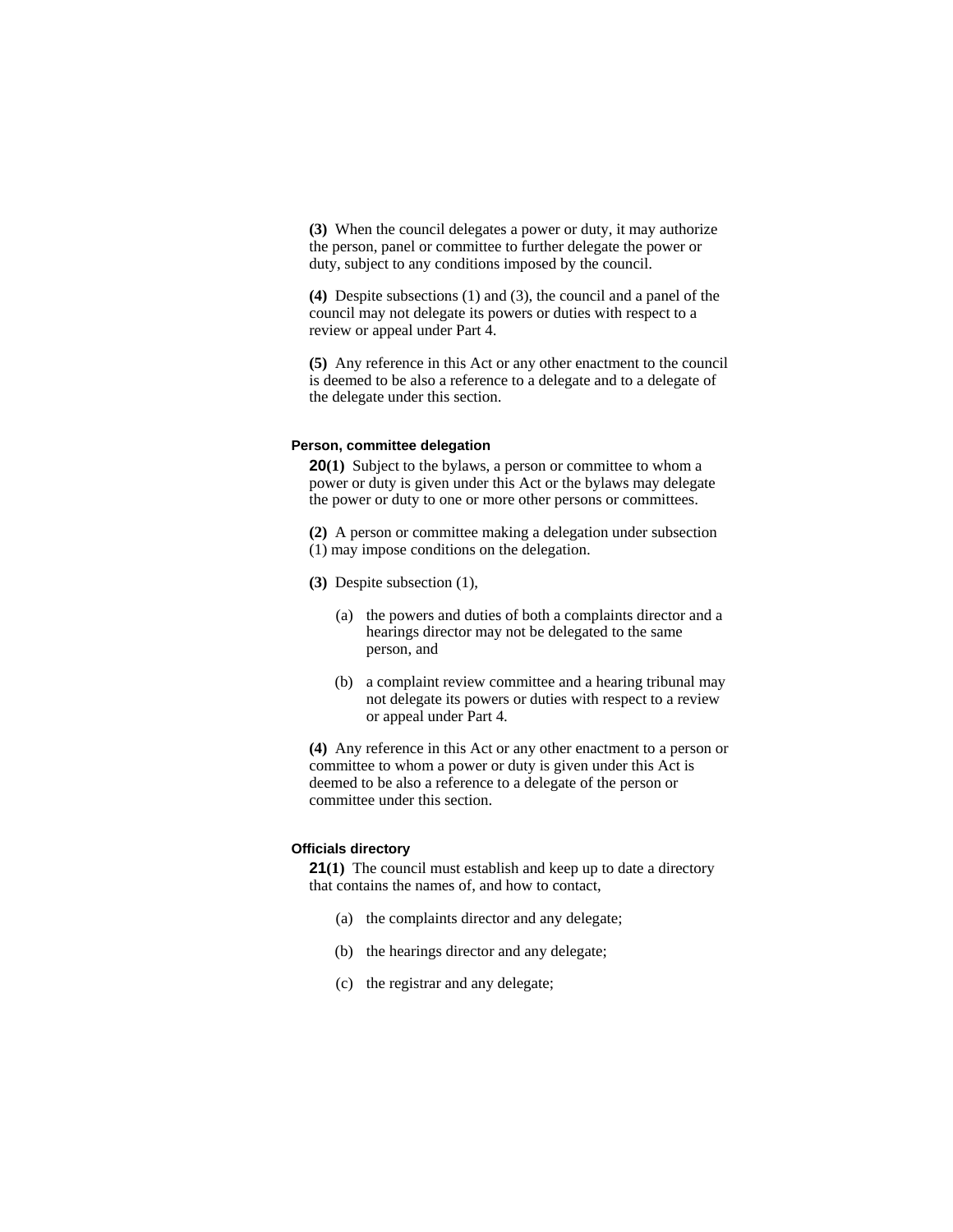- (d) the Chair and any delegate;
- (e) the council and any delegate and any delegate of the delegate.
- **(2)** The information under subsection (1) must, on request,
	- (a) be made available to the public during regular business hours, and
	- (b) be provided to the Minister.

# **Part 2 Registration**

# **Applying for Registration**

# **Application for registration**

**22(1)** An application for registration as a regulated member is complete for the purpose of consideration under section 23(3) if it is in the required form and given to the registrar by the applicant along with

- (a) evidence of meeting the requirements for competence in the practice of the profession as required by subsection (2),
- (b) the fees provided for in the bylaws,
- (c) evidence of having the required amount and type of professional liability insurance, if insurance is required by the regulations,
- (d) evidence of being a Canadian citizen or a person lawfully permitted to work or study in Canada, if required by the regulations,
- (e) evidence of having good character and reputation, if required by the regulations,
- (f) evidence of meeting standards of language proficiency, if required by the regulations, and
- (g) any information required by the registrar for the purposes of section 27(3) and (4) and any other information required to be provided under the regulations.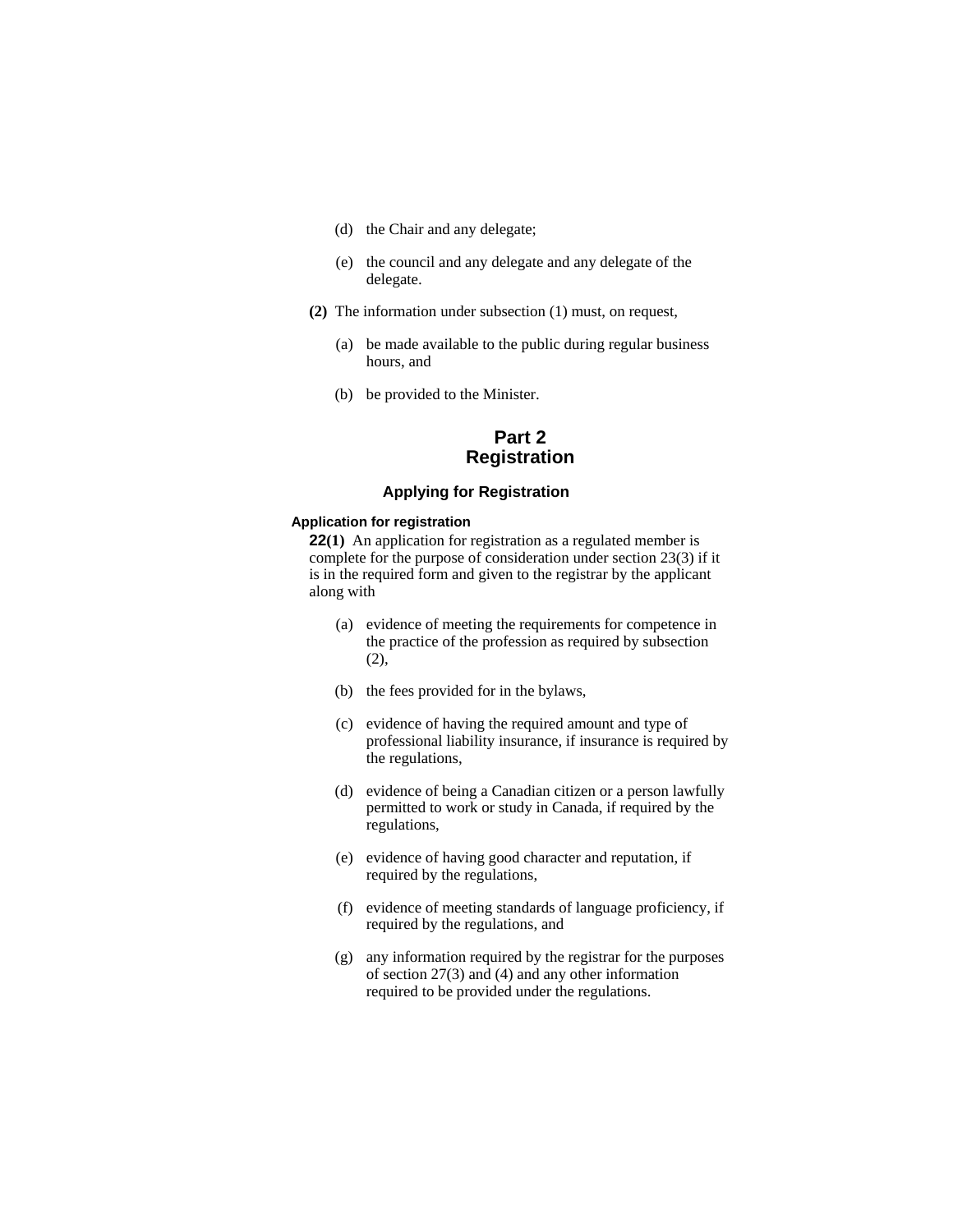**(2)** An applicant must provide evidence of competence in the practice of the profession

- (a) by meeting the education requirements set out in the regulations and by fulfilling one or both of the following as required by the regulations:
	- (i) experience requirements;
	- (ii) successful completion of examinations,
- (b) by being registered with a professional association in another jurisdiction recognized by the regulations or the council as having substantially equivalent competence and practice requirements, meeting the requirements for persons to be registered with that professional association in that jurisdiction and meeting any additional requirements set out in the regulations, or
- (c) by satisfying the registration committee of having, as determined in accordance with the regulations, a combination of education, experience, practice or other qualifications that demonstrates the competence required for registration as a regulated member.

### **Receipt of application**

**23(1)** The registrar must, as soon as reasonably possible on receipt of an application for registration as a regulated member, give notice to the applicant that the application has been received, whether it is complete and, if it is not complete, how it is not complete.

**(2)** When an incomplete application is made complete by the applicant the registrar must, as soon as reasonably possible, give notice to the applicant that the complete application has been received.

**(3)** On receipt of a complete application, the registrar, registration committee or competence committee, as provided for in the bylaws, must consider the application and make a decision under section 24 and notify the applicant of the decision as soon as reasonably possible.

**(4)** An application for registration as an other member under section 27(1)(b) must be considered by the Institute in accordance with the bylaws.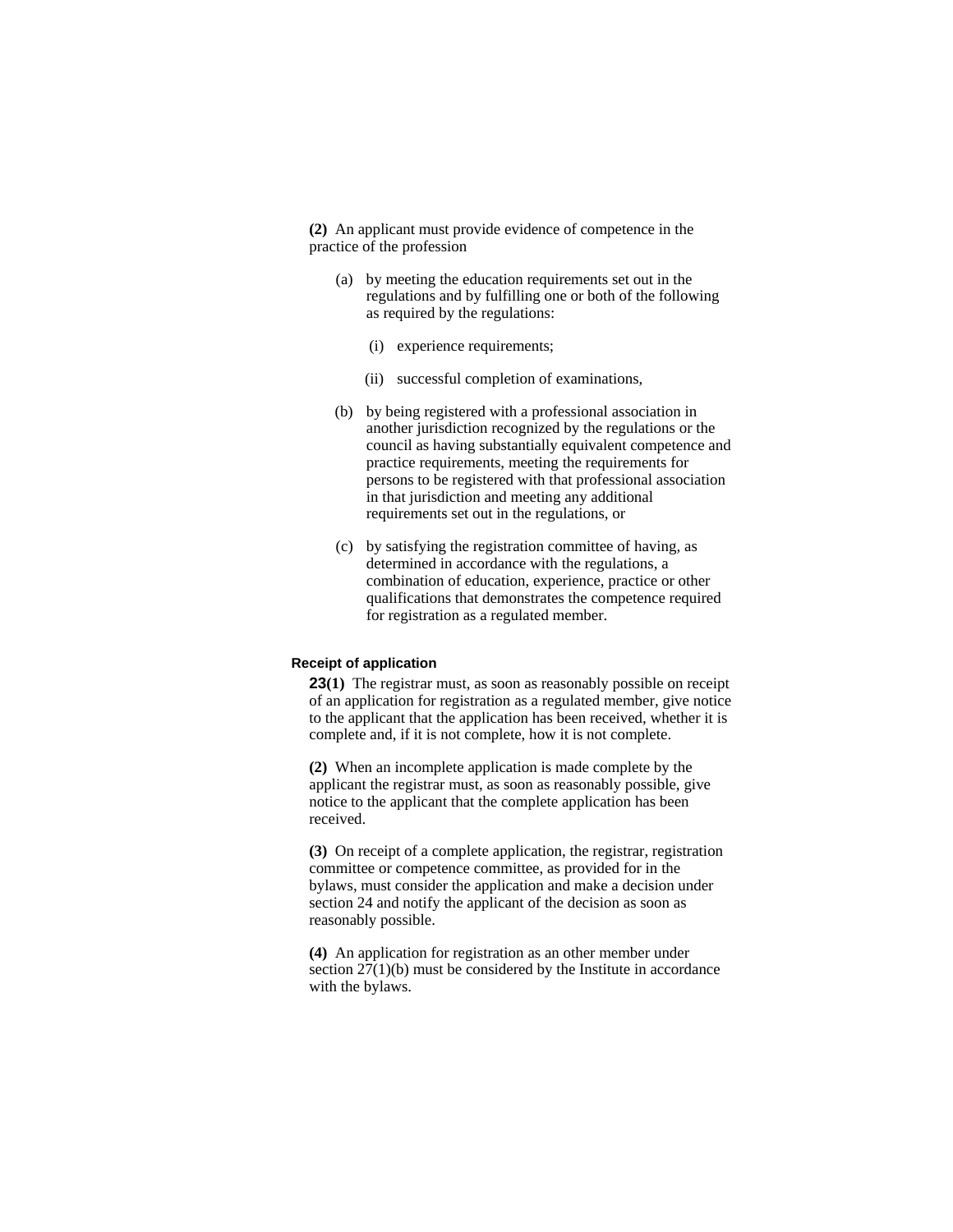#### **Decision on application**

**24(1)** On considering a complete application for registration as a regulated member, the registrar, the registration committee or the competence committee, as provided for in the bylaws, must

- (a) approve the application,
- (b) defer registration if in the opinion of the registrar, registration committee or competence committee it is in the best interest of the public to defer the registration of the applicant until the applicant complies with conditions imposed by the registrar, registration committee or competence committee, or
- (c) refuse the application for registration.

**(2)** The registrar, registration committee or competence committee may impose conditions on an approval under subsection (1)(a) that in the opinion of the registrar, registration committee or competence committee are in the best interest of the public.

**(3)** On making a decision under subsection (1), the registrar, registration committee or competence committee must

- (a) give notice of the decision to the applicant,
- (b) in the case of the registration committee or competence committee, give notice of the decision to the registrar, and
- (c) in the case of a decision to impose conditions on an approval, to defer a registration or to refuse an application, give reasons for the decision and notify the applicant as to how the applicant may request a review of the decision under section 25.

**(4)** An applicant may, on request, review the documents used by and created by the registrar, registration committee or competence committee when considering the applicant's application.

**(5)** If the applicant is not notified of the decision under this section by the date that is 120 days after notice was given under section 23 that the complete application for registration was received, the applicant may request a review under section 25.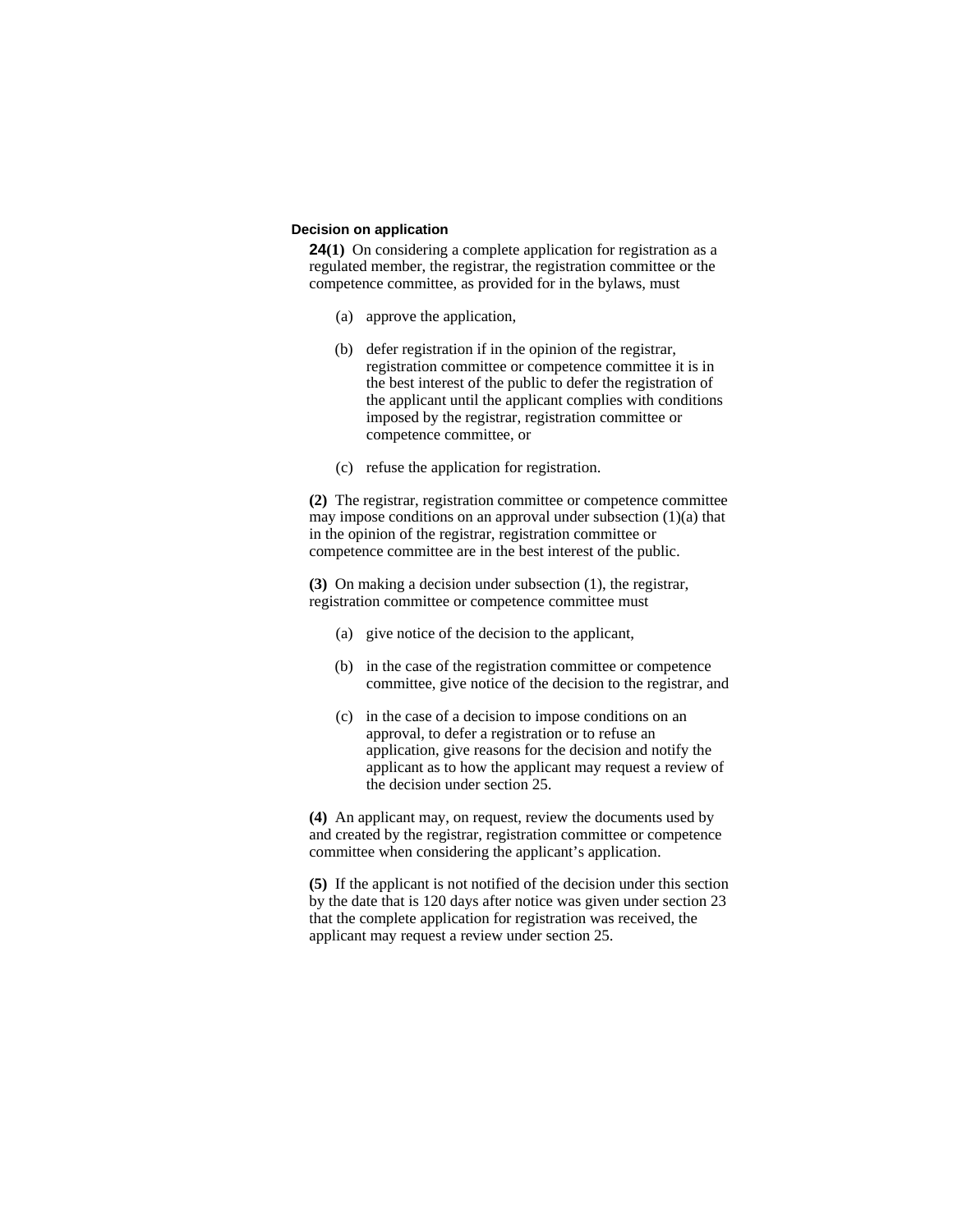#### **Request for review**

**25(1)** An applicant whose application for registration is accepted subject to conditions or whose registration is deferred or whose application is refused by the registrar, registration committee or competence committee may, within 30 days after being given a copy of the decision, request a review by the council in accordance with subsection  $(3)$ .

**(2)** An applicant who is not notified of a decision by the date described in section 24(5) may, within 30 days from that date, request a review by the council in accordance with subsection (3).

**(3)** A request for a review must

- (a) be in writing,
- (b) set out the reasons why the application for registration should be approved with or without conditions, and
- (c) be given to the registrar, who must give a copy of the request to the council.

**(4)** On being given a request for a review, the registrar must, within 30 days, notify the applicant of the date, time and place at which the council will conduct the review.

**(5)** A review must be commenced not later than 60 days after the registrar is given the request for a review.

**(6)** The Institute may, in accordance with the regulations, charge a fee for a review.

#### **Review of registration decision**

**26(1)** An applicant and the registrar, registration committee or competence committee may appear with or without counsel and make representations to the council at a review.

**(2)** On reviewing a decision pursuant to a request for a review under section 25, the council may

(a) confirm, reverse or vary the decision of the registrar, registration committee or competence committee and make any decision that the registrar, registration committee or competence committee could have made, or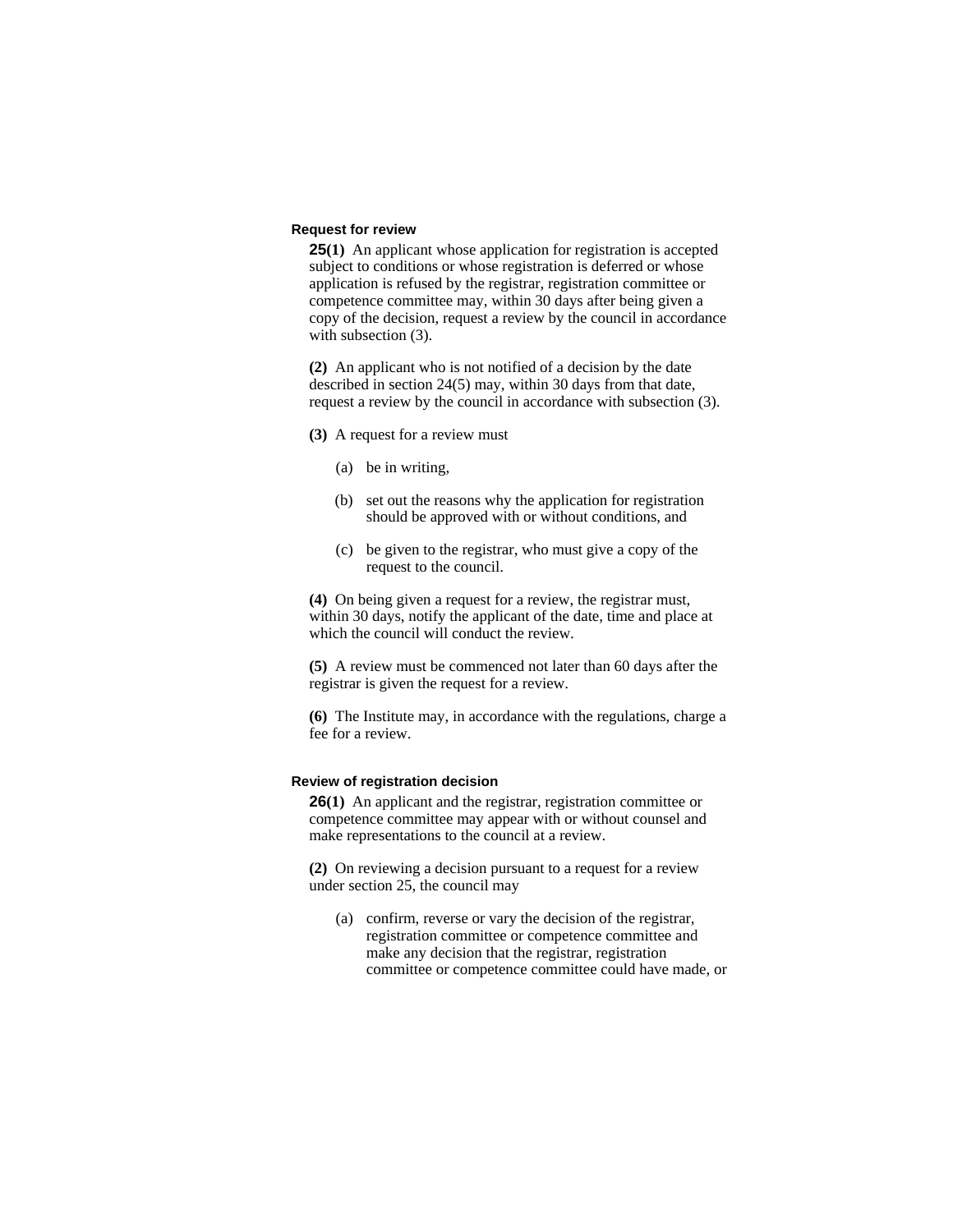(b) refer the matter back to the registrar, registration committee or competence committee and direct the registrar, registration committee or competence committee to make a further assessment of the application and make a decision under section 24 on the application,

and may make any further order the council considers necessary for the purposes of carrying out the decision.

**(3)** The council must conduct the review as soon as reasonably possible and on making a decision must give the applicant and the registrar a copy of its decision with the reasons for the decision.

#### **Registration**

#### **Registers of members**

**27(1)** The council

- (a) must establish, in accordance with the regulations, a register of regulated members for one or more categories of members who provide professional services, and
- (b) may, in accordance with the bylaws, establish registers of other members for one or more categories of non-regulated members.

**(2)** The name of a regulated member who is suspended remains in the register.

**(3)** The registrar must enter the following information for each regulated member in the appropriate category of register established under subsection (1)(a):

- (a) the full name of the member;
- (b) the member's unique registration number;
- (c) whether the member's registration is restricted to a period of time and, if so, the period of time;
- (d) any conditions imposed on the member's practice permit;
- (e) the status of the member's practice permit, including whether it is suspended or cancelled;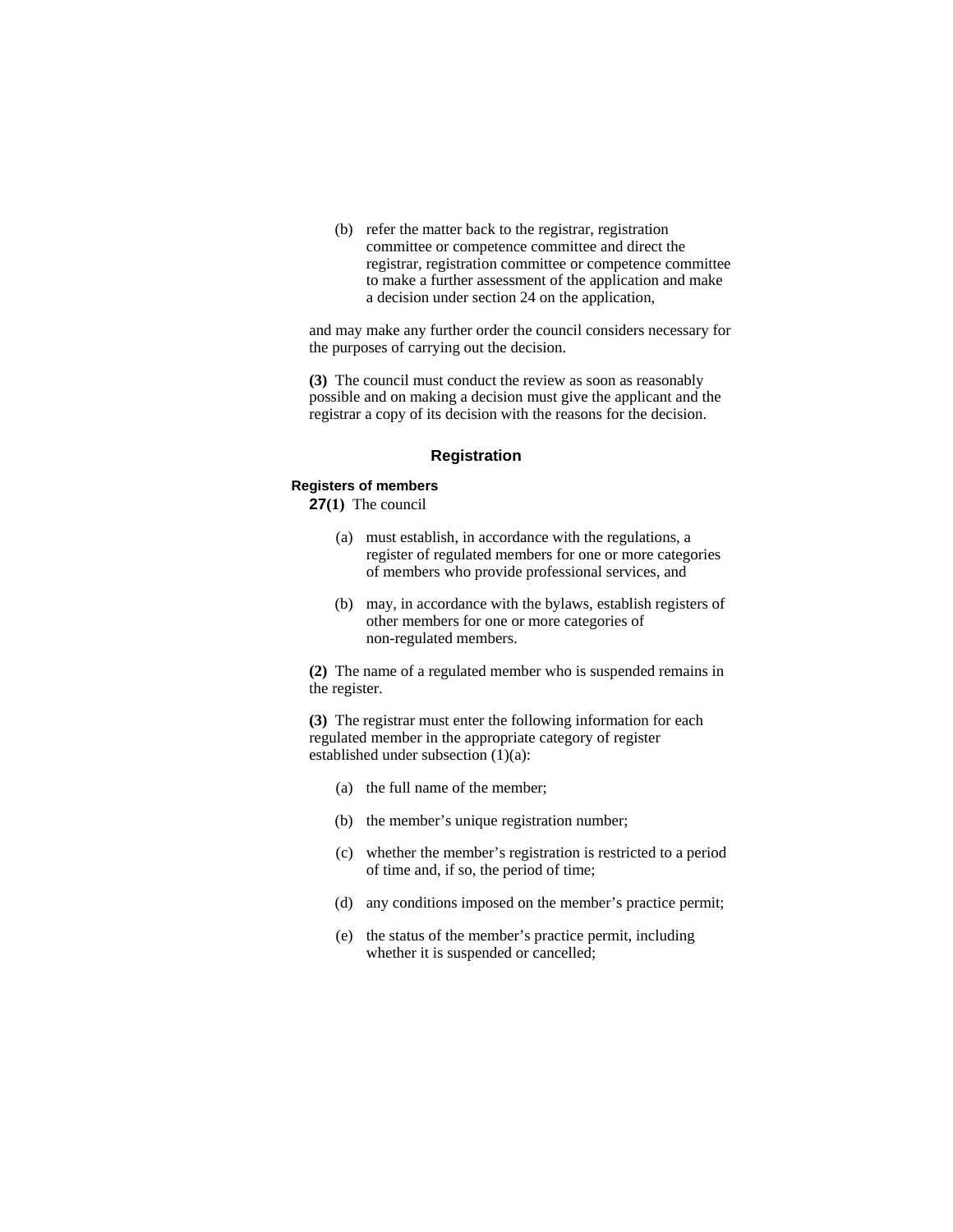- (f) information described in section 92(1) or required by the regulations.
- **(4)** The registrar may, in accordance with the regulations,
	- (a) enter in a register described in subsection  $(1)(a)$ information in addition to that required by subsection (3), and
	- (b) remove information from a register.

**(5)** The registrar may, if authorized by the bylaws, enter in a register and remove from the register information about members registered under subsection (1)(b).

#### **Register information**

**28(1)** If a member of the public, during regular business hours, requests information in the register respecting a named regulated member, the Institute must provide the information described in section 27(3) with respect to that member.

**(2)** The Institute may, in accordance with the regulations, disclose information about its members in addition to the information referred to in subsection (1).

#### **Errors in register**

**29(1)** The council, a hearing tribunal, the registration committee, the complaint review committee or the competence committee may direct the registrar to correct or remove any entry made in error in a register and the registrar must correct or remove the entry.

**(2)** The registrar, on becoming aware of an entry made in error in a register, may correct or remove that entry.

**(3)** If the registrar corrects or removes an entry under subsection (1) or (2) that contains personal information about a regulated member or other member the registrar must notify the regulated member or other member as soon as reasonably possible.

### **Registration of regulated members**

**30(1)** If an application for registration as a regulated member has been approved, the registrar must assign that member a unique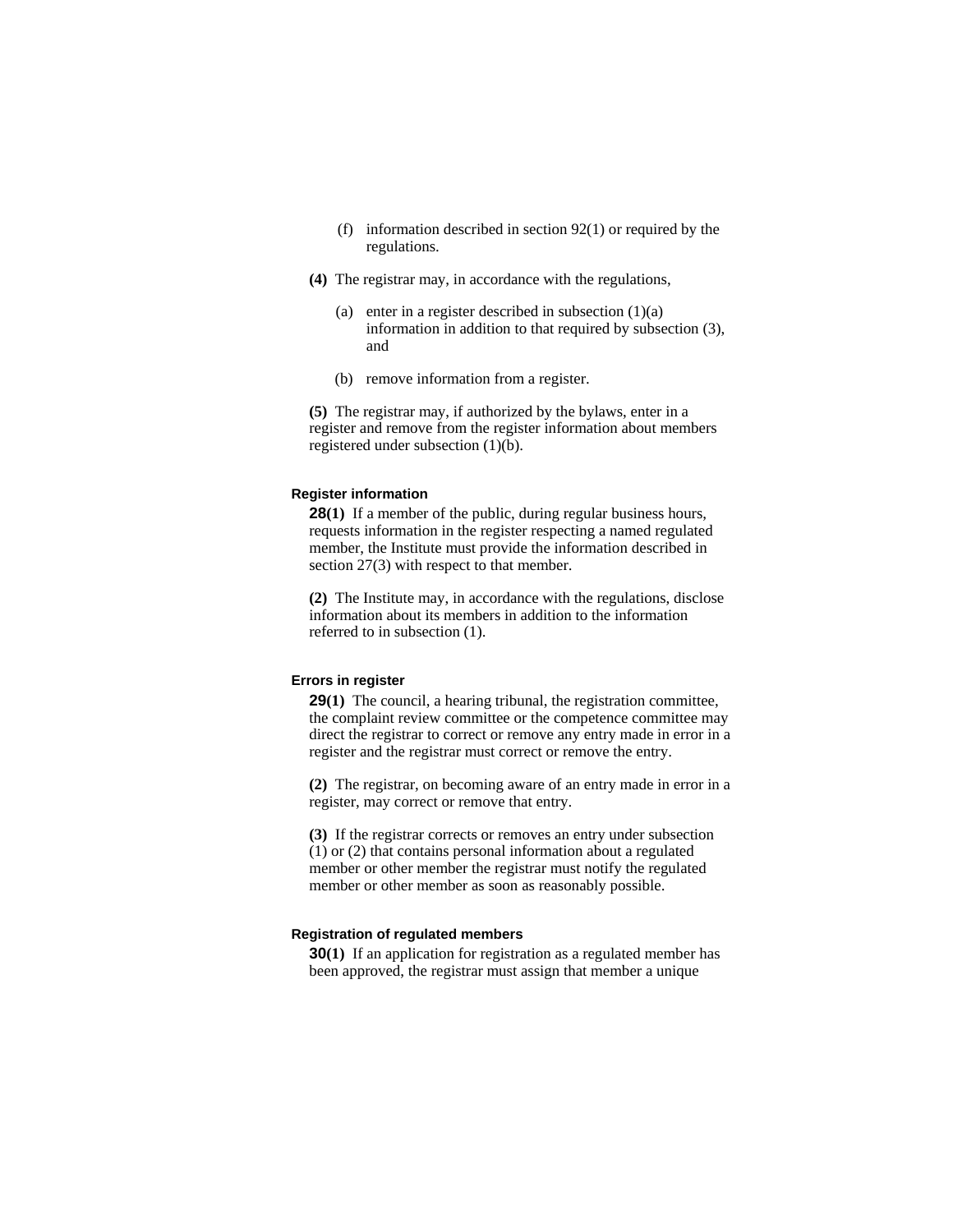registration number and enter the information required by section 27(3) in the appropriate register.

**(2)** On entering the name of a member in the register of regulated members, the registrar must issue the member a practice permit.

- **(3)** A practice permit must include
	- (a) the full name of the regulated member;
	- (b) the regulated member's unique registration number;
	- (c) a statement that the practice permit is issued by the Institute pursuant to the *Agrology Profession Act*;
	- (d) any conditions imposed on the regulated member's practice permit;
	- (e) the category of registration if the Institute has more than one category of regulated member;
	- (f) the expiry date of the practice permit.

**(4)** If the Institute issues a registration document in addition to a practice permit, the Institute must clearly state on the registration document that it is not a practice permit.

- **(5)** A regulated member must
	- (a) display the member's practice permit where the member provides professional services, or
	- (b) on request, make the member's practice permit available for inspection.

#### **Corporations, partnerships not members**

**31** A corporation or partnership may not be registered as a regulated member or as an other member.

# **Practice Permits**

### **Application date for practice permit**

**32(1)** A regulated member must submit a complete application for a practice permit to the registrar periodically by the date provided for in the bylaws.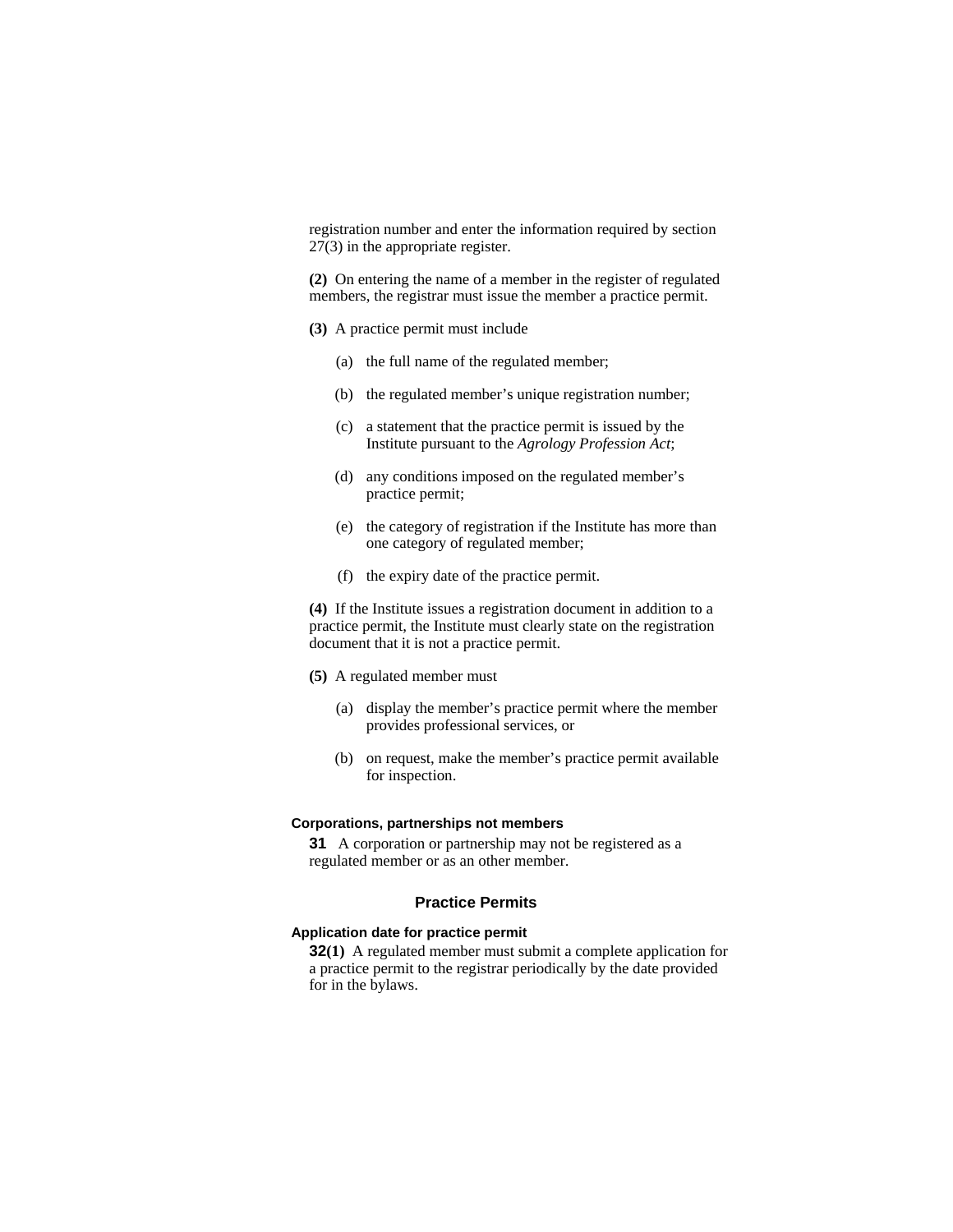**(2)** On receipt of an application for a practice permit, the registrar, registration committee or competence committee, as provided for in the bylaws, must, as soon as possible, consider the application and make a decision under section 34(2) and notify the applicant of the decision.

**(3)** A regulated member's practice permit continues in force if an application for a practice permit has been received by the registrar but a decision on the application has not been made.

#### **Suspension if application not made**

**33** If a regulated member's application for renewal of a practice permit is not received by the registrar by the date established in the bylaws, the member's practice permit is suspended and the registrar may cancel the member's practice permit in accordance with section 36.

#### **Applying for practice permit**

**34(1)** An application for a practice permit is complete for consideration under subsection (2) if it is in the form required and given to the registrar by a regulated member

- (a) whose registration is not suspended or cancelled,
- (b) who
	- (i) meets the requirements for continuing competence of applicants for a practice permit provided for in the regulations, or
	- (ii) is enrolled as a student in a program of study provided for in the regulations or in a substantially equivalent program,
- (c) who provides evidence of having the amount and type of professional liability insurance required by the regulations, if insurance is required by the regulations,
- (d) who provides the information required by the registrar for the purposes of section  $27(3)$  and (4) and any other information required to be provided under the regulations, and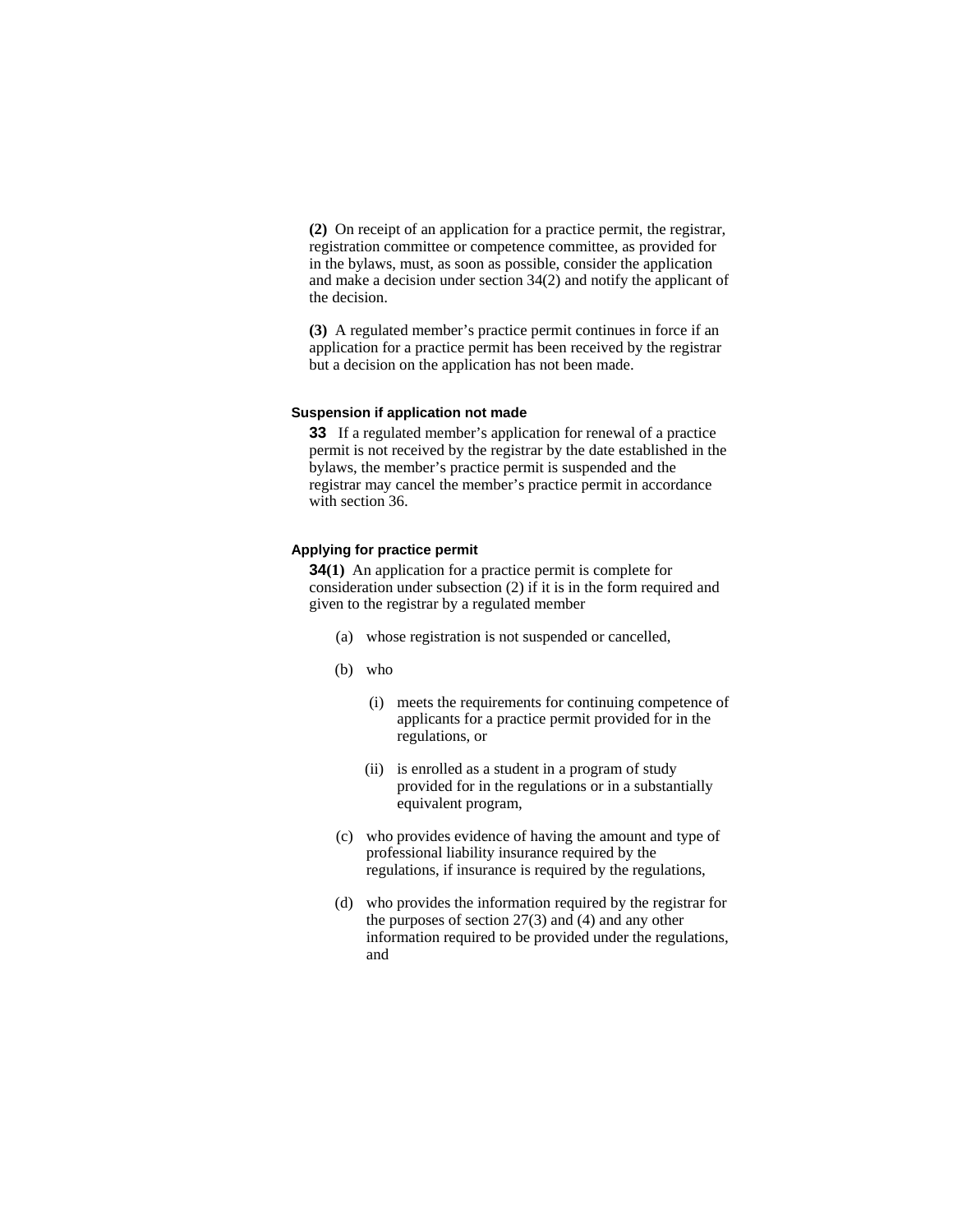(e) who has paid the practice permit fee provided for in the bylaws.

**(2)** The registrar, registration committee or competence committee, as provided for in the bylaws, must consider an application for a practice permit and decide whether

- (a) to approve the application if the regulated member meets the requirements set out in subsection (1) and issue the member a practice permit subject to any conditions imposed by the registrar, registration committee or competence committee,
- (b) to issue a practice permit but to impose conditions for the completion of the continuing competence requirements set out in the regulations within the time specified in the conditions,
- (c) to suspend the practice permit of the regulated member until the member has successfully completed the continuing competence requirements set out in the regulations or is enrolled in a program of study provided for in the regulations or a substantially equivalent program, or
- (d) to refuse the application for a practice permit,

and must give the regulated member and, in the case of the registration committee or competence committee, give the registrar, a copy of the decision with the reasons for the decision if the application has been refused or if the practice permit has been suspended or has conditions imposed on it, and the registrar may, or the registration committee or competence committee may direct the registrar to, issue the practice permit or suspend the practice permit in accordance with the decision and notify the regulated member as to how to request a review under section 35.

#### **Review by council**

**35(1)** An applicant whose practice permit is issued subject to conditions or suspended or whose application for a practice permit is refused by the registrar, registration committee or competence committee may, within 30 days after being given a copy of the decision, request a review by giving the registrar a written request for a review that sets out the reasons why the application should be approved with or without conditions.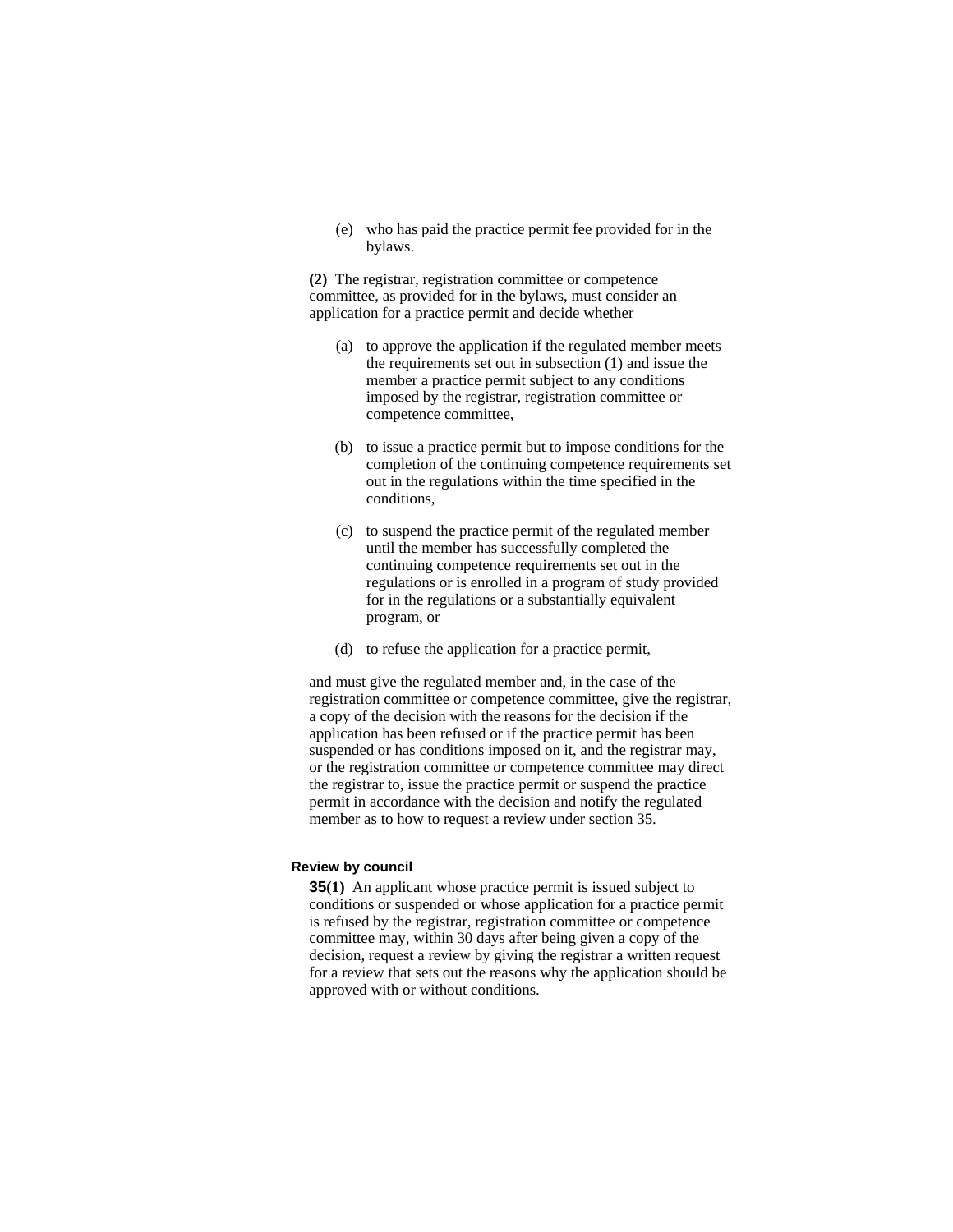**(2)** On being given a request for a review, the registrar must, within 30 days, notify the applicant of the date, time and place at which the council will conduct the review.

**(3)** A review must be commenced not later than 60 days after the registrar is given the request for a review.

**(4)** A regulated member whose practice permit is suspended under this Part may apply to the registrar for a stay of the suspension until the council makes a decision under subsection (6), and the person or committee designated by the council must consider and make a decision on the application.

**(5)** The applicant and the registrar, registration committee or competence committee may appear with or without counsel and make representations to the council at a review.

**(6)** On completing a review, the council may

- (a) confirm, reverse or vary the decision of the registrar, registration committee or competence committee and make any decision that the registrar, registration committee or competence committee could have made, or
- (b) refer the matter back to the registrar, registration committee or competence committee and direct the registrar, registration committee or competence committee to make a further assessment of the application for a practice permit and make a decision under section 34(2) on the application,

and may make any further order the council considers necessary for the purposes of carrying out the decision.

**(7)** The council must give the applicant and the registrar a written copy of its decision under subsection (6) with the reasons for the decision.

**(8)** The Institute may, in accordance with the regulations, charge a fee for a review.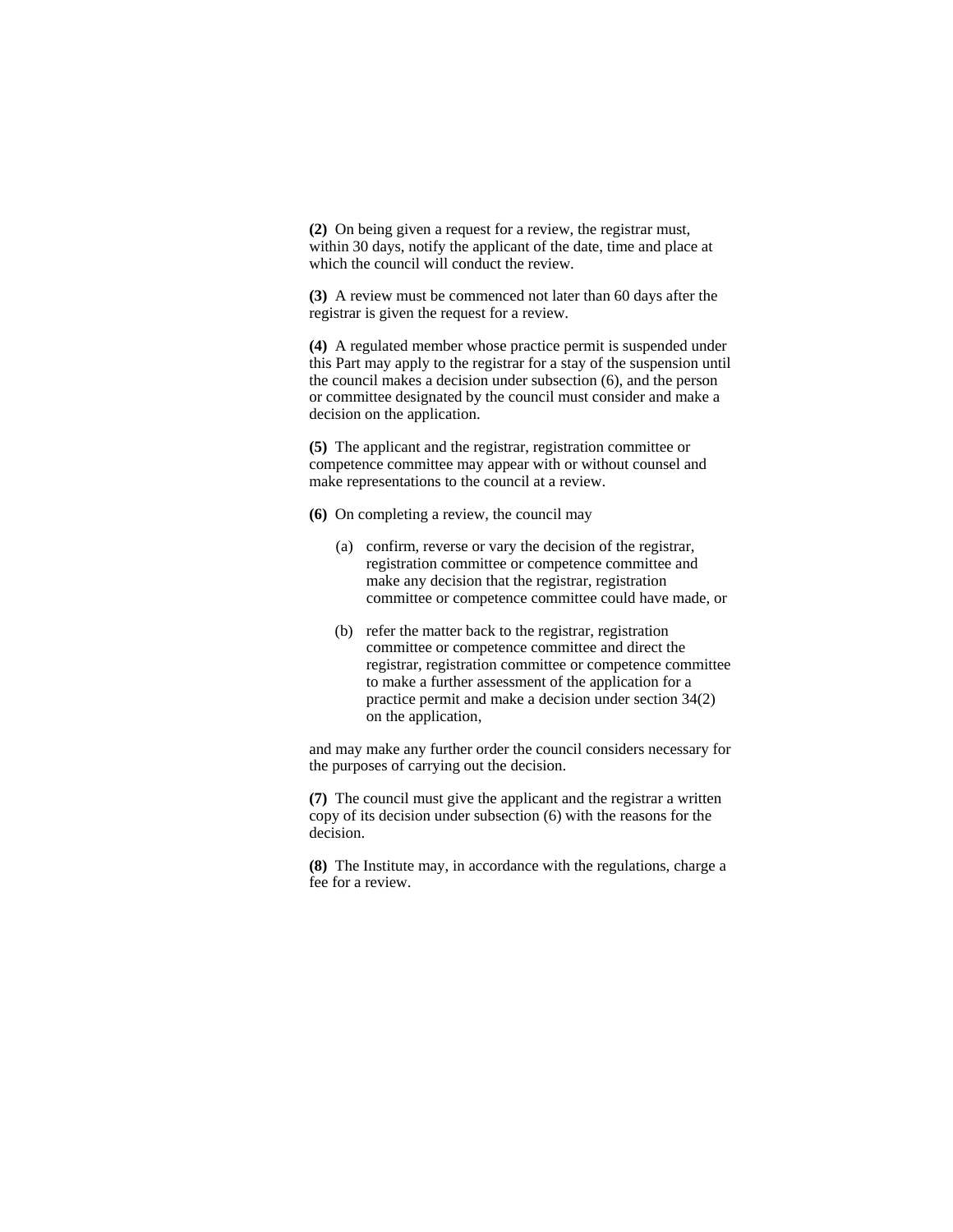### **Suspension, Cancellation and Reinstatement**

#### **Cancellation of practice permit and registration**

**36(1)** If a regulated member does not apply for a practice permit in accordance with section 32(1), is in default of payment of the practice permit fee or fails to pay a penalty, costs or any other fees, levies or assessments due under this Act or the bylaws, the registrar, after 30 days or a greater number of days, as set out in the notice, after giving notice to the member, may cancel the member's practice permit and registration.

**(2)** The notice under subsection (1) must state that the registrar may cancel the registration and practice permit of the regulated member unless a complete application for a practice permit is received, the practice permit fee is paid and any other penalties, costs, fees, levies or assessments are paid, as indicated in the notice.

**(3)** If a practice permit and registration are cancelled under subsection (2) only because the practice permit fee or a penalty, cost, fee, levy or assessment is not paid, the registrar may, on its payment, issue or reissue the practice permit and reinstate the registration.

**(4)** If the registrar is satisfied that a regulated member has not complied with conditions imposed under section 34(2) within the time specified, the registrar may refer the matter to the registration committee or competence committee as provided for in the bylaws, and the registration committee or competence committee, on being satisfied that the conditions have not been complied with, may direct the registrar to cancel the member's registration and practice permit.

**(5)** The registrar may cancel the registration or practice permit of a regulated member and cancel the registration of an other member on the member's request.

**(6)** The registrar may cancel the registration and practice permit of a regulated member on receipt of proof satisfactory to the registrar that the member is deceased.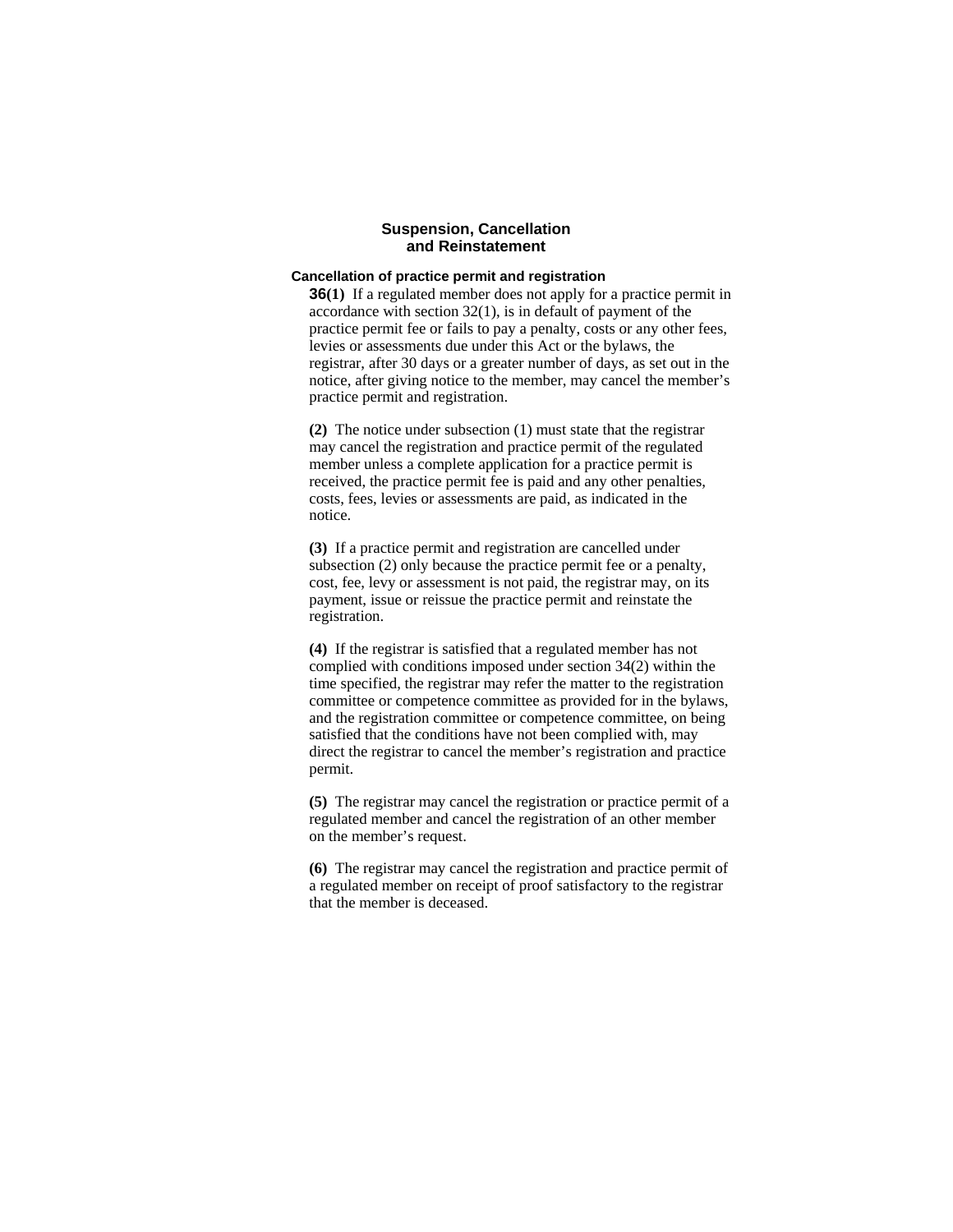# **Return of suspended or cancelled practice permit**

**37** If the practice permit of a regulated member is suspended or cancelled under this Part or under an order under Part 4, that person must, on request, send the practice permit to the registrar.

#### **Reinstatement**

**38(1)** A regulated member whose practice permit or registration, or both, are cancelled under this Act other than under Part 4 may apply for the practice permit to be reissued or the registration to be reinstated, or both, in accordance with the bylaws.

**(2)** A person whose practice permit or registration, or both, are cancelled under Part 4 may apply for the practice permit to be reissued and the registration to be reinstated in accordance with the regulations.

#### **Suspension of practice permit**

**39** A regulated member whose practice permit is suspended shall not provide professional services unless

- (a) the Institute notifies the regulated member that the suspension is lifted, or
- (b) the suspension has expired.

# **Registration Required**

#### **Mandatory registration**

**40(1)** A person must apply for registration if the person

- (a) is qualified to meet the requirements of section 22(2) for registration as a regulated member, and
- (b) intends to provide professional services to the public or to supervise regulated members who provide professional services to the public.

**(2)** If the registrar is of the opinion that a person who is not a regulated member meets or may meet the requirements referred to in subsection (1)(a) and provides any or all services described in subsection  $(1)(b)$ , the registrar may give that person a written request to apply for registration.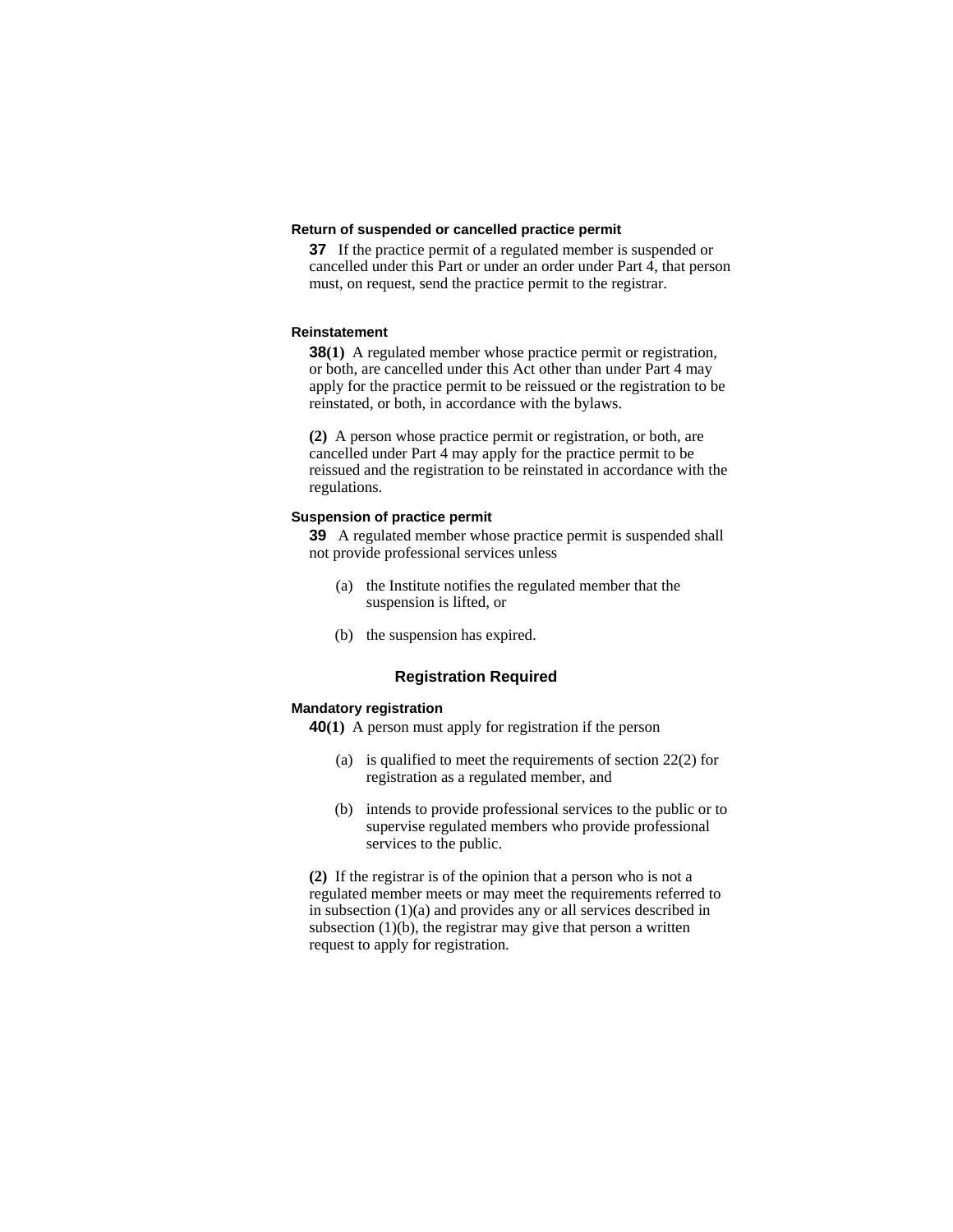**(3)** A person who receives a request under subsection (2) must give a complete application for registration, except the application fee, to the registrar within 30 days after receiving the request, and the application fee must be paid before registration.

- **(4)** This section does not apply to a person who
	- (a) is a student of the agrology profession,
	- (b) is authorized to provide any services referred to in subsection (1) pursuant to another enactment, or
	- (c) provides the professional services on land in which the person has a direct or indirect interest.

#### **Offence**

**41(1)** A person who meets the requirements of section 40(1) but does not comply with a request under section 40(3) is guilty of an offence.

- **(2)** A person who is guilty of an offence under this section is liable
	- (a) for a first offence, to a fine of not more than \$2000,
	- (b) for a 2nd offence, to a fine of not more than \$4000, and
	- (c) for a 3rd and every subsequent offence, to a fine of not more than \$6000 or to imprisonment for a term of not more than 6 months or to both a fine and imprisonment.

**(3)** A prosecution under this section may be commenced within 2 years after the commission of the alleged offence, but not afterwards.

#### **Injunction**

**42** The Court of Queen's Bench, on application by the Institute by way of originating notice, may grant an injunction enjoining any person who meets the requirements of section  $40(1)(a)$  from providing any or all services described in section 40(1)(b) if the person is not a regulated member and is not authorized to provide the services pursuant to another enactment.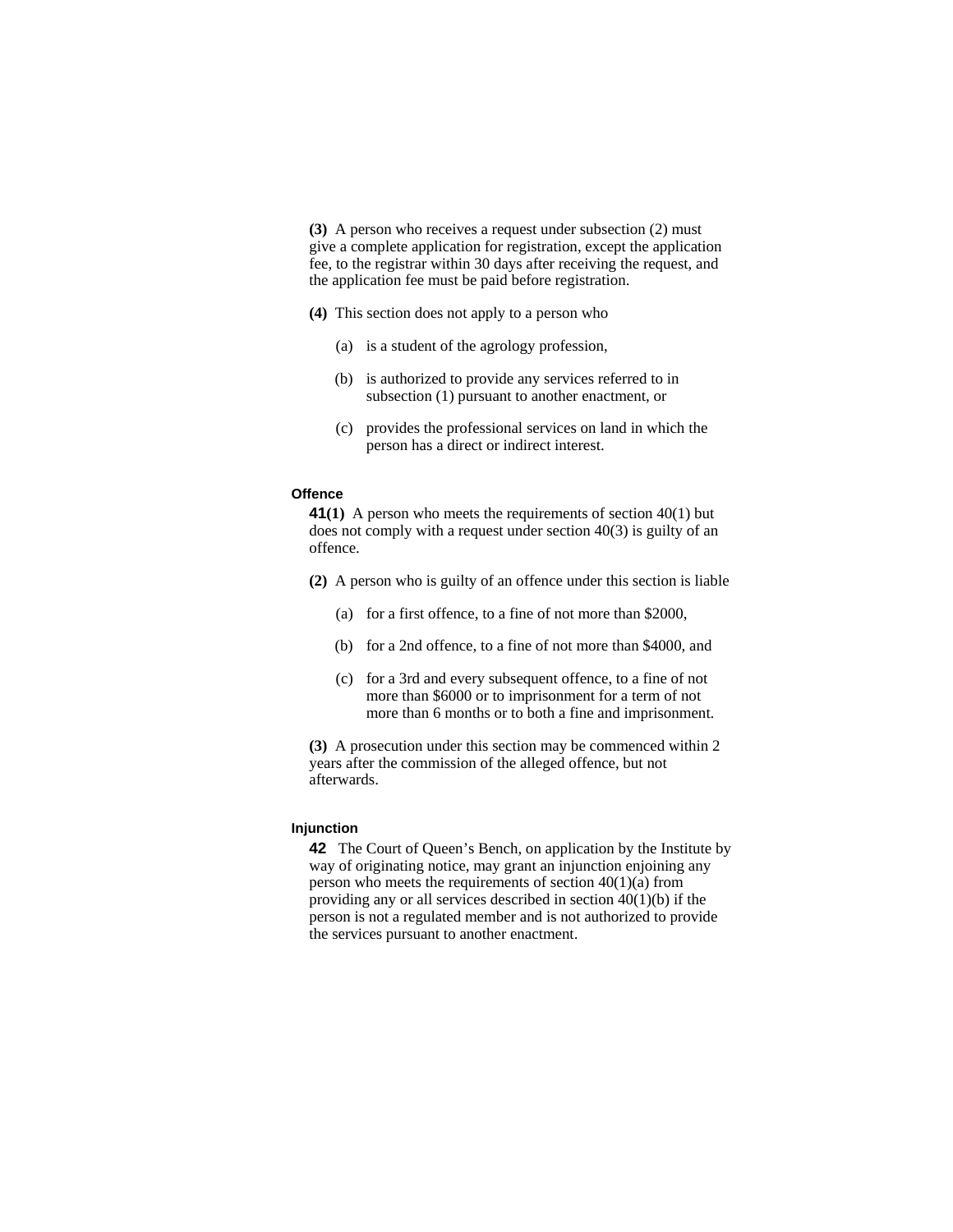# **Part 3 Continuing Competence**

# **Continuing competence program**

**43(1)** The council must establish, by regulation, a continuing competence program within 5 years from the date that this Act comes into force.

**(2)** A continuing competence program must provide for regulated members to maintain competence and to enhance the provision of professional services.

#### **Referral to complaints director**

**44(1)** The competence committee must make a referral to the complaints director if, on the basis of information obtained from a continuing competence program, the competence committee is of the opinion that a regulated member has intentionally provided false or misleading information respecting participation in a continuing competence program.

**(2)** The competence committee must make a referral to the complaints director if, on the basis of information obtained from a continuing competence program, it is of the opinion that

- (a) the regulated member displays a lack of competence in the provision of professional services that has not been remedied by participating in the continuing competence program, or
- (b) the conduct of the regulated member constitutes unprofessional conduct that cannot be readily remedied by means of the continuing competence program.

## **Confidentiality**

**45(1)** Information related to participation in a continuing competence program under this Part is confidential, and any person who has access to or comes into possession of such information shall not publish, release or disclose the information in any manner except as is necessary to carry out powers and duties under this Part.

**(2)** Despite subsection (1), information obtained under this Part may be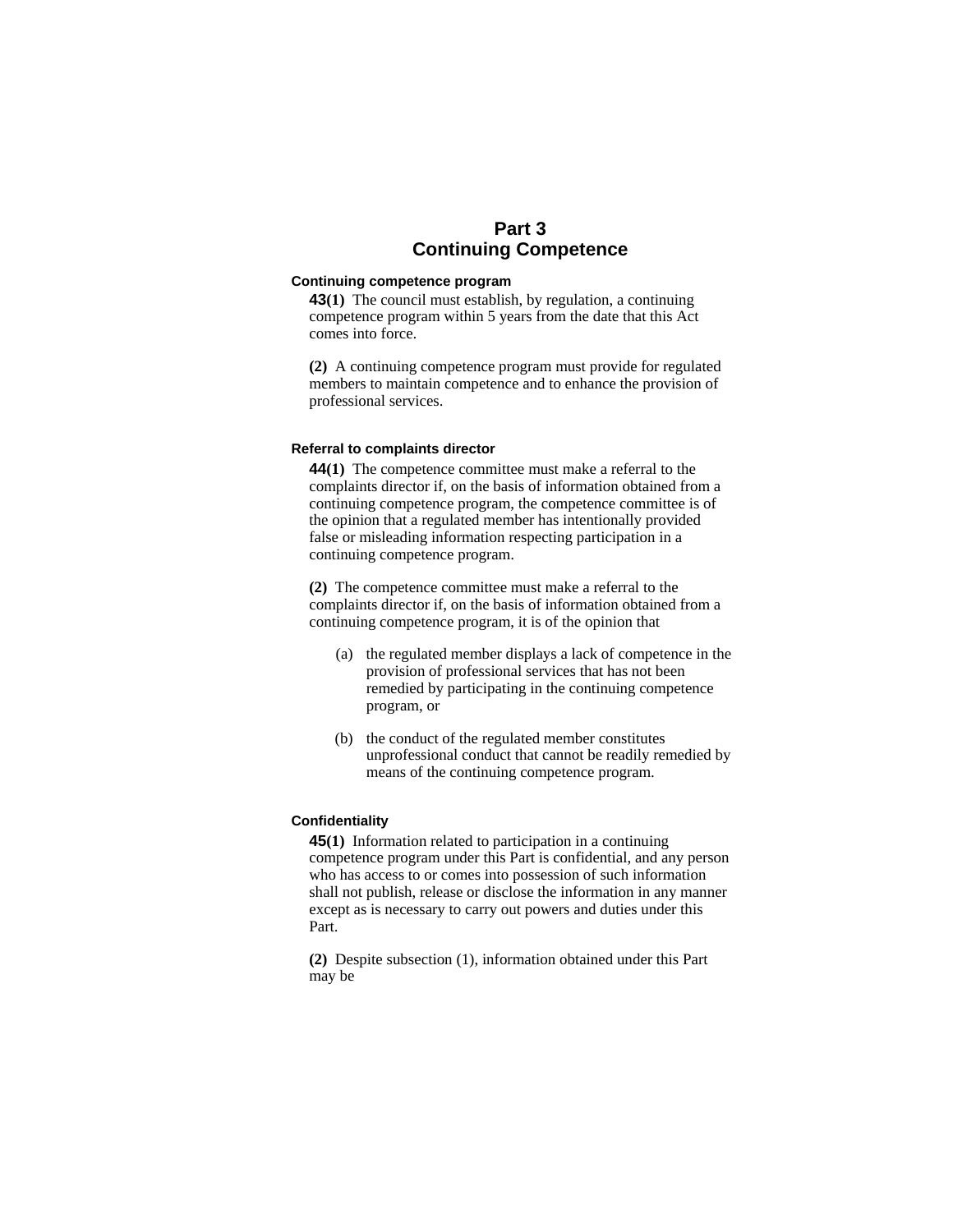- (a) provided or published by the competence committee in summarized or statistical form if the information is provided or published in such a manner that it is not possible to relate the information to any particular identifiable person,
- (b) used by the competence committee to disclose to the complaints director the name of a regulated member and the grounds for a referral under section 44,
- (c) released or disclosed to the regulated member or the counsel of that member in connection with proceedings respecting that member under this Part, Part 2 or Part 4,
- (d) provided to an individual in accordance with Division 1 of Part 3 of the *Personal Information Protection Act* if the information is personal information about that individual, and
- (e) provided to the Office of the Information and Privacy Commissioner for the purposes of a review, investigation or inquiry under the *Personal Information Protection Act*.

**(3)** If any person publishes, releases or discloses information in contravention of this section, that information may not be used in proceedings under any other Part of this Act, in any arbitration, inquiry, action or matter, or in any proceedings before a court.

#### **Offence**

**46** A person who knowingly publishes, releases or discloses information in contravention of section 45 is guilty of an offence and liable to a fine of not more than \$10 000.

# **Part 4 Professional Conduct**

# **Division 1 Complaints**

#### **Making a complaint**

**47(1)** A person may give a written, signed complaint to the complaints director regarding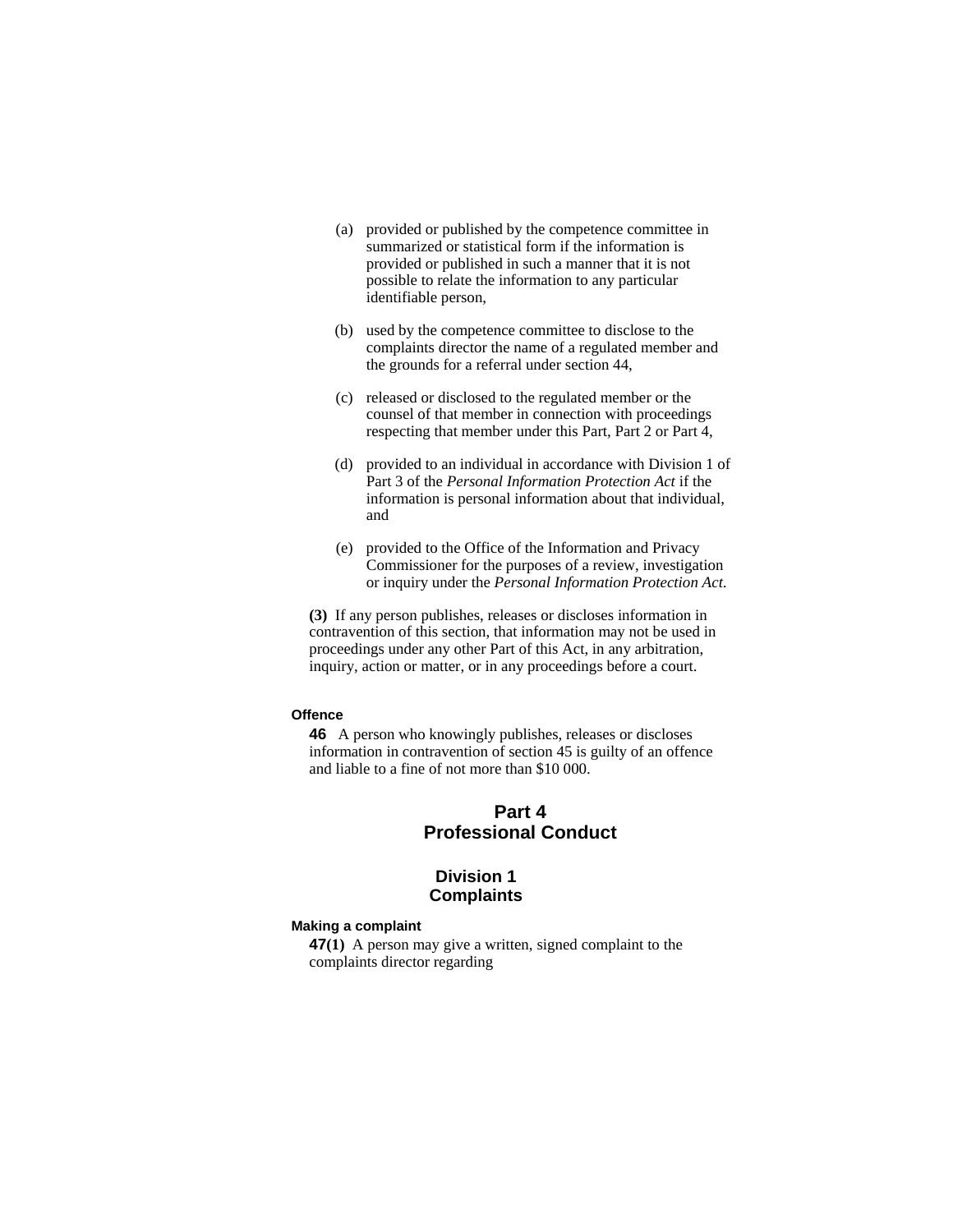- (a) a regulated member, or
- (b) a former member.

**(2)** A complaint under subsection (1) is not affected by the person about whom the complaint is made ceasing to be a regulated member before the proceedings with respect to the complaint are completed.

**(3)** Despite subsection (1)(b), a complaint cannot be made about a former member if 2 years has elapsed since the person became a former member.

**(4)** Despite subsection (1)(b), a complaint about a former member who was a member under the former Act but has not been a regulated member under this Act may be made under this Part only if discipline proceedings under the former Act could be commenced if that Act were still in force.

**(5)** If information or a referral is treated as a complaint under section 49 and acted on under section 48, the information or referral is deemed to be a complaint.

#### **Acting on a complaint**

**48(1)** Within 30 days after being given a complaint or treating information as a complaint, the complaints director must give notice to the complainant of the action taken with respect to it.

- **(2)** The complaints director
	- (a) may encourage the complainant and the investigated person to communicate with each other and resolve the complaint,
	- (b) may, with the consent of the complainant and the investigated person, attempt to resolve the complaint,
	- (c) may make a referral to an alternative complaint resolution process under Division 2,
	- (d) may request an expert to assess and provide a written report on the subject-matter of the complaint,
	- (e) may conduct, or appoint an investigator to conduct, an investigation,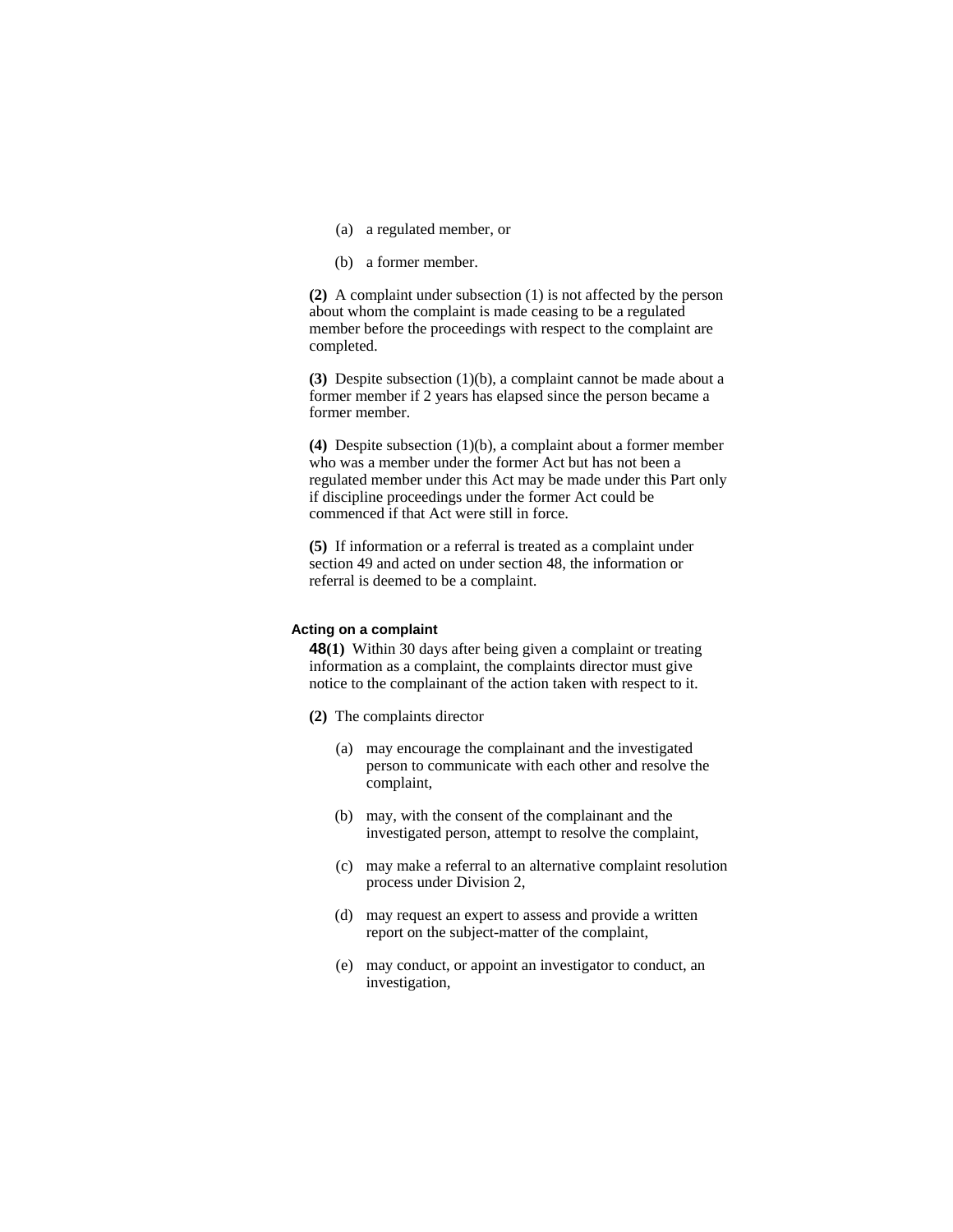- (f) if satisfied that the complaint is trivial or vexatious, may dismiss the complaint, and
- (g) if satisfied that there is insufficient or no evidence of unprofessional conduct, may dismiss the complaint.

**(3)** If the complaints director dismisses the complaint, the complaints director must, within 30 days, give notice to the complainant of the dismissal and the right to apply for a review by the complaint review committee under section 60.

#### **Aware of unprofessional conduct**

**49** Despite not receiving a complaint under section 47, but subject to section 47(3) and (4), if the complaints director

- (a) has reasonable grounds to believe that the conduct of a regulated member or former member constitutes unprofessional conduct, or
- (b) has received a referral under section 44,

the complaints director may treat the information as a complaint and act on it under section 48.

# **Division 2 Alternative Complaint Resolution**

#### **Process**

**50(1)** The complaints director may, with the agreement of the complainant and the investigated person, refer the complainant and the investigated person to an alternative complaint resolution process provided for in the regulations at any time before the commencement of a hearing by a hearing tribunal.

**(2)** If the complaints director makes a referral under subsection (1), a regulated member of the Institute must participate in or conduct the alternative complaint resolution process.

**(3)** A person who conducts an alternative complaint resolution process must be impartial and must act impartially.

**(4)** If a report has been prepared under section 48(2)(d) with respect to the complaint, the complaints director must submit a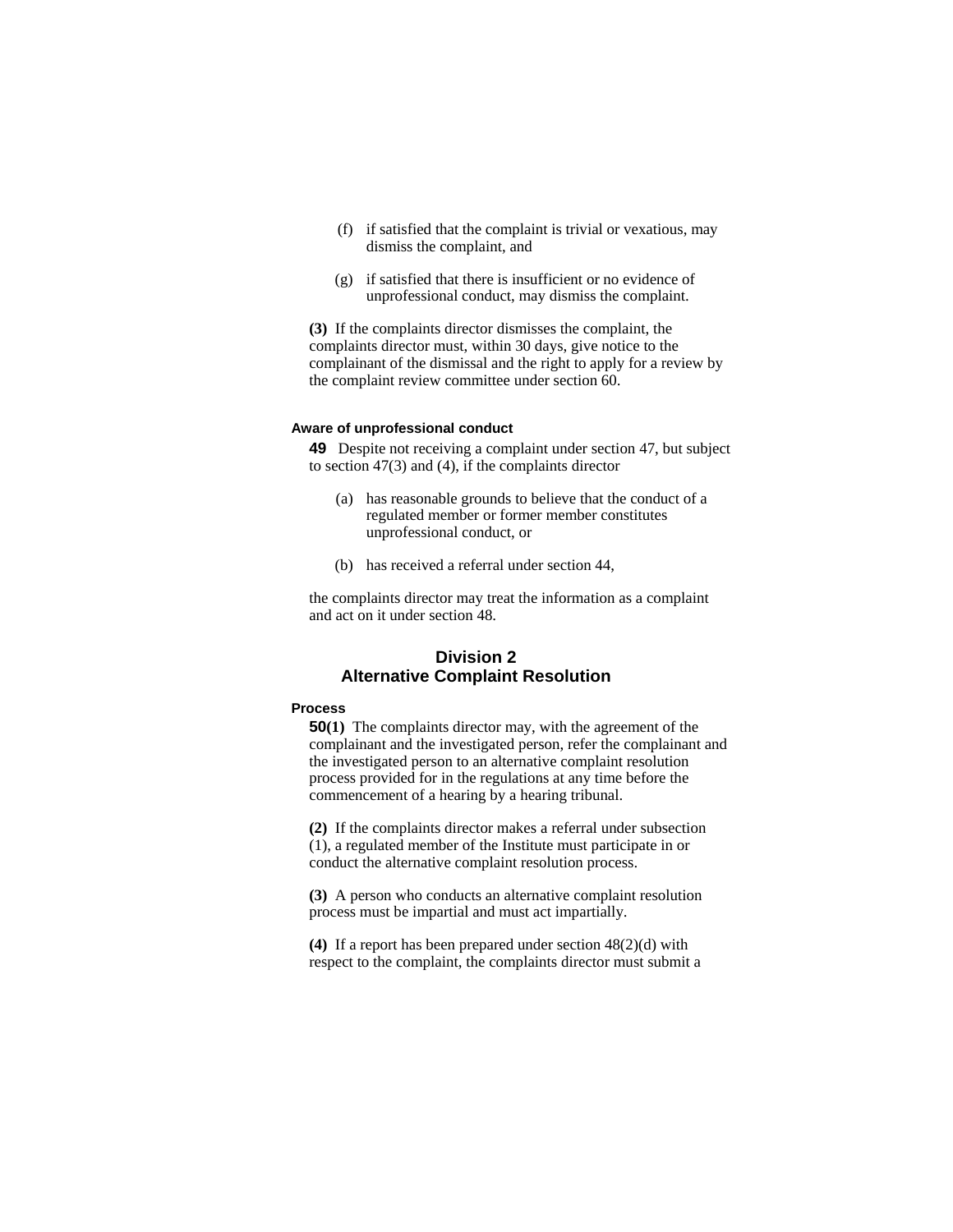copy of the report to the person conducting the alternative complaint resolution process.

**(5)** A person who conducts an alternative complaint resolution process may request an expert to assess and submit a written report on the subject-matter of the complaint or matters arising during the alternative complaint resolution process.

**(6)** A person who conducts an alternative complaint resolution process may assist in settling a complaint, but if

- (a) in the opinion of that person a settlement is not likely to occur, or
- (b) the complaints review committee does not ratify the settlement under section 52,

the person must notify the complaints director.

**(7)** If during the alternative complaint resolution process information is introduced that causes the person conducting the alternative complaint resolution process to believe that the matter is substantially different from the original complaint, the person must notify the complaints director, and the complaints director must decide whether the alternative complaint resolution process may continue or whether the matter must be processed under subsection (8).

**(8)** On being notified under subsection (6) or section 52(7)(b) or on deciding under subsection (7) to process a matter under this subsection, the complaints director must

- (a) if an investigation has not been commenced, commence an investigation under Division 3,
- (b) if an investigation has been commenced but no report of the investigation has been made, refer the complaint back to the investigator, if available, or appoint another investigator to complete the investigation regarding the complaint and make a report,
- (c) dismiss the complaint, or
- (d) in all other cases, refer the matter to the hearings director for a hearing.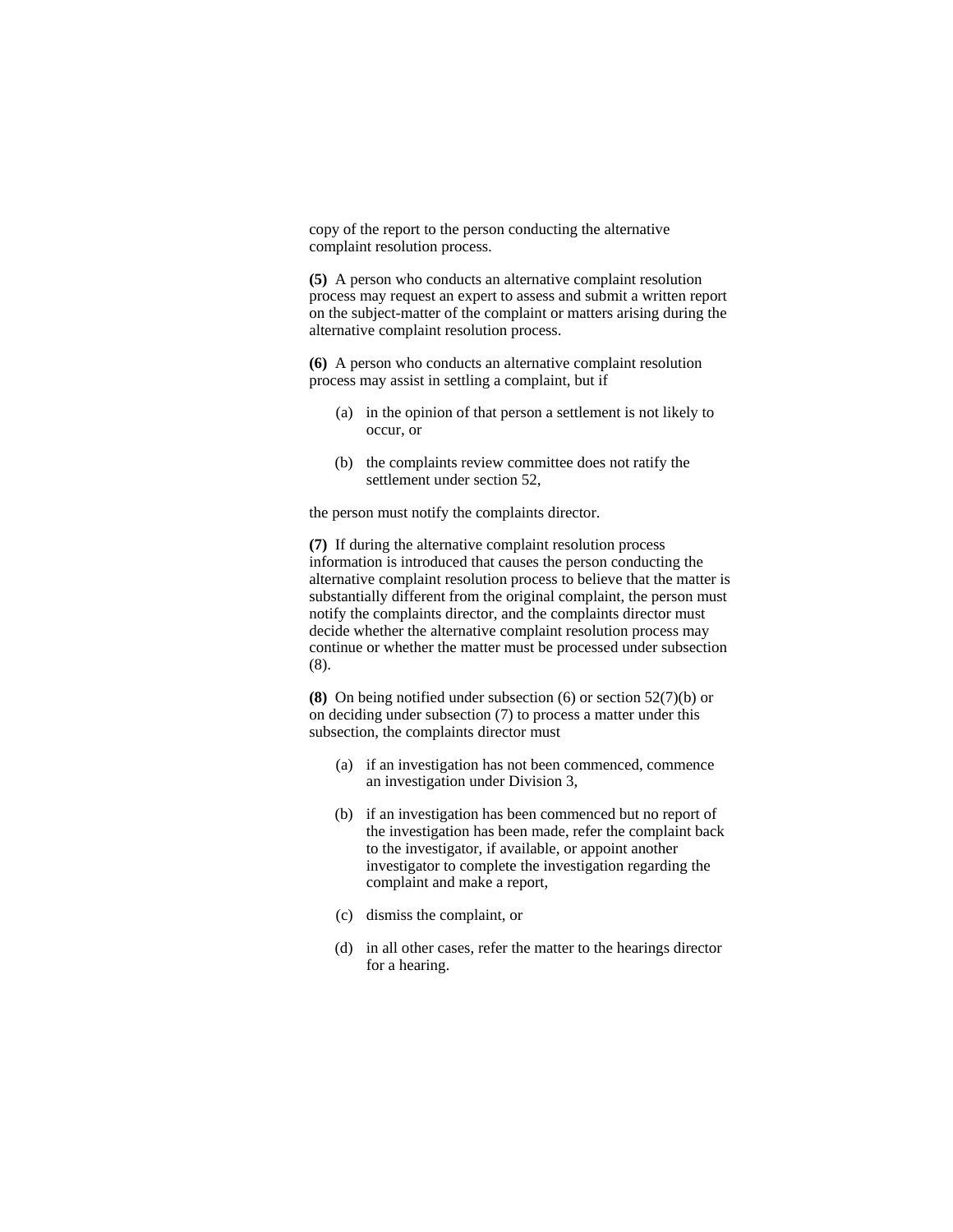### **Evidence**

**51(1)** A person who conducts an alternative complaint resolution process must keep any records relating to the process separate from the Institute records except a ratified settlement.

**(2)** Any document prepared or generated for the purposes of an alternative complaint resolution process belongs to the person who prepared or generated the document.

**(3)** Except information described in section 50(7) or information that is part of a ratified settlement or a report prepared pursuant to a request under section 50(5), any communication and evidence arising from anything said, evidence of anything said or evidence of an admission or communication made in the course of an alternative complaint resolution process is confidential and not admissible in any proceedings under this or any other Act or in any action, matter or proceedings before a court

- (a) without the written consent of the investigated person and the complainant, and
- (b) in the case of written evidence, without the written consent of the person who prepared the written evidence, the investigated person and the complainant.

# **Settlement**

**52(1)** If the complainant and the investigated person agree, in writing, to a proposed settlement of a complaint in an alternative complaint resolution process, the person conducting the alternative complaint resolution process must report the settlement to the complaint review committee.

**(2)** The complaint review committee may, on reviewing a proposed settlement of a complaint referred to it under subsection (1),

- (a) ratify the settlement,
- (b) with the written consent of the complainant and the investigated person, amend the settlement and then ratify the settlement, or
- (c) refuse to ratify the settlement.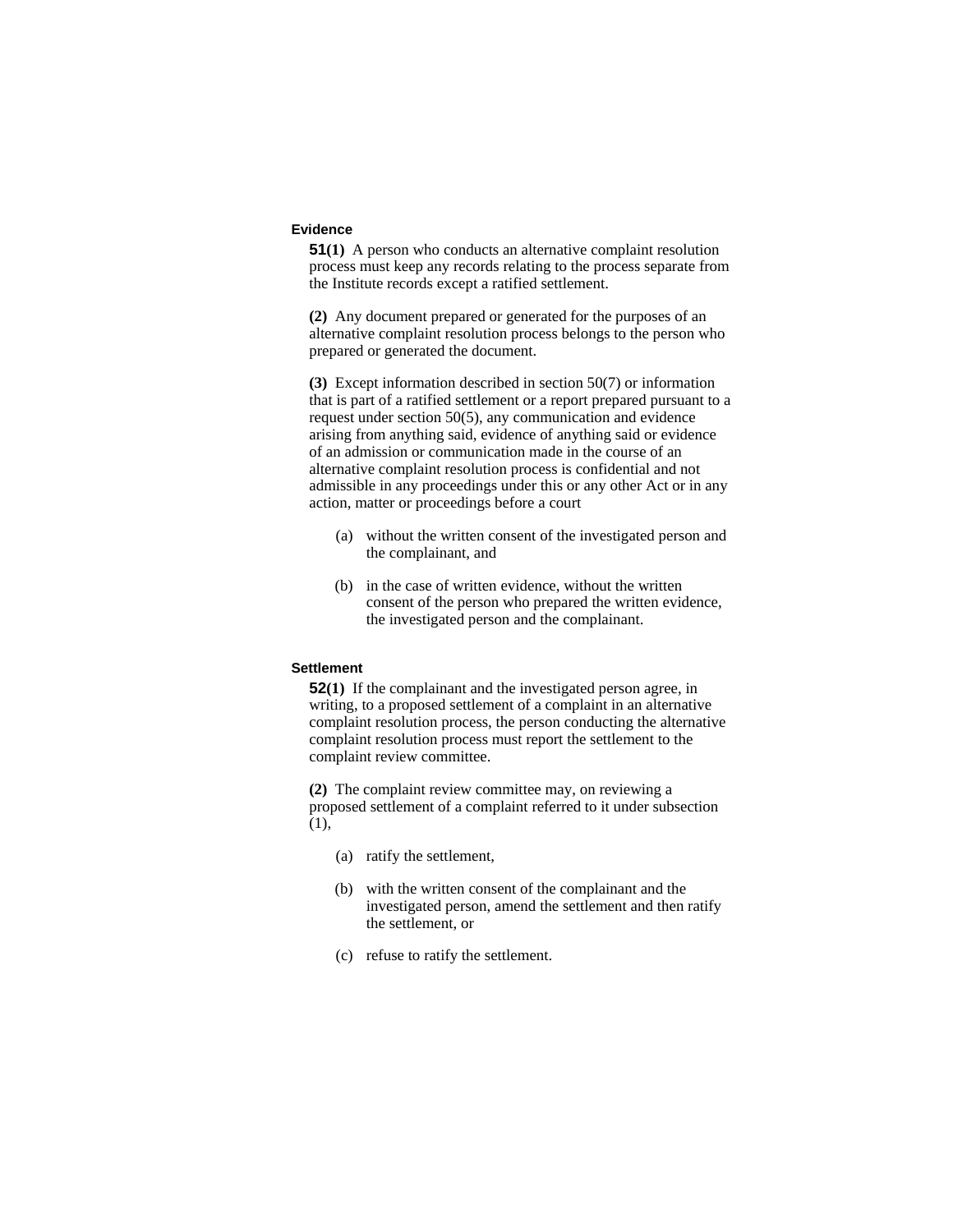**(3)** The complaint review committee must notify the complaints director of its actions under subsection (2).

**(4)** On becoming aware of information that a ratified settlement is not complied with, the complaints director may treat it as a complaint and

- (a) act on it under section 48, or
- (b) refer it to the hearings director for a hearing.

**(5)** If the complaints director makes a referral under subsection (4)(b), the information is deemed to be a complaint and the complaints director must notify the complainant and the investigated person of the action taken with respect to it.

**(6)** The Institute must retain a copy of a ratified settlement and must release information related to the complaint, the investigated person and the ratified settlement as required by this Act and

- (a) may publish, in accordance with the bylaws, information respecting a complaint and a ratified settlement, and
- (b) may reveal the identity of the investigated person or the complainant, or both, if it is authorized to do so by the ratified settlement.
- **(7)** Subject to subsections (4) and (6), if a ratified settlement
	- (a) relates to all the matters complained of or that arose during the alternative complaint resolution process, no further proceedings under this Part may be taken with respect to those matters, or
	- (b) relates to only part of the matters complained of or that arose during the alternative complaint resolution process, the person who conducted the alternative complaint resolution process must notify the complaints director of the matters that do not form part of the ratified settlement, and the complaints director must act on those matters under section 50(8).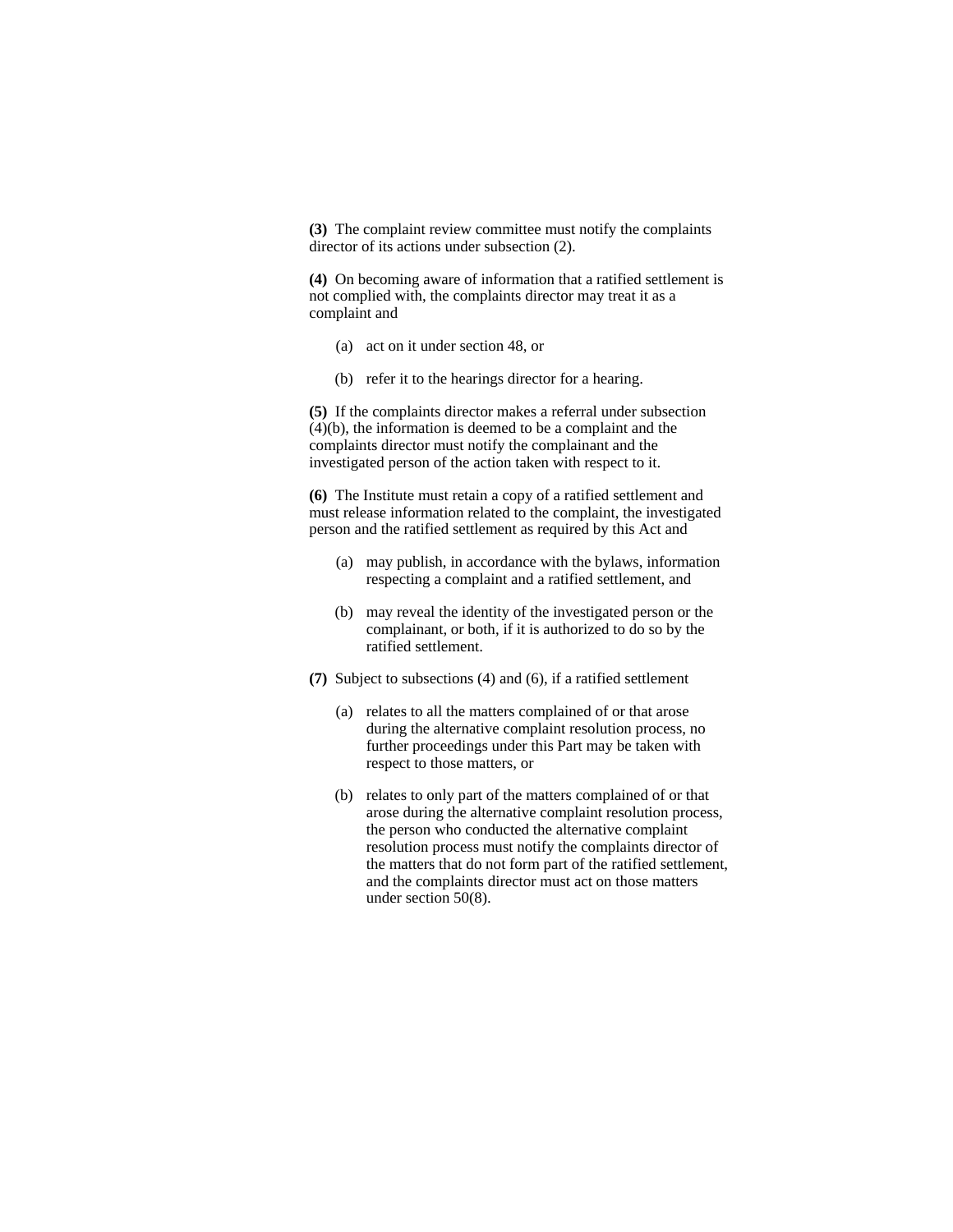# **Division 3 Investigations**

### **Notice of investigation**

**53(1)** If an investigation is to be conducted under this Part, the complaints director

- (a) must give the complainant the name of the investigator, and
- (b) must, unless it would significantly harm the investigation, give the investigated person the name of the investigator and reasonable particulars of the complaint to be investigated.

**(2)** If the investigated person is not given the information referred to in subsection (1)(b) when an investigation is to be conducted, the complaints director must give the information to the investigated person

- (a) when there would be no significant harm to the investigation, or
- (b) before the investigation is completed,

whichever is earlier.

### **Investigation scope**

**54(1)** An investigator may investigate a complaint.

**(2)** In the course of an investigation under subsection (1), an investigator may investigate matters that are related to the conduct of the investigated person that could give rise to a finding of unprofessional conduct.

#### **Investigation powers**

**55(1)** An investigator

- (a) may, at any reasonable time,
	- (i) require any regulated member or former member to answer any relevant questions and direct the regulated member or former member to answer the questions under oath, and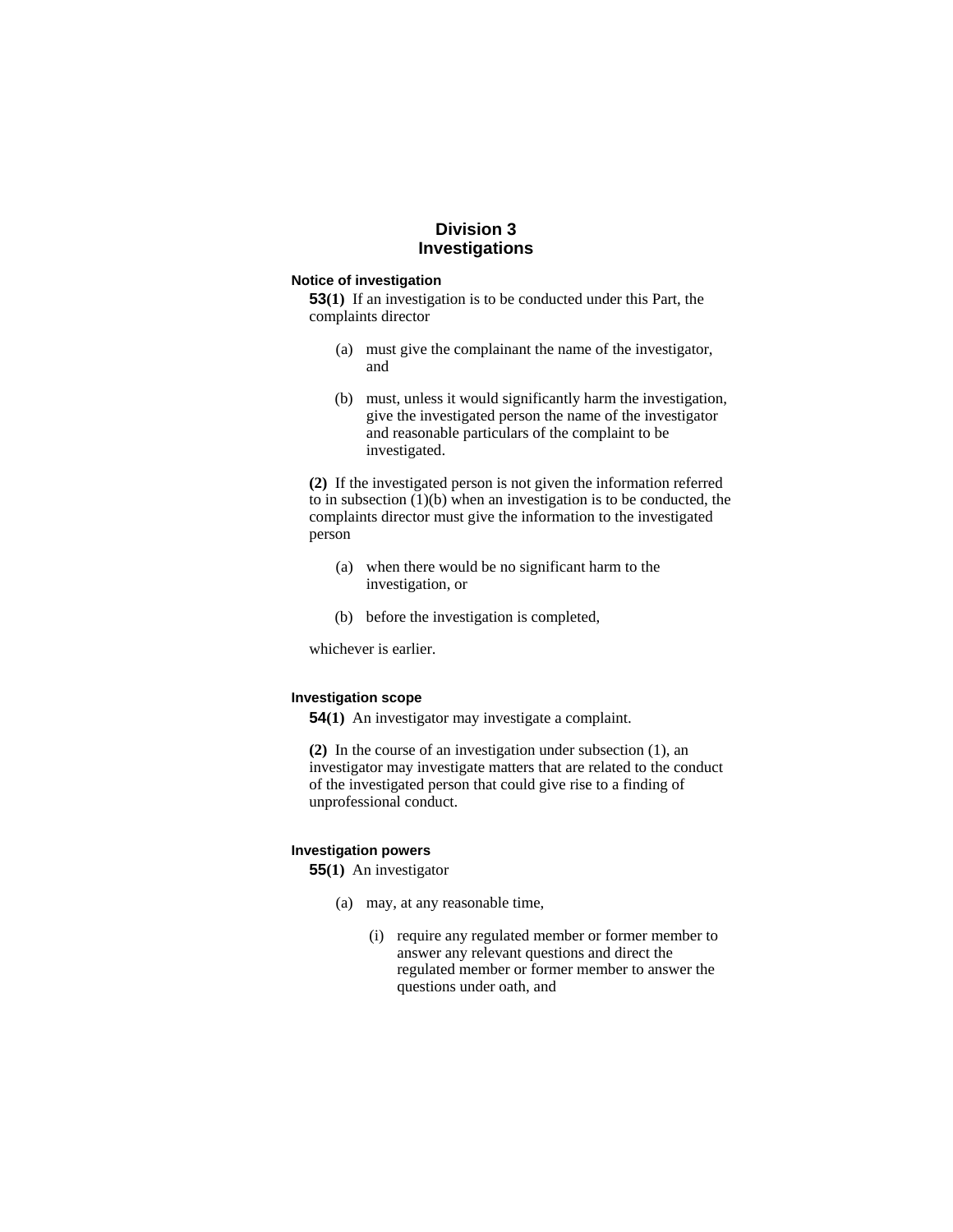- (ii) require any regulated member or former member to give to the investigator any document, substance or thing relevant to the investigation that the regulated member or former member possesses or that is under the control of the regulated member or former member,
- (b) may require any regulated member or former member to give up possession of any document described in clause (a) to allow the investigator to take it away to copy it, in which case the investigator must return it within a reasonable time of being given it and in any case must return it no later than on the completion of the hearing,
- (c) may require any regulated member or former member to give up possession of any substance or thing described in clause (a) to allow the investigator to take it away to examine it and perform tests on it, in which case the investigator must return it, if appropriate and possible, within a reasonable time of being given it and in any case must return it, if appropriate and possible, no later than on the completion of the hearing, and
- (d) may, at any reasonable time, enter and inspect any work site where a regulated member or former member provides professional services, but if the work site contains a private dwelling place may not enter any part of the work site that is designed to be used as and is being used as a permanent private dwelling place.

**(2)** The investigator may copy and keep copies of anything given under subsection (1).

**(3)** The complaints director, on the request of an investigator or without a request if the complaints director is the investigator, may apply to the Court of Queen's Bench for

- (a) an order directing any person
	- (i) to give to the investigator any documents, substances or things relevant to the investigation in the person's possession or under the person's control,
	- (ii) to give up possession of any document described in subclause (i) to allow the investigator to take it away to copy it, in which case the investigator must return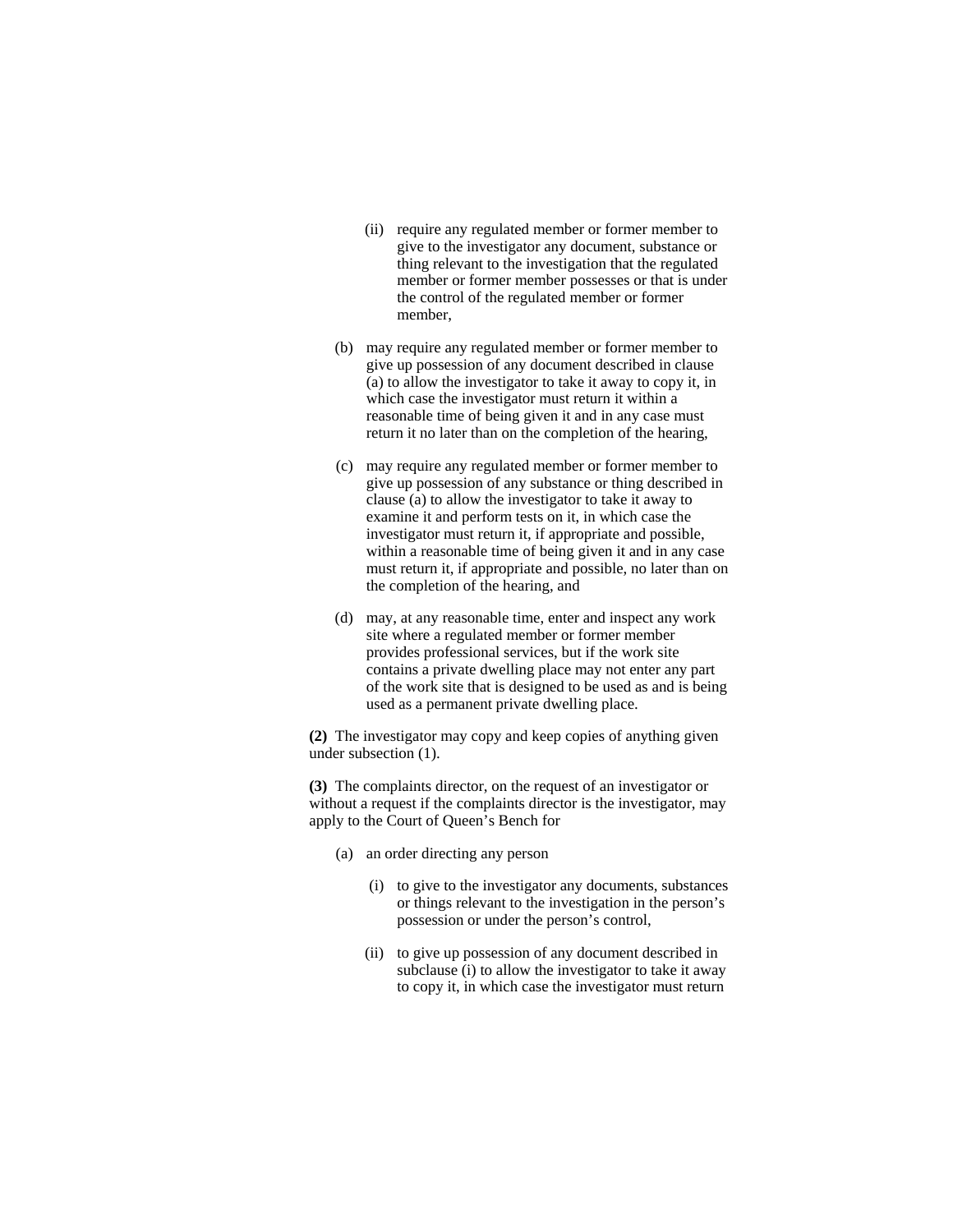it within a reasonable time after receiving it and in any case must return it no later than on the completion of the hearing, or

- (iii) to give up possession of any substance or thing described in subclause (i) to allow the investigator to take it away, examine it and perform tests on it, in which case the investigator must return it, if appropriate and possible, within a reasonable time of being given it and in any case must return it, if appropriate and possible, no later than on the completion of the hearing;
- (b) an order directing any person to attend before the investigator to answer any relevant questions the investigator may have relating to the investigation.

**(4)** An application for an order under subsection (3) may be made without notice if the Court is satisfied that it is proper to make the order in the circumstances.

**(5)** A person may comply with a request to give documents under subsection  $(1)(a)(ii)$  or an order under subsection  $(3)(a)(i)$  by giving copies of the documents to the investigator.

**(6)** If a person gives copies under subsection (5), the person must on the request of the investigator allow the investigator to compare the copies with the original documents.

**(7)** An investigator who makes a comparison under subsection (6) may take away the original documents to make tests on them and must return them within a reasonable time of taking them and in any case must return them no later than on the completion of the hearing.

# **Proceedings delayed**

**56** If during the investigation the complaints director refers the complainant and the investigated person to an alternative complaint resolution process in accordance with this Part, the investigation and hearing must not proceed unless the complaints director is notified as described in section 50(6) or makes a decision under section 50(7).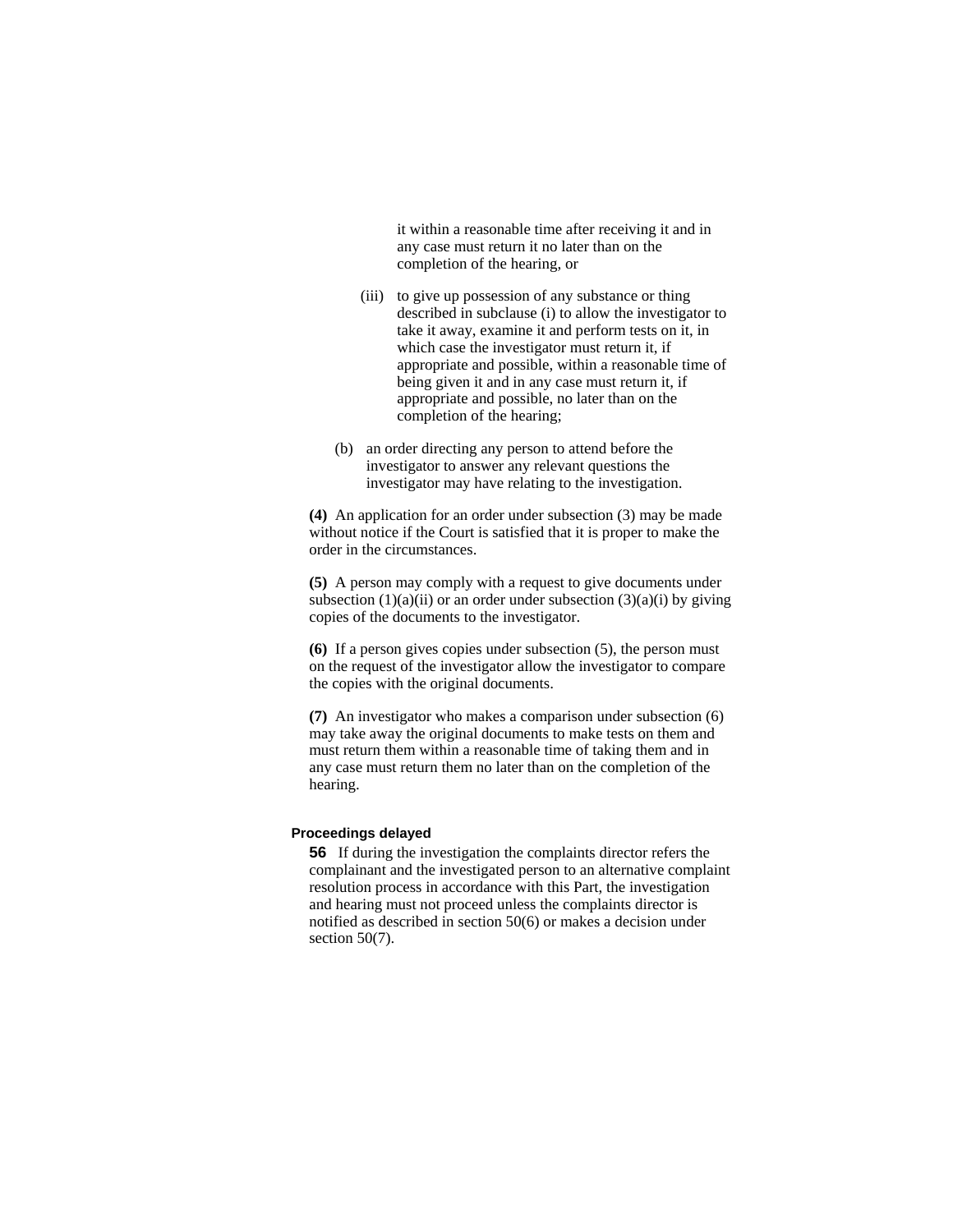### **Conditions, suspension during proceedings**

**57(1)** On the recommendation of the complaints director or a hearing tribunal, a person or committee designated by the council may

- (a) impose conditions on an investigated person's practice permit generally or with respect to any area of the practice of agrology, including the condition that the investigated person
	- (i) practise under supervision, or
	- (ii) practise with one or more other regulated members,

or

(b) suspend the practice permit of an investigated person,

until the completion of proceedings under this Part.

**(2)** The investigated person may apply for an order of the Court of Queen's Bench to stay a decision by a person or committee under subsection (1) by filing an originating notice with the Court and giving a copy to the registrar.

# **Report of investigation**

**58(1)** When an investigator concludes an investigation, the investigator must make a report within a reasonable time and, if the investigator is not the complaints director, submit the report to the complaints director.

**(2)** If, on reviewing a report made under this section, the complaints director determines that the report is not complete or that the investigation was not properly conducted, the complaints director

- (a) must direct the investigator, or appoint another investigator, to undertake a further investigation and make a report and submit it to the complaints director, and
- (b) may request an expert to assess and prepare a written report on the subject-matter of the complaint or matters arising from the investigation of the complaint.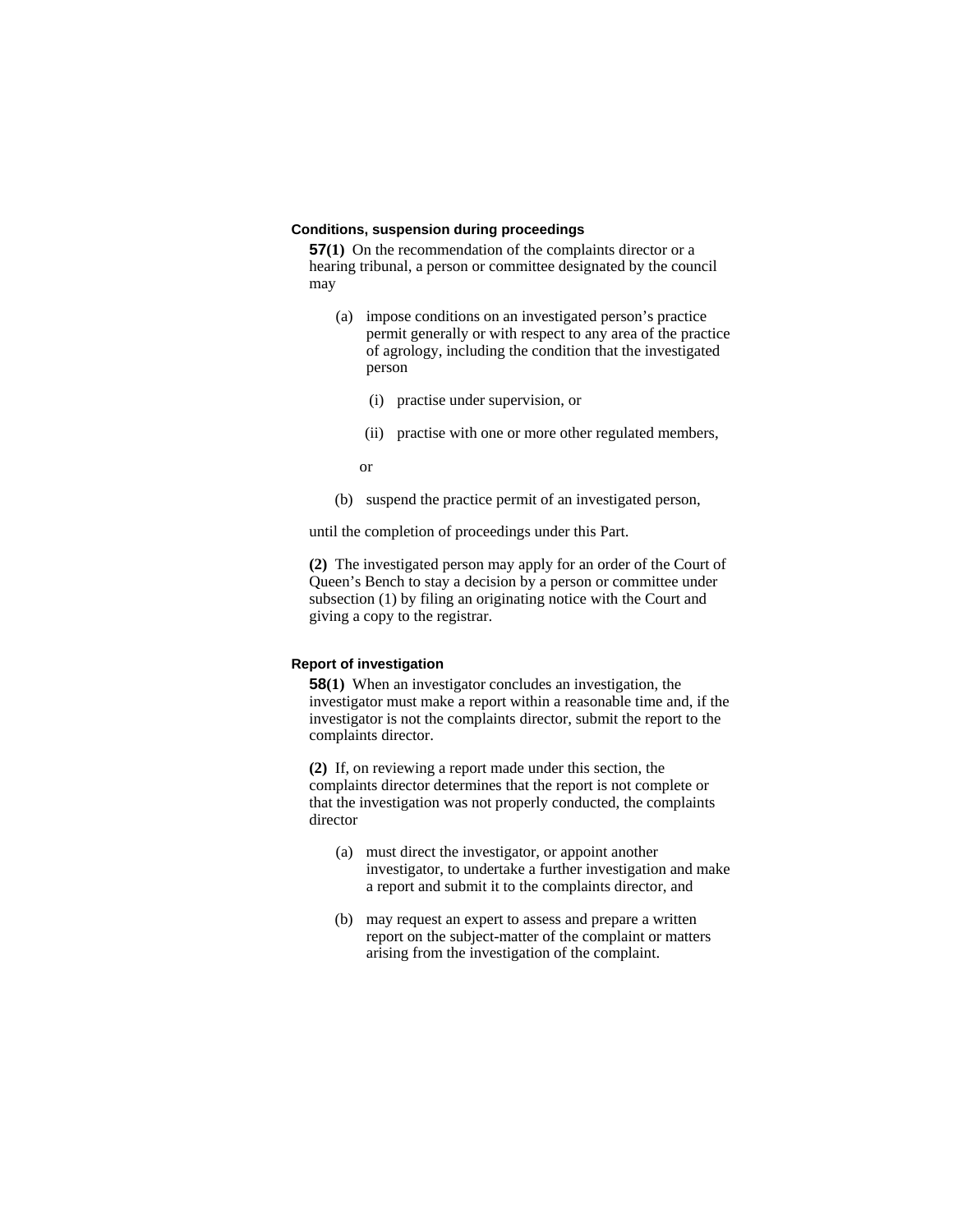**(3)** If on reviewing a report prepared under this section the complaints director determines that the investigation is concluded, the complaints director must

- (a) refer the matter to the hearings director for a hearing, or
- (b) dismiss the complaint if in the opinion of the complaints director
	- (i) the complaint is trivial or vexatious, or
	- (ii) there is insufficient or no evidence of unprofessional conduct.

**(4)** Despite subsection (3)(a), if the hearing tribunal has not commenced a hearing and the complaints director learns of new evidence that causes the complaints director to be of the opinion that the complaint is trivial or vexatious or that there is insufficient or no evidence of unprofessional conduct, the complaints director may withdraw the complaint from the hearings director and the hearing tribunal and dismiss the complaint.

### **Notification of action taken**

**59** The complaints director must notify the complainant and the investigated person in writing of the action taken under section 58(3) and, if the complaint is dismissed,

- (a) must give the reasons, and
- (b) must notify the complainant in writing of the right to apply to the hearings director for a review under section 60.

# **Review of dismissal of complaint**

**60(1)** A complainant may apply, in writing with reasons, to the hearings director for a review of the dismissal of a complaint within 30 days after being notified of the dismissal under section 48 or 59.

**(2)** Despite section 14(2), on receipt of an application under subsection (1), the hearings director must notify the investigated person, give a copy of the application to a complaint review committee and direct the complaints director to give a copy of the reports made under section 58 to the complaint review committee.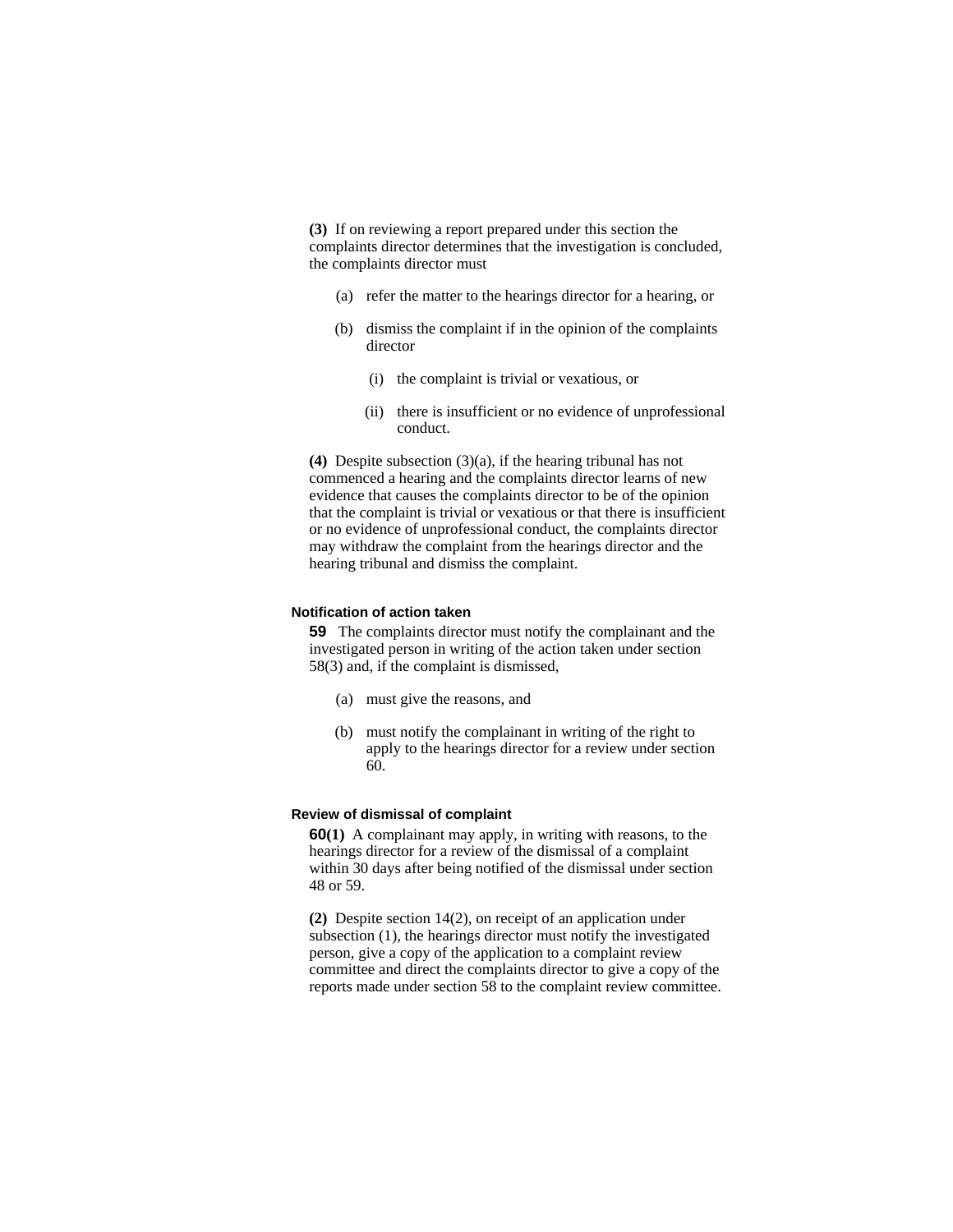**(3)** Within 60 days after receipt of a report under subsection (2), the complaint review committee must commence a review of the report and the decision to dismiss the complaint.

**(4)** A complaint review committee may determine whether the submissions to it by the complainant and the investigated person with respect to a review under subsection (3) must be written, oral or both.

**(5)** The complaint review committee, on completing a review under subsection (3), must

- (a) refer the matter to the hearings director for a hearing,
- (b) direct the complaints director to either conduct or appoint an investigator to conduct a further investigation and to prepare a report on the further investigation and submit it to the complaint review committee for its consideration before it acts under clause (a) or (c), or
- (c) confirm that the complaint is dismissed if in the opinion of the complaint review committee
	- (i) the complaint is trivial or vexatious, or
	- (ii) there is insufficient or no evidence of unprofessional conduct.

**(6)** The complaint review committee must give the complainant and the investigated person written notification, with reasons, of any action taken under subsection (5).

### **Hearing to be scheduled**

**61** Within 90 days after receiving a referral for a hearing, the hearings director must set a date for a hearing with respect to the complaint unless

- (a) the complaints director dismisses the complaint under section 58(4),
- (b) a person or committee designated by the council grants an extension on reasonable grounds on application by the hearings director, or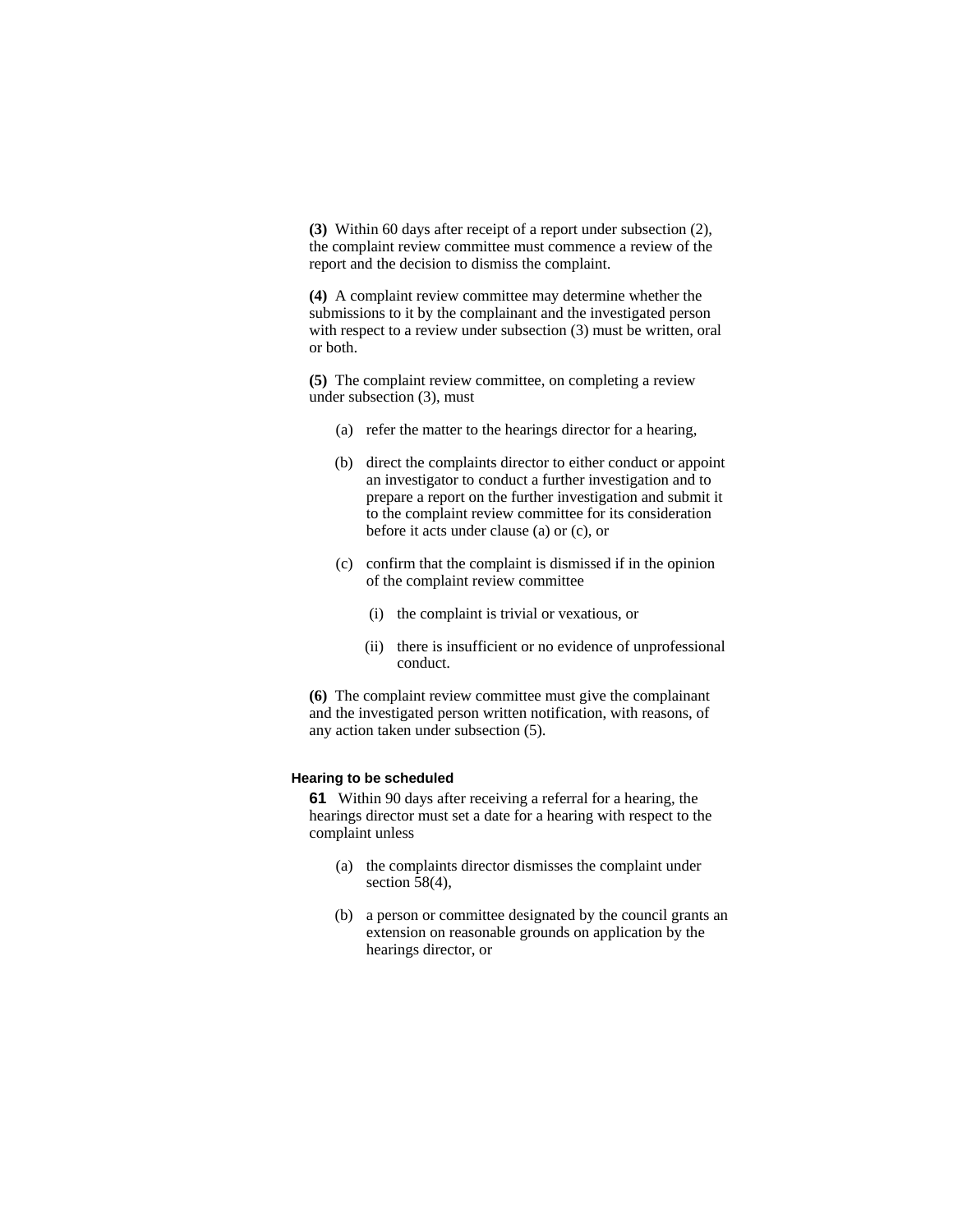(c) the complaints director and the investigated person agree to an extension.

#### **Admission of unprofessional conduct**

**62(1)** At any time after a complaint has been made but before a hearing tribunal has made a decision as to whether unprofessional conduct has occurred, an investigated person may submit a written admission of unprofessional conduct to the hearings director.

**(2)** An admission under subsection (1) may not be acted on unless it is acceptable in whole or in part to the hearing tribunal.

**(3)** If an admission under subsection (1) is accepted in whole or in part by the hearing tribunal, any investigation of the complaint and any alternative complaint resolution process with respect to the complaint are suspended, and the hearing tribunal may hold a hearing to decide

- (a) whether the admitted conduct is unprofessional conduct, and
- (b) whether any orders are to be made under section 74(1).

**(4)** Despite subsection (3), if an admission under subsection (1) does not relate to all the matters complained of or investigated, the remaining matters may be submitted to the complaints director to be treated as information received under section 49.

# **Division 4 Hearings and Decisions**

# **Bias Prevention**

#### **Bias prevention**

**63** Any person who has investigated, reviewed or made a decision on a complaint or matters related to a complaint may not subsequently sit as a member of the council, hearing tribunal or committee while it is holding a hearing or a review with respect to that complaint.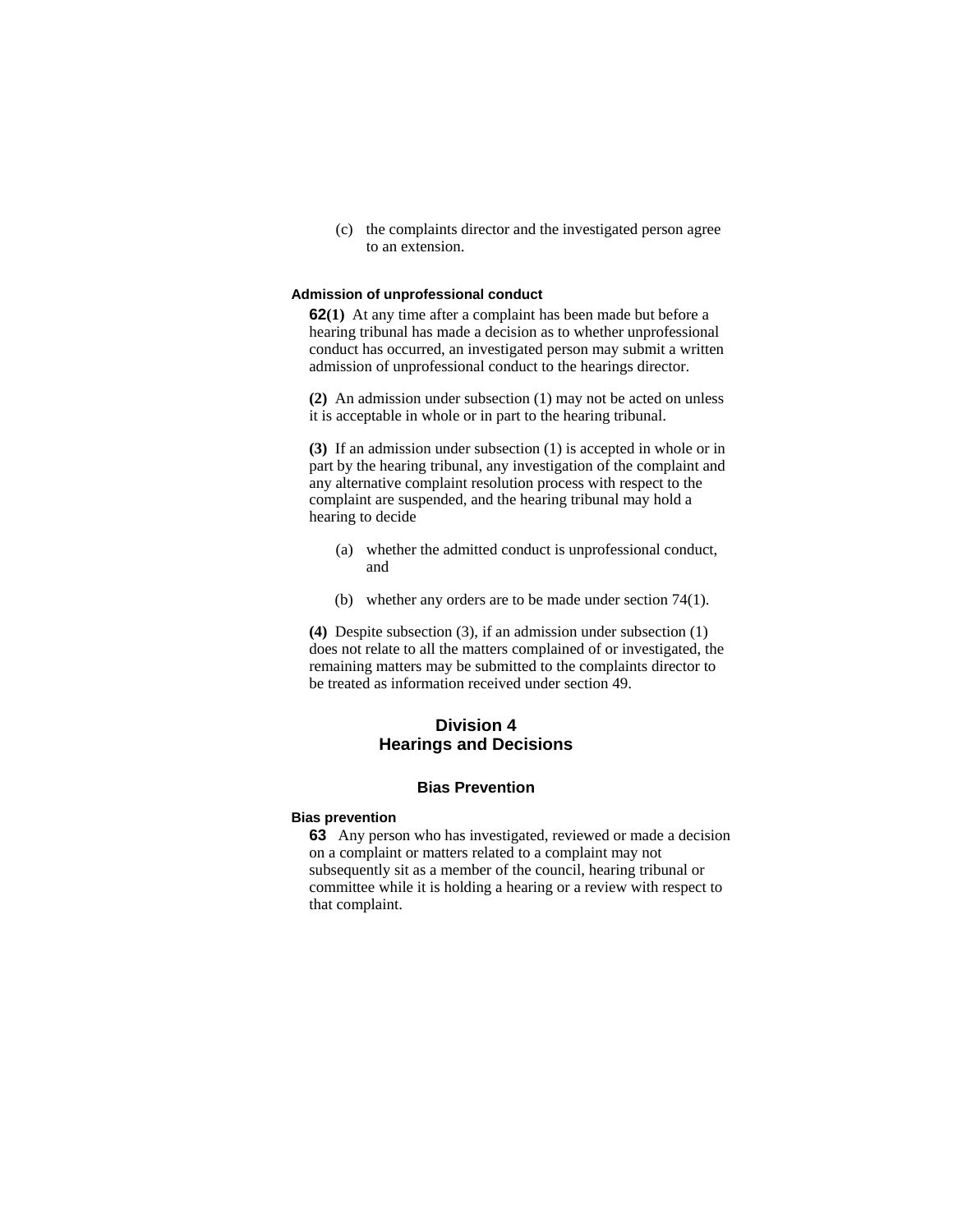### **Witnesses**

## **Investigated person at hearing**

**64(1)** The investigated person must appear and may be represented by counsel at a hearing before the hearing tribunal.

**(2)** The investigated person or counsel for the investigated person may examine any witness appearing before the hearing tribunal.

#### **Investigated person's witnesses**

**65** The investigated person may call any person, including the complainant, as a witness and may cause any person, including the complainant, to be given a notice to attend or a notice to attend and a notice to produce at the hearing any document, substance or thing related to the subject-matter of the hearing.

### **Institute's witnesses**

**66** The complaints director may request that any person, including the complainant and the investigated person, who in the opinion of the complaints director has knowledge of the subject-matter of the hearing be called as a witness and be given a notice to attend or a notice to attend and a notice to produce any document, substance or thing related to the subject-matter of the hearing.

## **Notice**

**67** A notice under section 65 or 66 must be signed by the hearings director and the Institute must retain a copy of the notice.

# **Rights and obligations of witnesses**

**68(1)** A witness, including the investigated person, may be examined under oath, may give evidence on all matters relevant to the hearing before the hearing tribunal and is not excused from answering a question because the answer may

- (a) tend to incriminate the witness,
- (b) subject the witness to orders under this Part, or
- (c) tend to establish the witness's liability in a civil proceeding or a prosecution under this Act or any other enactment.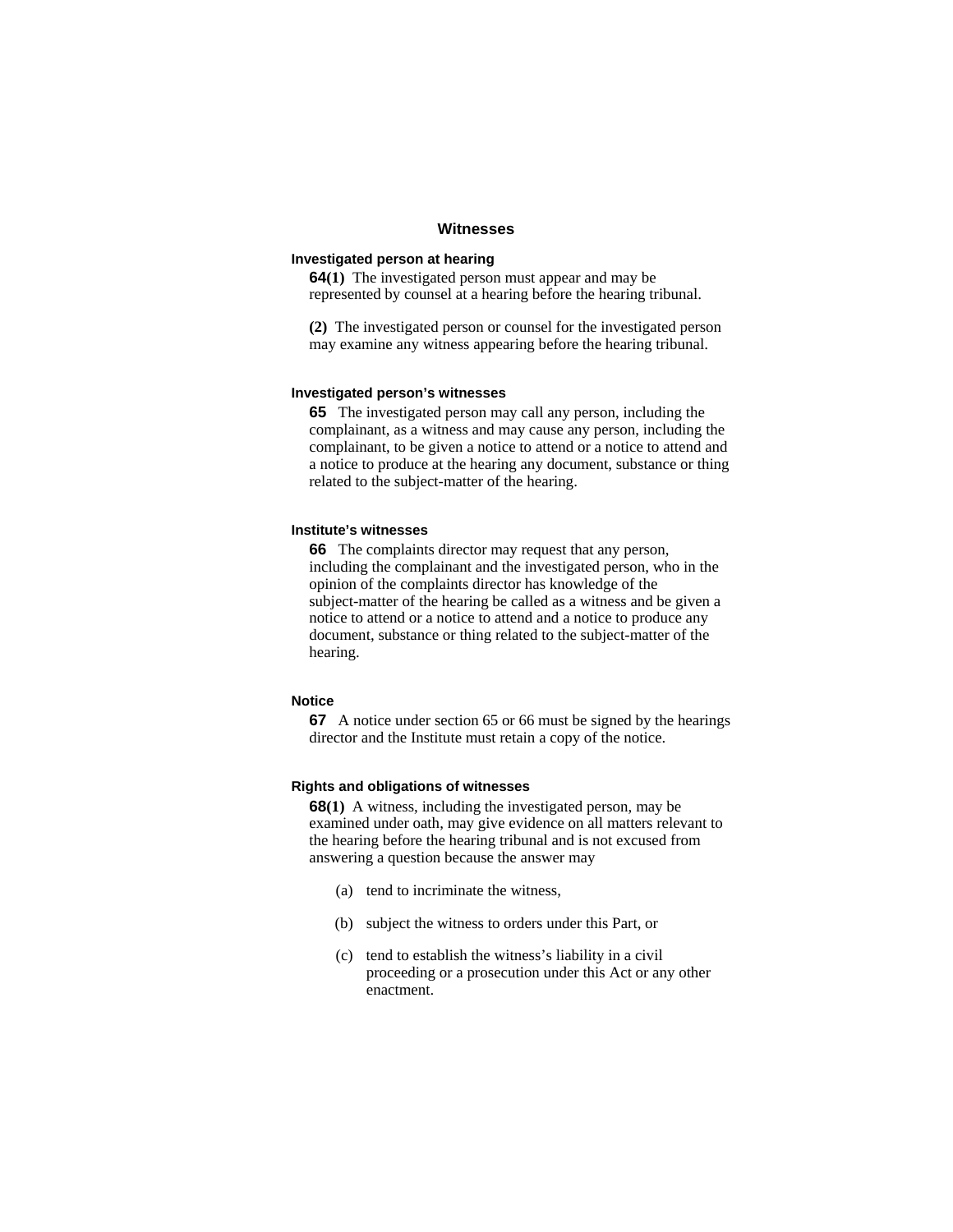- **(2)** If an answer given under subsection (1) by a witness could
	- (a) incriminate the witness, or
	- (b) establish the witness's liability in a civil proceeding or proceedings under any enactment,

that answer may not be used or received against the witness in a civil proceeding, a prosecution under this Act or proceedings under any other Act, but that answer may be used or received against the witness in proceedings in respect of perjury or giving contradictory evidence under this Act.

**(3)** A witness must be advised that the hearing is open to the public unless the hearing tribunal directs that the hearing be closed.

**(4)** If a person who has been given a notice to attend or a notice to attend and a notice to produce in accordance with section 65 or 69 fails

- (a) to attend the hearing,
- (b) to produce the items set out in the notice to produce, or
- (c) to be sworn or to answer any question that the hearing tribunal directs the person to answer,

the Institute or the investigated person may apply to the Court of Queen's Bench for an order directing the person to comply with the notice and to be sworn and answer questions.

**(5)** An application for an order under subsection (4) may be made without notice to the other party if the Court is satisfied that it is proper to make the order in the circumstances.

**(6)** If a witness is outside Alberta, a judge of the Court of Queen's Bench may, on an application made by the Institute or the investigated person, without notifying the witness, direct the issuing of a commission for the obtaining of evidence from the witness, but the commission may be issued only, and the evidence must be taken, in the same manner as under the *Alberta Rules of Court*.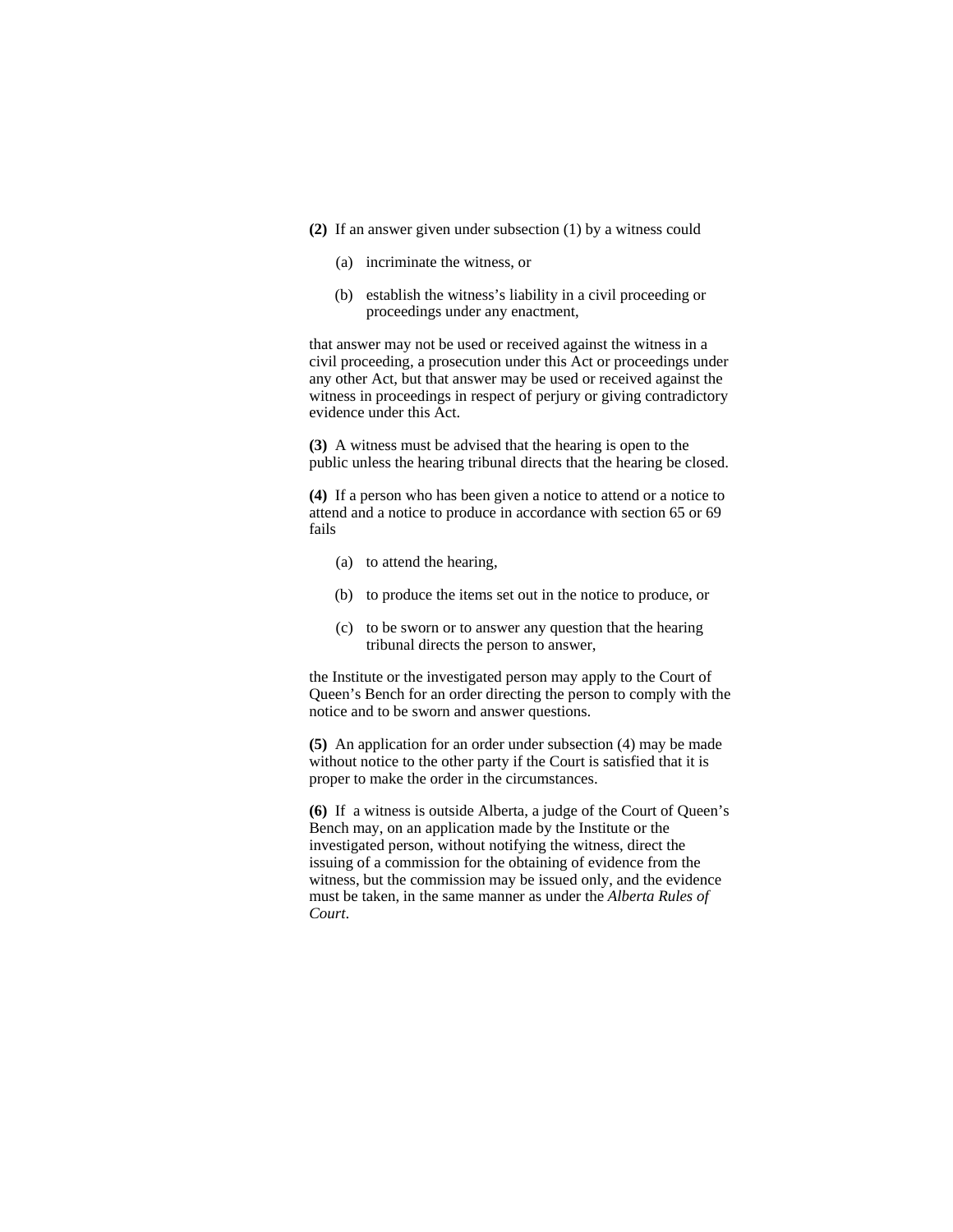## **Hearings**

# **Institute's duties in respect of hearing**

**69** The hearings director must

- (a) at least 30 days before the hearing, give the investigated person a notice to attend and give reasonable particulars of the subject-matter of the hearing,
- (b) prior to the hearing, give the complainant reasonable notice of the date, time and location of the hearing,
- (c) as requested under section 66, give any person a notice to attend, and
- (d) as requested under section 66, give any person who is to produce documents or any substance or thing a notice to attend and a notice to produce.

### **Access to hearing**

**70(1)** A hearing is open to the public unless

- (a) the hearing tribunal holds the hearing or part of the hearing in private on its own motion or on an application of any person that the hearing or part of the hearing should be in private
	- (i) because of probable prejudice to a civil action or a prosecution of an offence,
	- (ii) to protect the safety of the person or of the public,
	- (iii) because not disclosing a person's confidential personal, health, property or financial information outweighs the desirability of having the hearing open to the public,
	- (iv) because not disclosing confidential agrology industry information outweighs the desirability of having the hearing open to the public,
	- (v) because the presence of the public or the complainant could compromise the ability of a witness to testify, or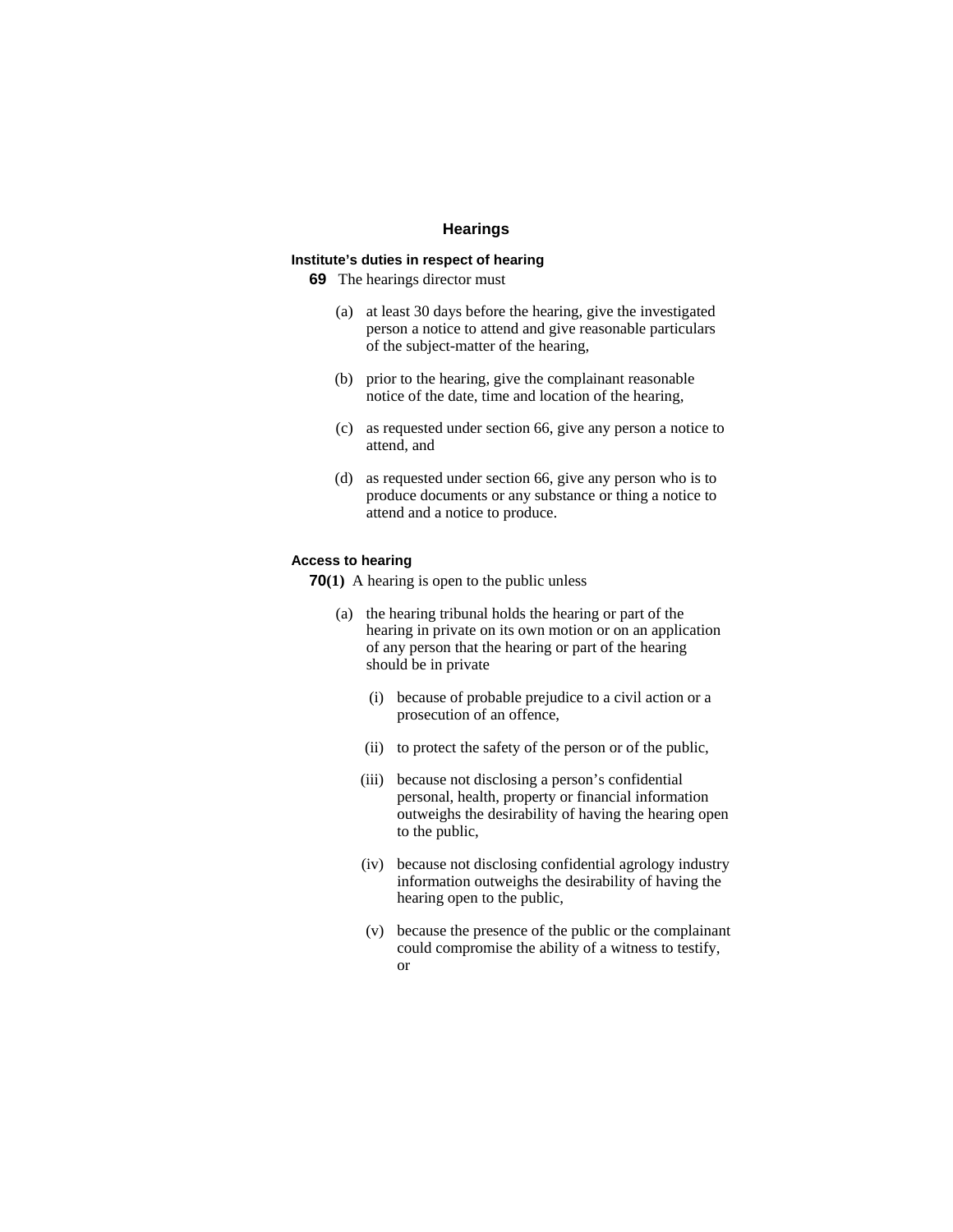(vi) because of other reasons satisfactory to the hearing tribunal,

or

(b) another Act requires that the hearing or part of the hearing be held in private.

**(2)** If a hearing or part of a hearing is held in private, the hearing tribunal must state the reason why and must include the reason in the record.

- **(3)** Even if a hearing is held in private,
	- (a) the investigated person and the investigated person's counsel may attend,
	- (b) the complainant may attend unless the hearing tribunal directs otherwise, and
	- (c) the complaints director and counsel for the hearing tribunal, complaints director and Institute may attend.

**(4)** Even if a hearing is open to the public, a witness, except the investigated person, may be excluded from the hearing until the witness has given evidence and has been released or dismissed from the hearing.

## **Tribunal at hearing**

**71(1)** If the hearing tribunal is advised by counsel acting on behalf of the tribunal at a hearing, that counsel must not lead or present evidence at the hearing on behalf of the Institute or act as counsel for the complaints director.

**(2)** The hearing tribunal may request an expert to assess and prepare a written report on any matter that in the opinion of the hearing tribunal is relevant to the subject-matter of the hearing.

**(3)** The hearing tribunal may hear evidence on any other matter that arises in the course of a hearing, but the hearing tribunal must give the investigated person notice of its intention to hear the evidence and on the request of the investigated person must grant an adjournment before hearing the evidence.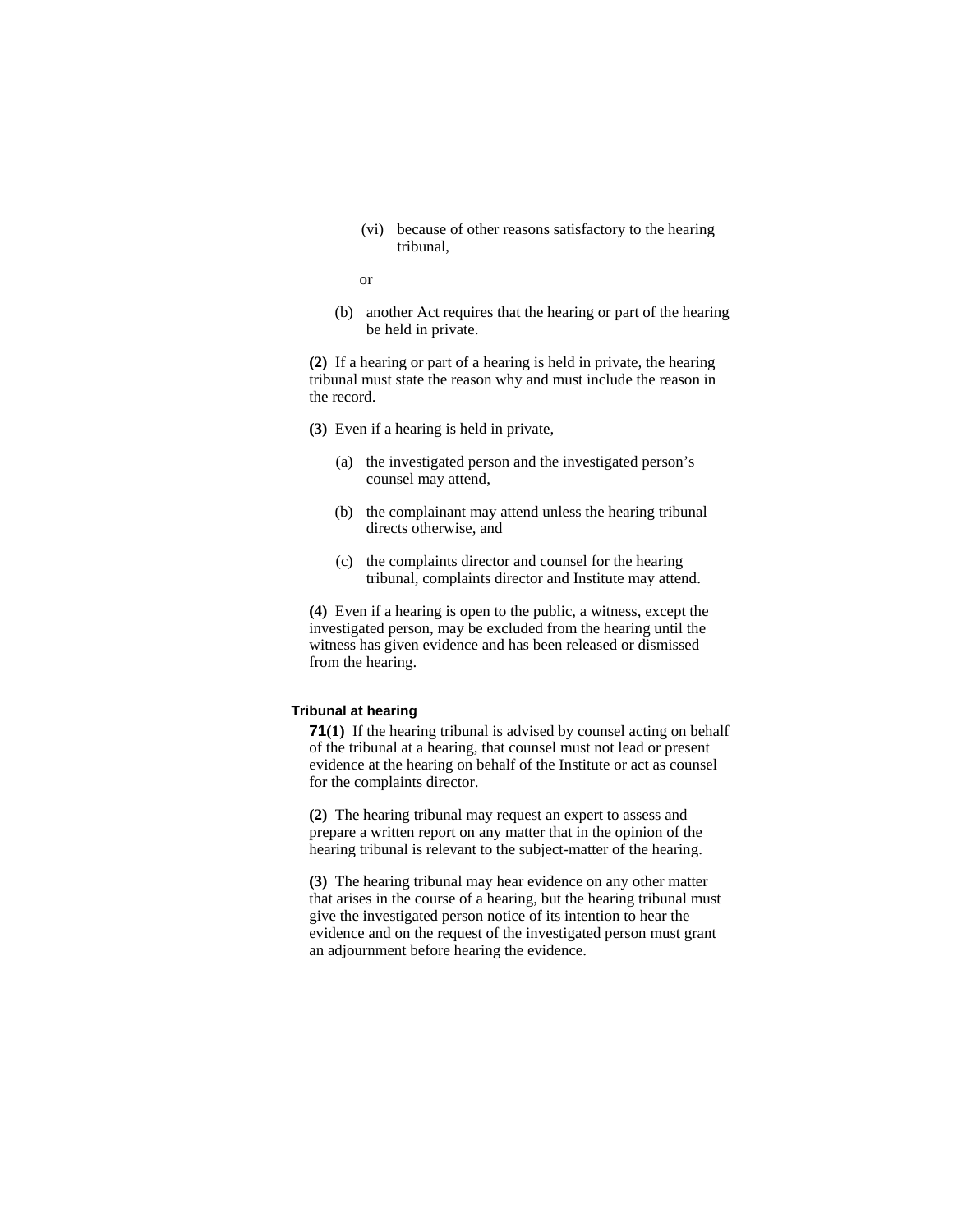**(4)** If the hearing tribunal is of the opinion that a separate hearing is required with respect to a matter described in subsection (3), the hearing tribunal may

- (a) refer the matter as information to the complaints director under section 49, or
- (b) refer the matter to the hearings director for a hearing to be scheduled under section 61.

**(5)** Evidence may be given before the hearing tribunal in any manner that it considers appropriate, and it is not bound by the rules of law respecting evidence applicable to judicial hearings.

**(6)** Despite section 64(1), if the investigated person does not appear at a hearing and there is proof that the investigated person has been given a notice to attend, the hearing tribunal may

- (a) proceed with the hearing in the absence of the investigated person, and
- (b) act or decide on the matter being heard in the absence of the investigated person.

## **Decisions and Records**

# **Tribunal decision**

**72(1)** The hearing tribunal may decide that the conduct of an investigated person does or does not constitute unprofessional conduct.

**(2)** If the hearing tribunal is of the opinion that there are reasonable and probable grounds to believe that the investigated person has committed a criminal offence, the hearing tribunal must direct the hearings director to send a copy of the written decision under section 75 to the Minister of Justice and Attorney General and on the request of the Minister of Justice and Attorney General also send a copy of the record of the hearing.

### **Previous decisions**

**73** If the hearing tribunal decides that the conduct of an investigated person constitutes unprofessional conduct, the hearing tribunal may request the Institute to provide it with a copy of any previous decision of unprofessional conduct with respect to the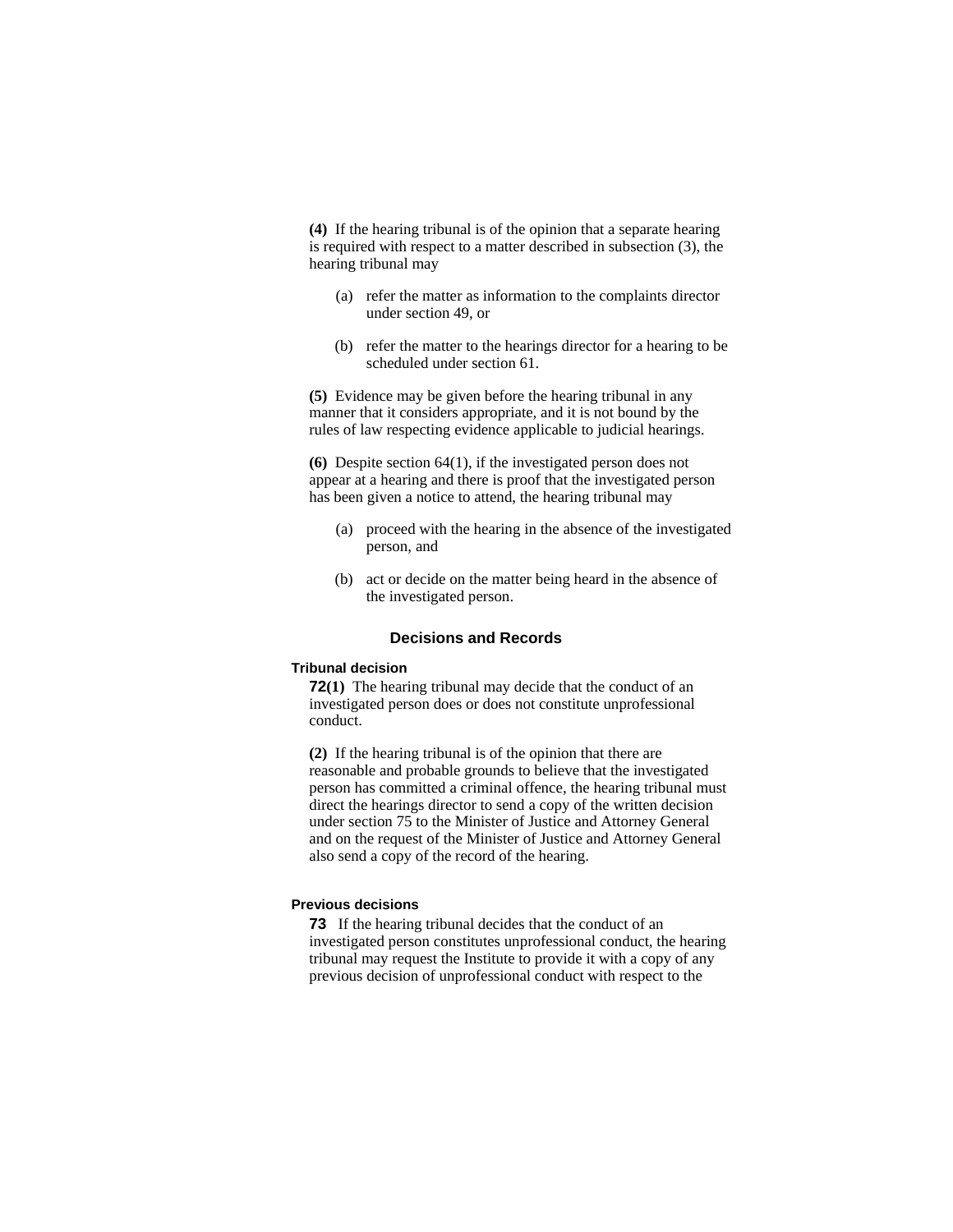investigated person and a copy of the record of the previous hearing.

#### **Orders of tribunal**

**74(1)** If the hearing tribunal decides that the conduct of an investigated person constitutes unprofessional conduct, the hearing tribunal may make any one or more of the following orders:

- (a) caution the investigated person;
- (b) reprimand the investigated person;
- (c) impose conditions on the investigated person's practice permit generally or in any area of the practice of agrology, including conditions that the investigated person
	- (i) practise under supervision,
	- (ii) practise with one or more other regulated members,
	- (iii) not practise agrology until the investigated person has completed a specific program of study or obtained supervised practical experience of a type described in the order,
	- (iv) not practise in an area of the practice of agrology, or
	- (v) report on specific matters to the hearing tribunal, the council or a committee or individual specified in the order;
- (d) direct that within the time set by the order the investigated person must pass a specific course of study, obtain supervised practical experience of a type described in the order or satisfy the hearing tribunal or a committee or individual specified in the order as to the investigated person's competence generally or in an area of the practice of agrology;
- (e) suspend the practice permit of the investigated person for a stated period or until
	- (i) the investigated person has successfully completed a specific course of studies or obtained supervised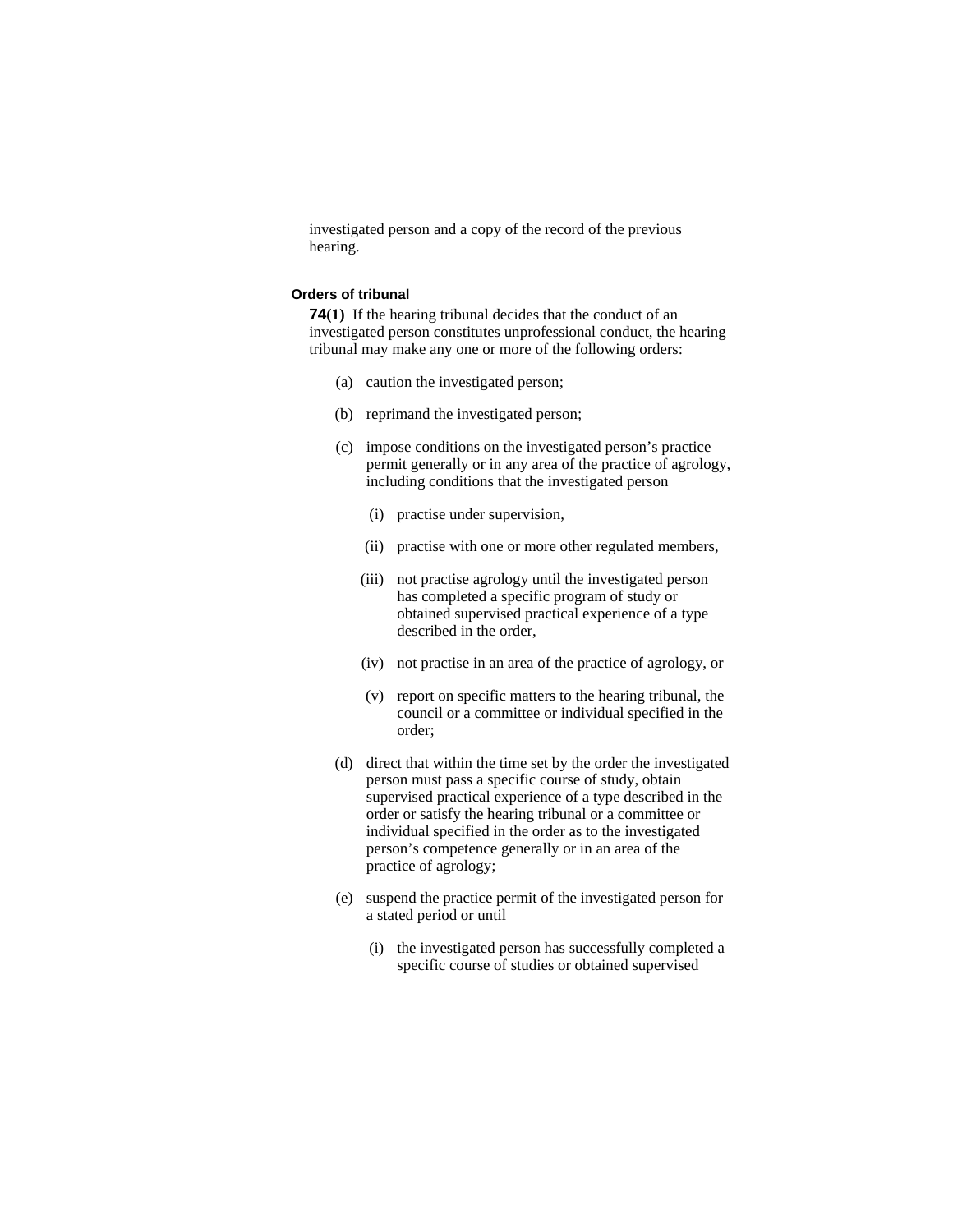practical experience of a type described in the order, or

- (ii) the hearing tribunal or a committee or individual specified in the order is satisfied as to the competence of the investigated person generally or in a specified area of the practice of agrology;
- (f) cancel the registration and practice permit of the investigated person;
- (g) if, in the opinion of the hearing tribunal, the investigated person's fees for professional services were improper or inappropriate or the professional services that the investigated person provided were improperly rendered, direct the investigated person to waive, reduce or repay fees for professional services provided by the investigated person;
- (h) direct, subject to the regulations, that the investigated person pay within the time set in the order all or part of the expenses of the investigation or the hearing or both;
- (i) direct that the investigated person pay to the Institute within the time set in the order a fine not exceeding \$5000 for each finding of unprofessional conduct and not exceeding an aggregate fine of \$25 000 for all findings of unprofessional conduct arising out of the hearing;
- (j) any order that the hearing tribunal considers appropriate for the protection of the public.

**(2)** The hearing tribunal may, in an order under subsection (1), stay the order or a portion of the order on conditions set out in the order.

**(3)** If the complaints director is satisfied that a person has not complied with an order under this section or under section 81(5)(b), the complaints director may

- (a) treat the failure to comply as information under section 49,
- (b) refer the matter to the hearings director to schedule a hearing before the hearing tribunal, or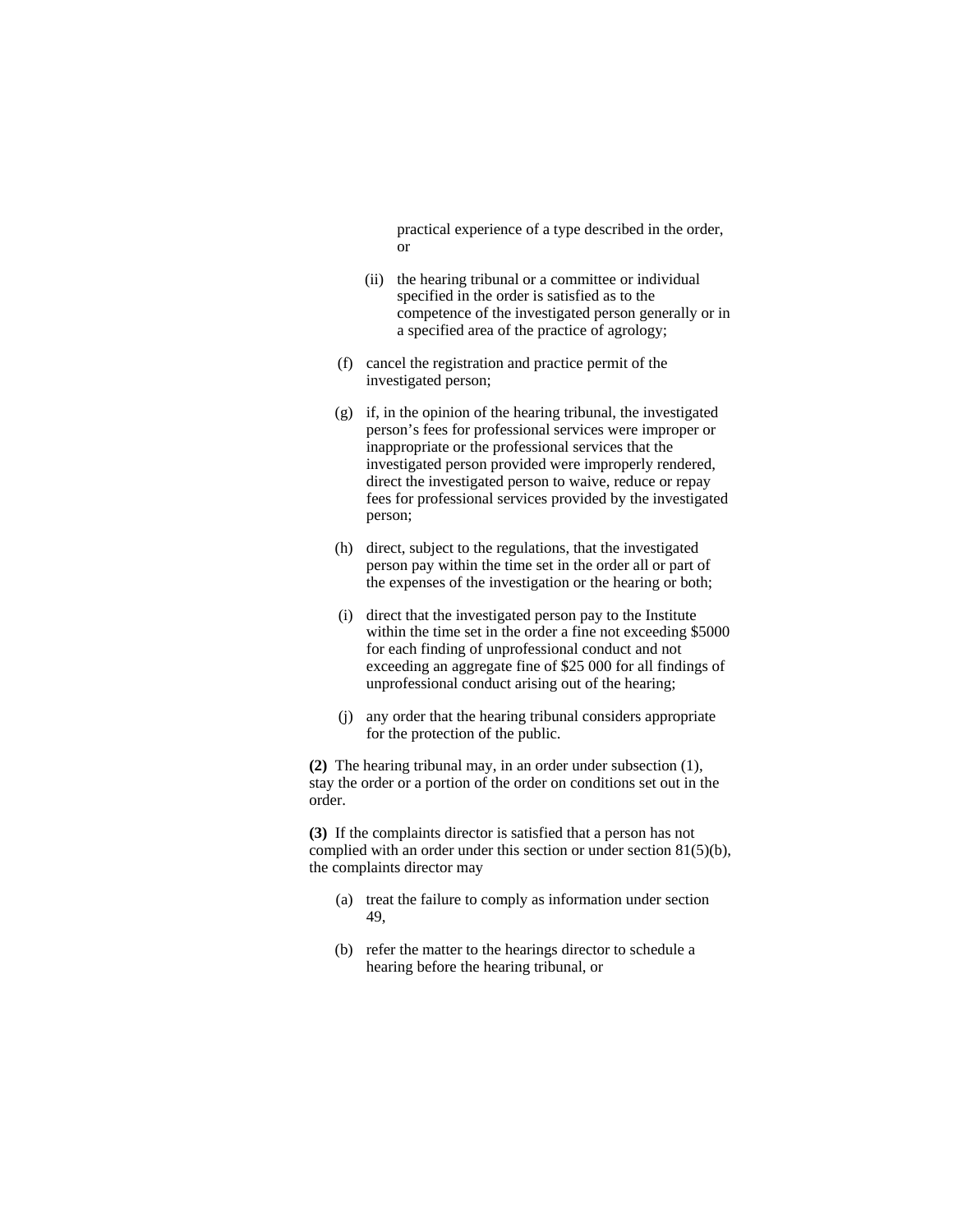(c) in the case of non-payment of a fine described in subsection (1)(i) or expenses described in subsection  $(1)(h)$  or section 81 $(6)$ , suspend the practice permit of the person until the fine or expenses are paid in full or the complaints director is satisfied that they are being paid in accordance with an agreement entered into with the person.

**(4)** A fine or expenses ordered to be paid under this section are a debt due to the Institute and may be recovered by the Institute by an action in debt.

#### **Written decision**

**75** The hearing tribunal must, within a reasonable time after the conclusion of a hearing before it, make a written decision on the matter in which it

- (a) describes each finding made by it,
- (b) states the reasons for each finding made by it, and
- (c) states any order made under this Part.

#### **Service of decision and record of hearing**

**76(1)** The hearing tribunal must forward to the hearings director

- (a) the written decision under section 75, and
- (b) the record of the hearing, consisting of all evidence presented before it, including
	- (i) the reports, exhibits and documents presented before it, and
	- (ii) a record of the evidence, including all testimony given before it, however recorded.

**(2)** The hearings director must, on receiving the decision and the record described in subsection (1), give a copy of the decision to

- (a) the complaints director and the registrar,
- (b) the complainant,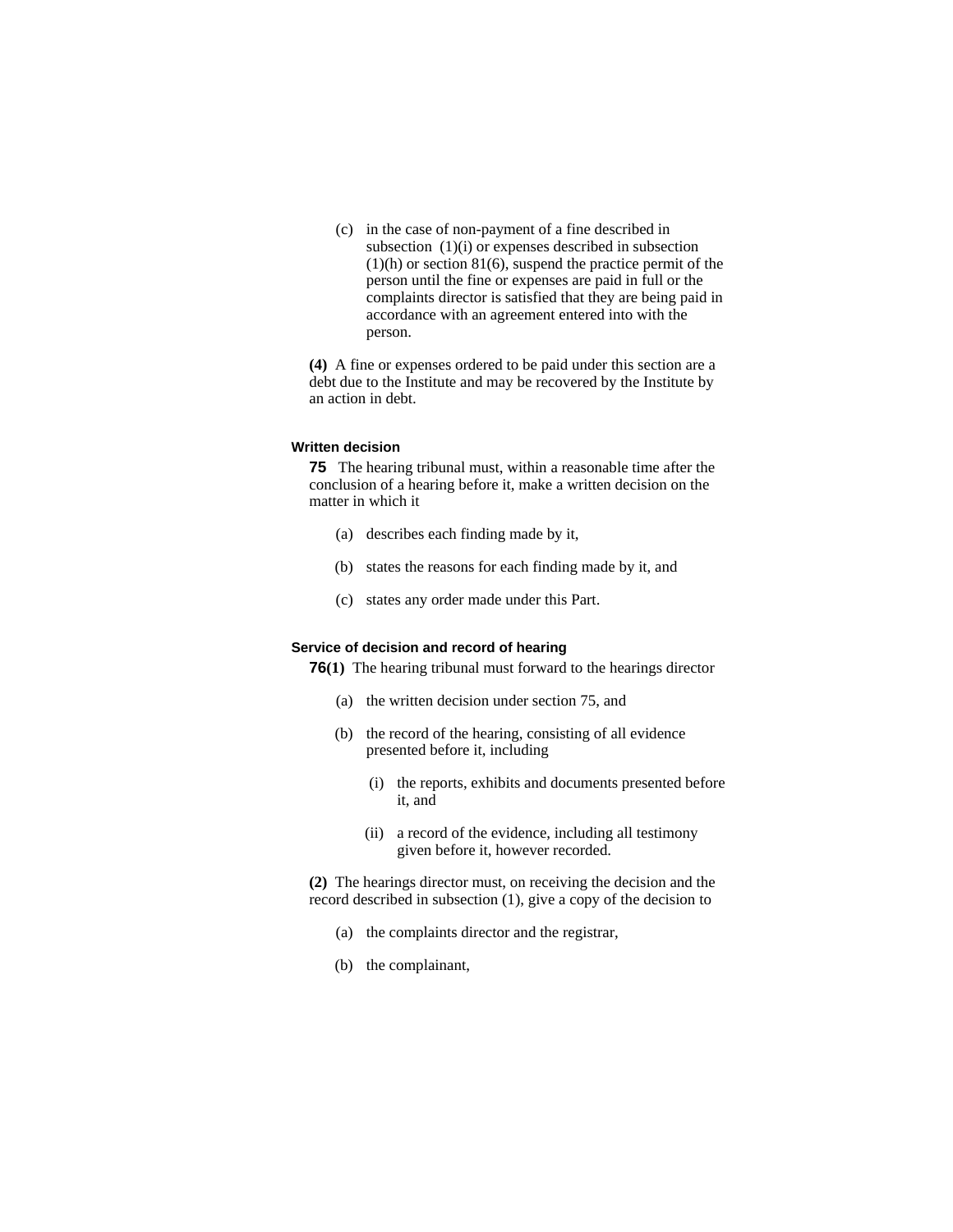- (c) the investigated person, and
- (d) the Minister of Justice and Attorney General, if so directed under section 72(2),

and notify the investigated person of the right to appeal the decision to the council.

### **Examination of record**

**77(1)** The investigated person may examine the record of the hearing and, on paying the reasonable costs of transcribing, copying and delivering the record, receive a copy of it.

**(2)** The complainant may examine the record of the hearing, except the part of the record that relates to a part of the hearing that the complainant was directed by the hearing tribunal, under section 70(3)(b), not to attend, and on paying the reasonable costs of transcribing, copying and delivering that record may receive a copy of it.

**(3)** The public may examine the decision and the record of the hearing except the part of the record that relates to a part of the hearing that was held in private and, on paying the reasonable costs of transcribing, copying and delivering that decision and record, may receive a copy of them.

# **Division 5 Appeals**

# **Stay pending appeal**

**78(1)** A decision of the hearing tribunal remains in effect pending an appeal to the council unless the person or committee designated by the council, on written application, stays the decision pending the appeal.

**(2)** The investigated person may make a written submission with respect to an application under subsection (1).

- **(3)** If the person or committee designated by the council
	- (a) decides not to stay the decision of the hearing tribunal, or
	- (b) does not make a decision within 10 days, excluding holidays, of the date of the application,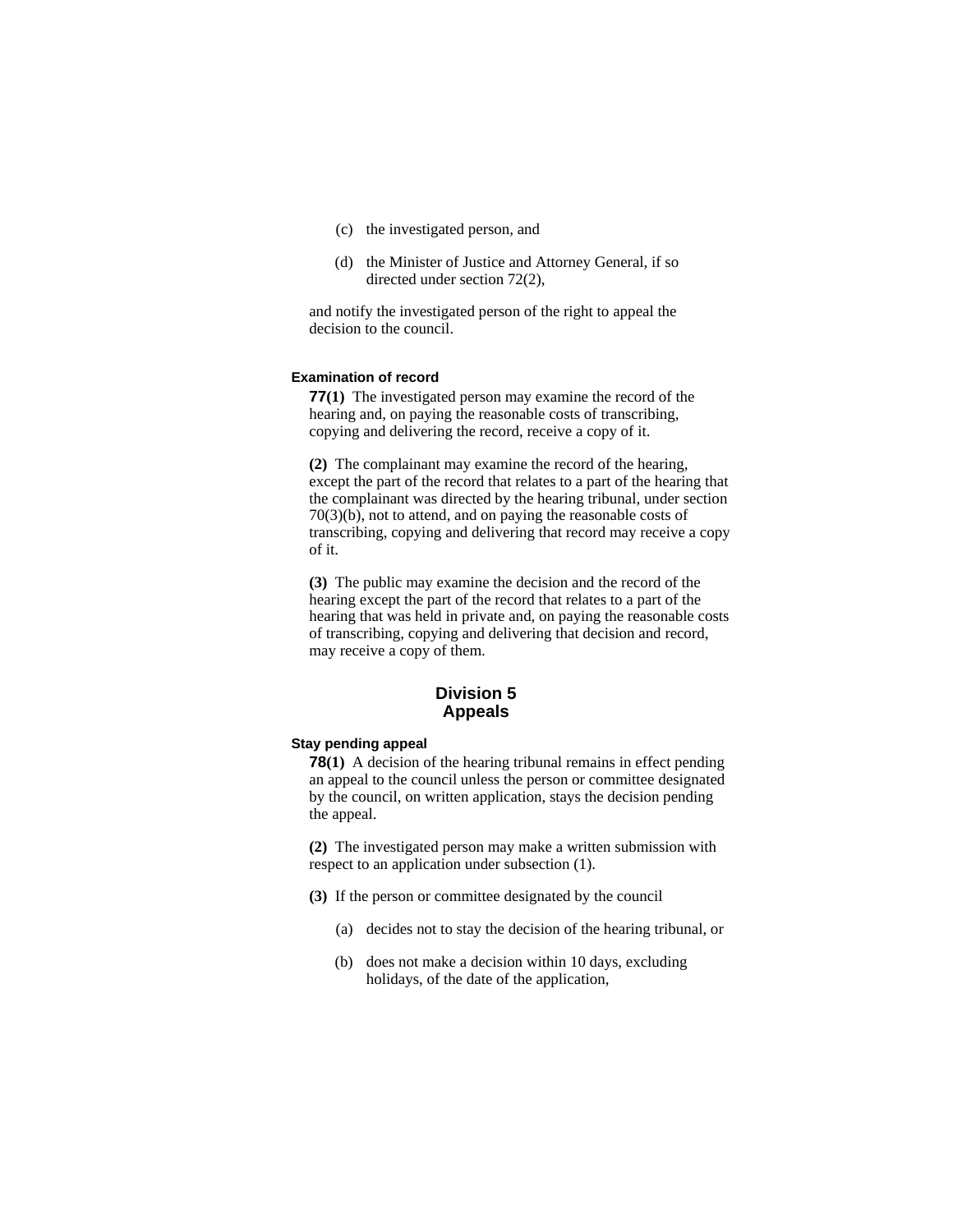the applicant may apply to the Court of Queen's Bench for a stay of the decision of the hearing tribunal pending an appeal to the council.

**(4)** A decision of the council remains in effect pending an appeal to the Court of Appeal unless the Court of Appeal, on application, stays the decision pending the appeal.

### **Appeal Within Institute**

### **Appeal to council**

**79(1)** An investigated person or the complaints director, on behalf of the Institute, may commence an appeal to the council of a decision of a hearing tribunal by a written notice of appeal that

- (a) identifies the appealed decision, and
- (b) states the reasons for the appeal.

**(2)** A notice of appeal must be given to the hearings director within 30 days after the date on which the decision of the hearing tribunal is given to the investigated person.

**(3)** The hearings director must, on being given a notice of appeal,

- (a) give a copy of the notice of appeal, and make a copy of the decision and record of the hearing available, to each member of the council or of the panel of the council hearing the appeal,
- (b) ensure that the complaints director, the investigated person and the complainant are given a notice of the hearing of the appeal that states the date, time and place at which the council will hear the appeal, and
- (c) ensure that the investigated person and the complaints director are given a copy of the record of the hearing.

### **Scheduling appeal**

**80(1)** The council must,

 (a) if conditions have been imposed on the practice permit of the investigated person under section  $74(1)(c)(i)$ , (ii), (iii) or (iv) or if the practice permit of the investigated person has been suspended or cancelled under section 74(1)(e) or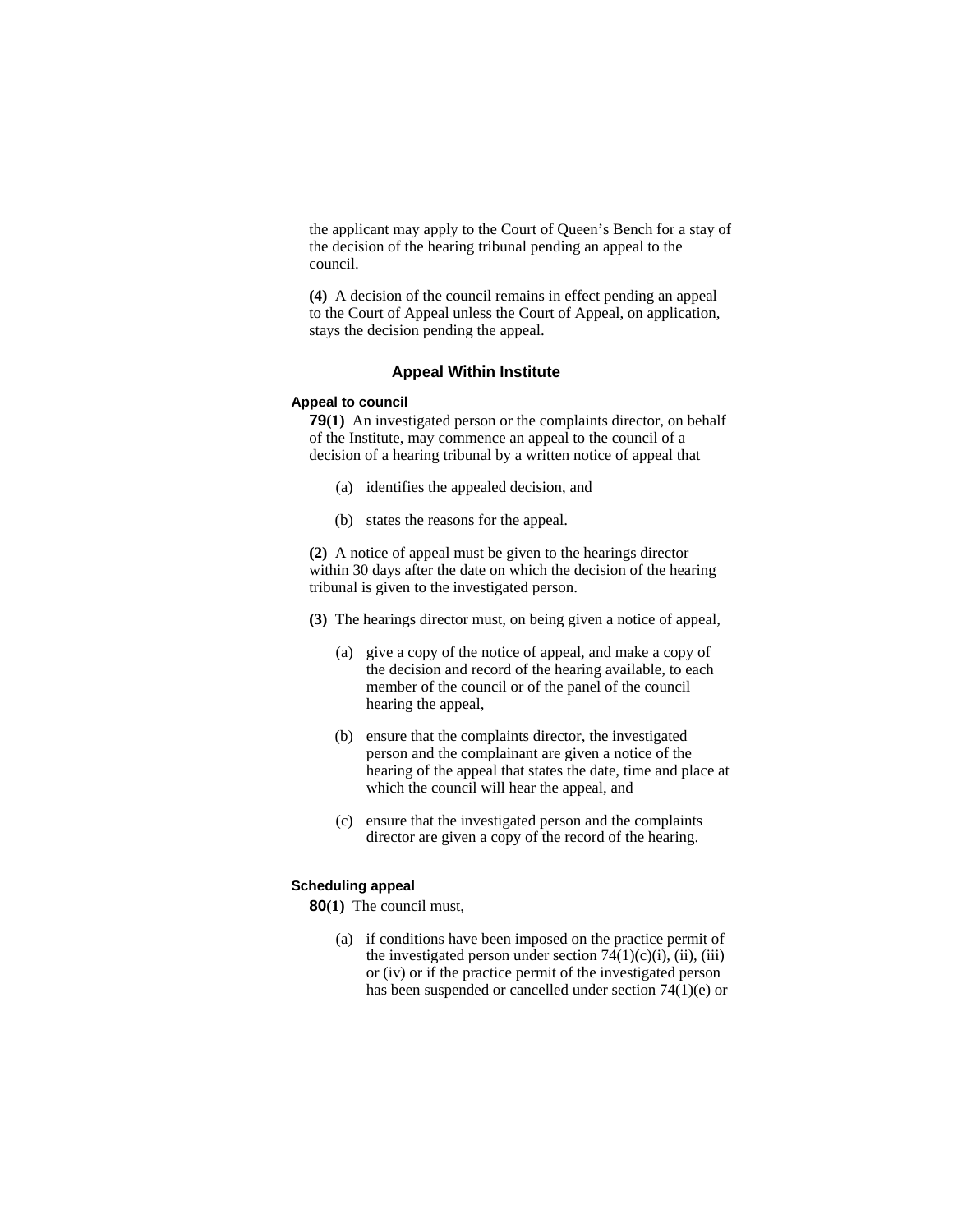(f), schedule the appeal within 45 days after the date of service of the notice of appeal, and

 (b) in all other cases, schedule the appeal within 90 days after the date of service of the notice of appeal.

**(2)** The council may, on the written request of the investigated person or the complaints director, extend the periods referred to in subsection (1) for one or more additional periods, but

- (a) in a case to which subsection  $(1)(a)$  applies, no extension may be granted without the consent of the investigated person, and
- (b) in a case to which subsection  $(1)(b)$  applies, no extension may be granted without the consent of the investigated person and the complaints director.

### **Council's powers on appeal**

**81(1)** The complaints director and the investigated person may appear and be represented by counsel at an appeal before the council.

**(2)** Subject to subsection (4)(b), an appeal to the council must be based on the record of the hearing and the decision of the hearing tribunal.

**(3)** Subject to subsection (4)(b), sections 63, 64(1), 69(a) and (b), 70, 71(1), (5) and (6) and 72 to 77 apply with all necessary modifications to appeal proceedings before the council.

- **(4)** The council on an appeal may
	- (a) grant adjournments of the proceedings or reserve the determination of the matters before it for a future meeting of the council, but no adjournment may be granted without the consent of the investigated person if that person's practice permit is suspended or cancelled,
	- (b) on hearing an application for leave to introduce new evidence, direct the hearing tribunal that held the hearing to hear that evidence and to reconsider its decision and to quash, confirm or vary the decision, and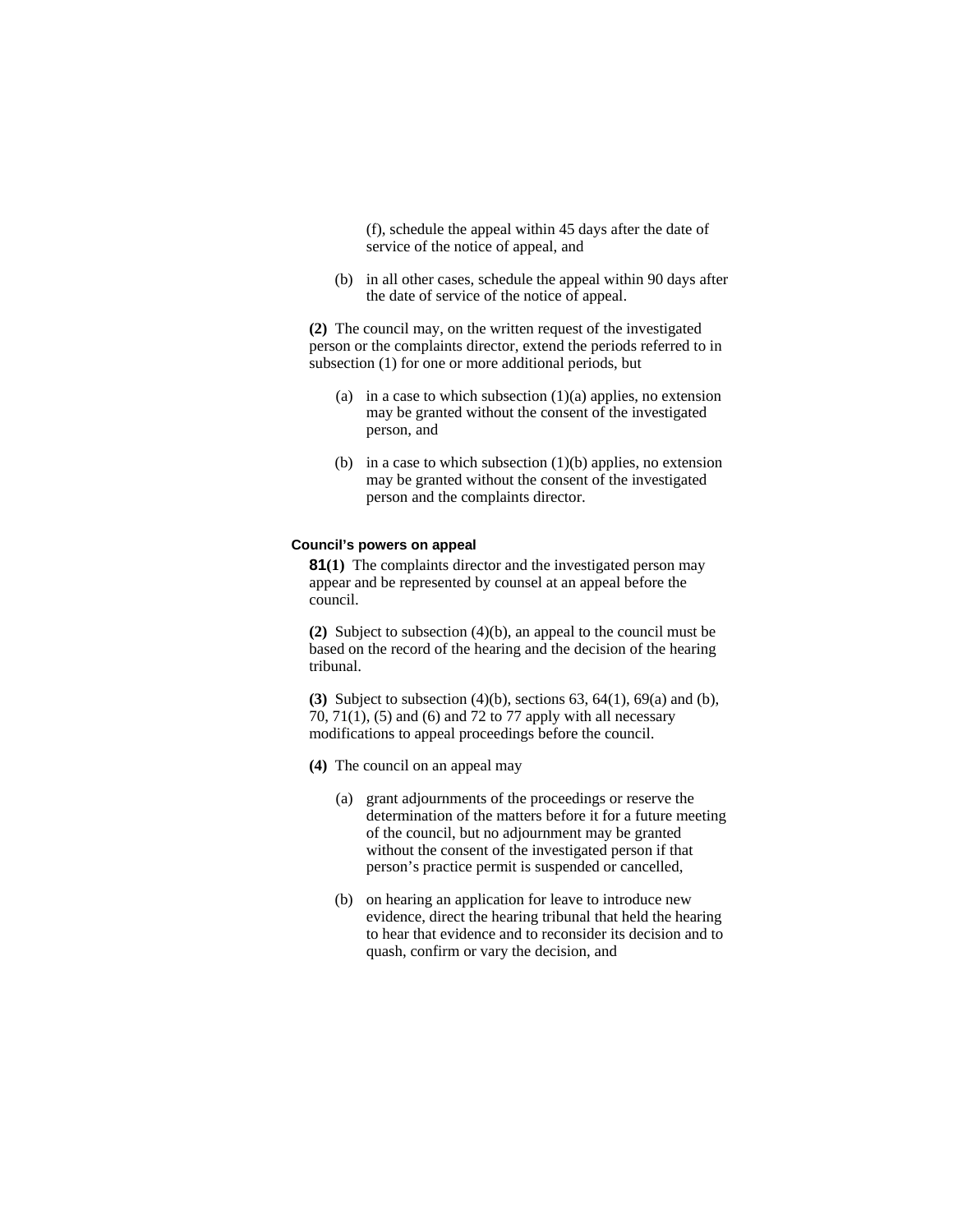(c) draw inferences of fact and make a determination or finding that, in its opinion, should have been made by the hearing tribunal.

**(5)** The council must, within 90 days from the date of the conclusion of the appeal before it, make a decision and, by order, do any or all of the following:

- (a) make any finding that in its opinion should have been made by the hearing tribunal,
- (b) quash, confirm or vary any finding or order of the hearing tribunal or substitute or make a finding or order of its own,
- (c) refer the matter back to the hearing tribunal to receive additional evidence for further consideration in accordance with any direction that the council may make, or
- (d) refer the matter to the hearings director to schedule it for rehearing before another hearing tribunal, composed of persons who were not members of the hearing tribunal that heard the matter.

**(6)** Subject to the regulations, if the investigated person is the appellant, the council may direct the investigated person to pay, within the time set by the council, all or part of the expenses of the appeal in addition to the expenses referred to in section 74(1)(h).

**(7)** A fine or expenses ordered or directed to be paid under this section are a debt due to the Institute and may be recovered by the Institute by an action in debt.

# **Appeal to the Court**

#### **Court of Appeal**

**82(1)** An investigated person may appeal to the Court of Appeal any finding, order or direction of the council under section 81.

- **(2)** An appeal under this section may be commenced
	- (a) by filing a notice of appeal with the clerk of the Court at Edmonton or Calgary, and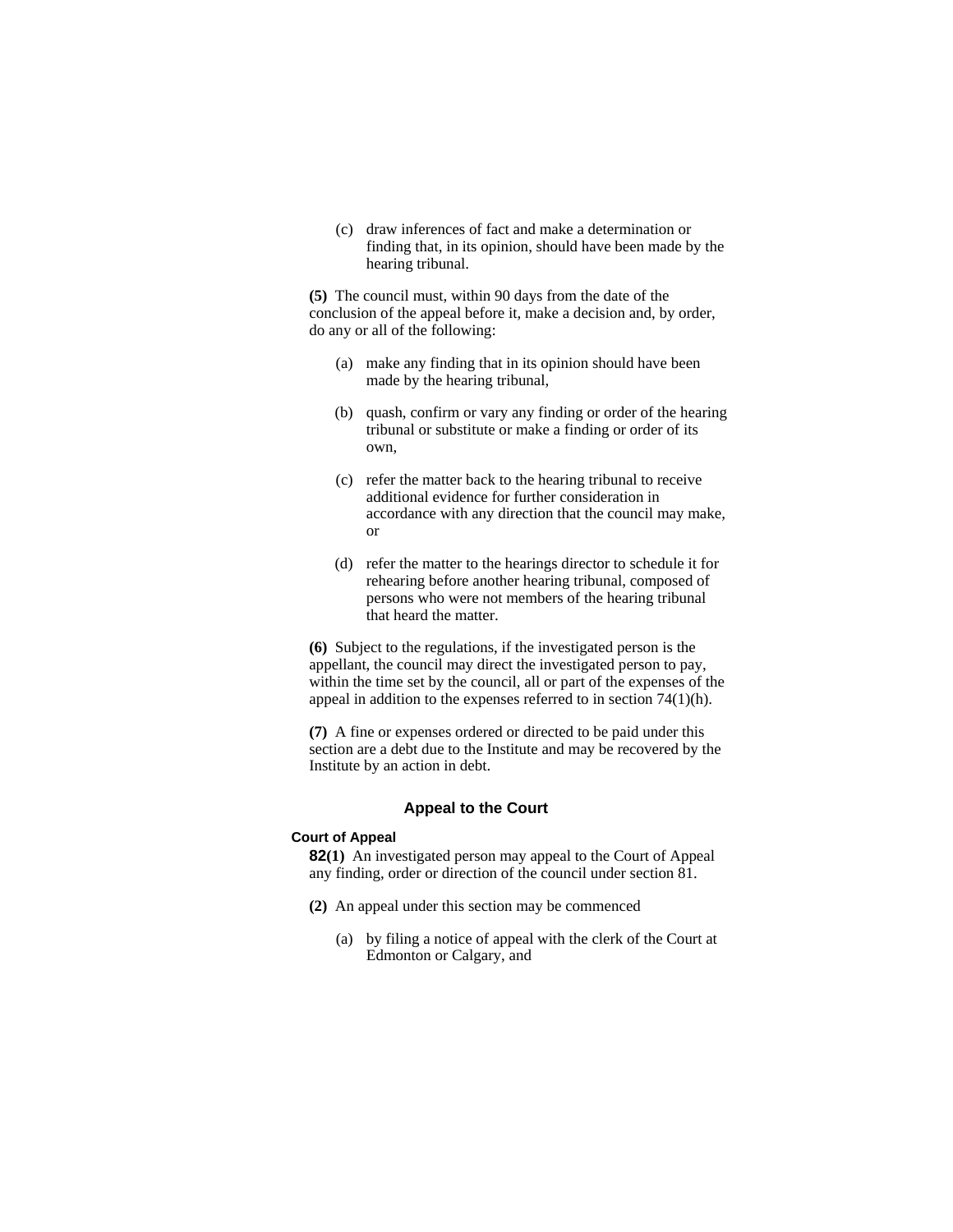(b) by giving a copy of the notice of appeal to the complaints director and the complainant

within 30 days from the date on which the decision of the council is given to the investigated person.

### **Appeal on record**

**83(1)** The appeal to the Court of Appeal must be based on the record of the hearing before the council and the council's decision, including the reasons for the decision, all of which must be certified by the hearings director.

**(2)** The hearings director, at the expense of the appellant, must arrange for the preparation of the record of the hearing before the council.

**(3)** If part of the hearing was held in private, the hearings director must ensure that the part of the record that relates to it is sealed.

**(4)** The part of a record that is sealed under subsection (3) may be reviewed by the Court of Appeal, and the Court of Appeal may direct that it remain sealed or that it be unsealed in whole or in part.

### **Power of Court on appeal**

**84(1)** The Court of Appeal on hearing an appeal may

- (a) make any finding that in its opinion should have been made;
- (b) quash, confirm or vary the finding or order of the council or any part of it;
- (c) refer the matter back to the council for further consideration in accordance with any direction of the Court;
- (d) if the appeal is wholly or partly successful, direct that all or part of the cost of preparation of the record referred to in section 83 be repaid by the Institute to the appellant or be applied to reduce the amount of penalties or costs otherwise payable to the Institute by the appellant.

**(2)** The Court of Appeal may make any award as to the costs of an appeal to it that it considers appropriate.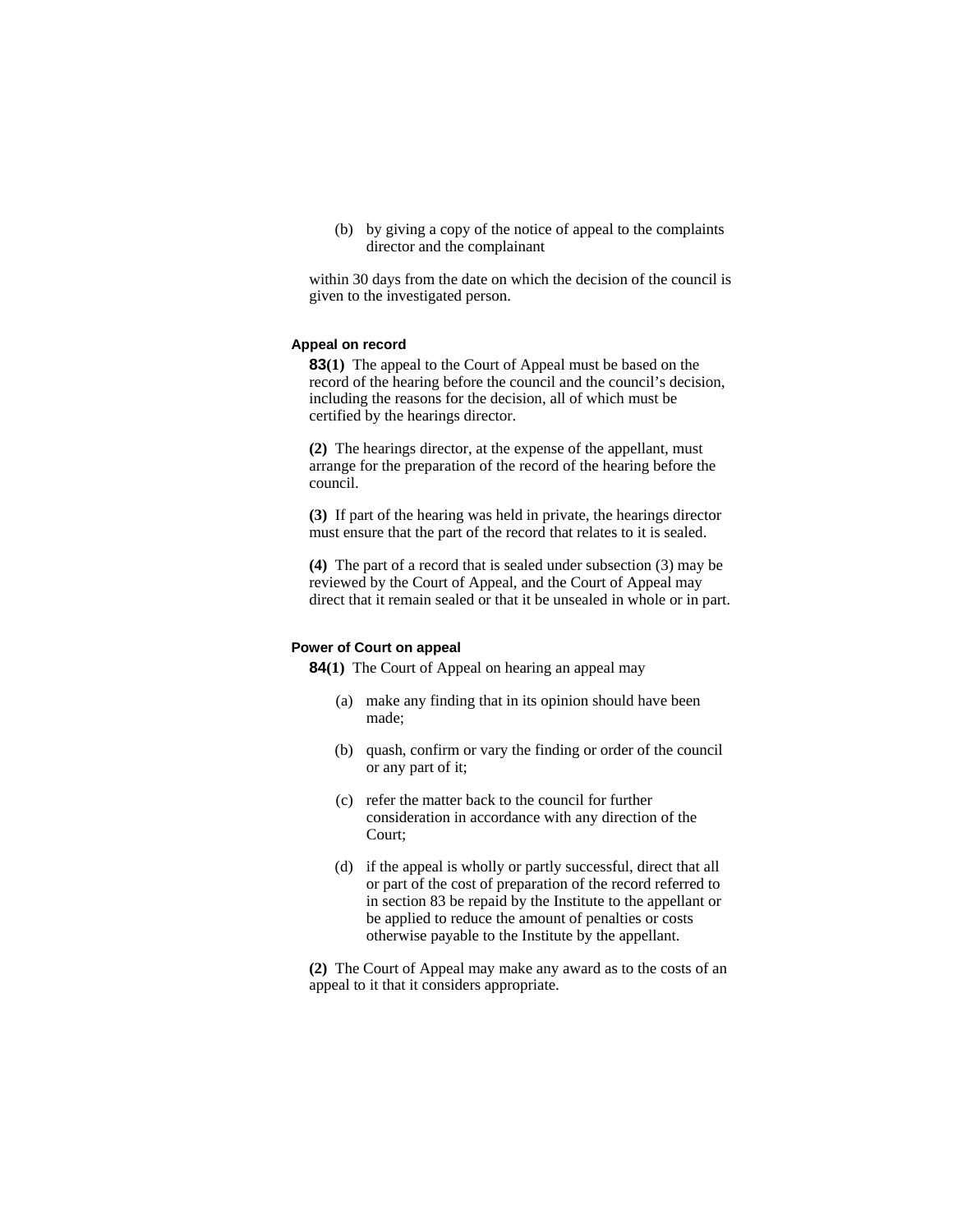## **Application to vary order**

**85** If the time for filing an appeal under this Part has passed or if, due to a change in circumstances, an order under this Part is impossible to carry out, the person to whom the order is directed or the complaints director may apply to the council for a variation of the order.

# **Division 6 General**

### **Non-prejudicial orders**

**86** A hearings director may make any order with respect to clerical and administrative matters that the hearings director considers necessary to prevent prejudice to the investigated person.

### **Commissioner for oaths**

**87** A complaints director, a person appointed by the complaints director to conduct an investigation and each member of a hearing tribunal, the council or a complaint review committee is conferred with the powers of a commissioner for oaths under the *Commissioners for Oaths Act* for the purposes of an investigation, hearing, review or appeal under this Part.

# **Part 5 Business Arrangements**

# **Conducting a Practice**

### **Practice arrangements**

**88(1)** A regulated member is responsible, for the purposes of this Act, the code of ethics and the standards of practice, for how the member provides professional services and complies with this Act, the code of ethics and the standards of practice, and that responsibility is not affected, modified or diminished by the practice arrangements of the regulated member.

**(2)** Without restricting the generality of practice arrangements, practice arrangements include providing professional services as, in relationship to or on behalf of

- (a) a self-employed individual,
- (b) an employee,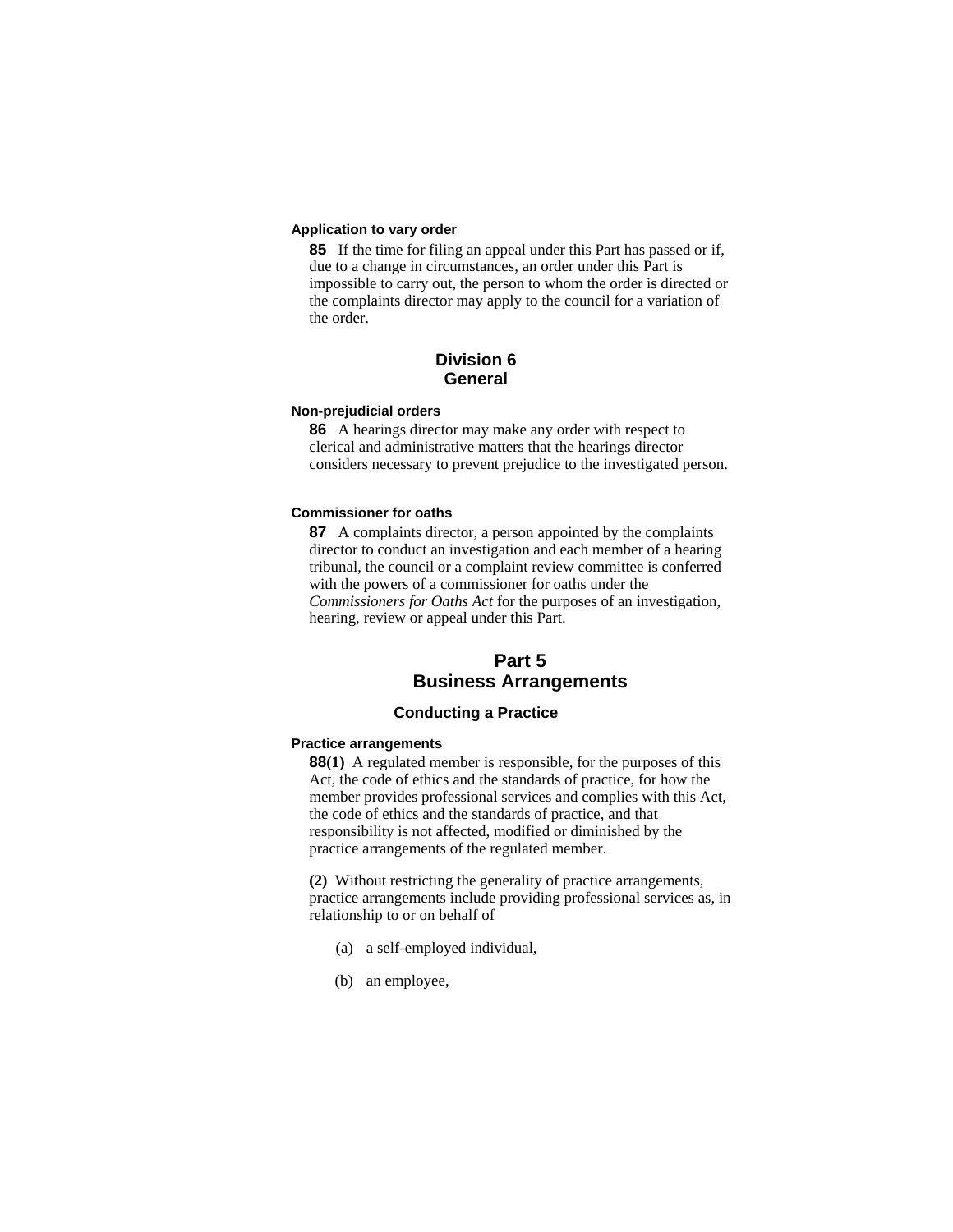- (c) a partner,
- (d) a partnership,
- (e) a shareholder,
- (f) a director,
- (g) a corporation, or
- (h) an employer.

# **Municipal, settlement licence exemption**

**89** No municipality or Metis settlement has the power to require

- (a) a regulated member to obtain a licence from the municipality or Metis settlement to engage in the practise of agrology, or
- (b) a corporation or a partnership owned by regulated members to obtain a licence from the municipality or Metis settlement to engage in the practise of agrology.

#### **Advertising**

**90** A regulated member shall not engage in advertising that is untruthful, inaccurate or otherwise capable of misleading or misinforming the public.

# **Part 6 Other Matters**

# **Exemption**

### **Exemption of veterinarians and pharmacists**

**91** Nothing in this Act applies to or affects

- (a) a person registered with the Alberta Veterinary Medical Association as a registered veterinarian or permit holder, or
- (b) a person registered as a member or, on and after the coming into force of Schedule 19 to the *Health*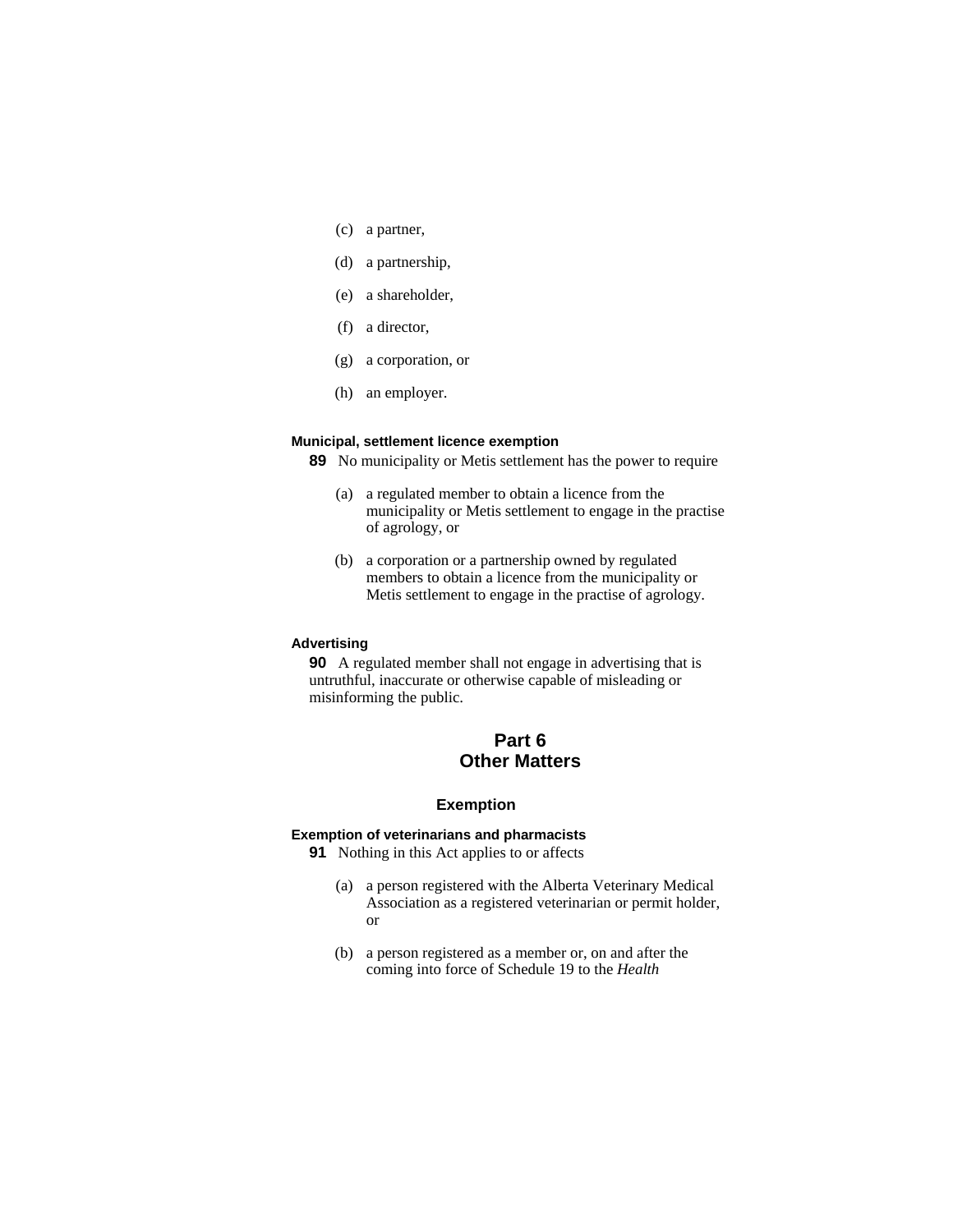*Professions Act*, a regulated member, of the Alberta College of Pharmacists

in the practice of the person's profession.

## **Notices and Information**

# **Access to regulated member's information**

**92(1)** If under Part 2 or 4 a regulated member's practice permit is suspended or cancelled, or if conditions are imposed on a regulated member's practice permit, the registrar

- (a) must enter the conditions imposed, if any, on the regulated member's practice permit,
- (b) must provide the information to a person who employs the regulated member to provide professional services on a full-time or part-time basis as a paid or unpaid employee, consultant, contractor or volunteer, on the request of that person,
- (c) may provide the information to the governing bodies of any similar profession in other provinces or territories, and
- (d) subject to the bylaws, may publish or distribute the information referred to in this subsection and information respecting the imposition of a reprimand or fine under Part 4.

**(2)** If a regulated member applies for a review of a decision under Part 2 or appeals a decision under Part 4 and a cancellation or suspension is reversed, imposed conditions are varied or removed or a reprimand is removed, the registrar must provide that information in the same manner as the information on the cancellation, suspension, conditions or reprimand was provided in under subsection (1).

**(3)** If a member of the public, during regular business hours, requests from the Institute information referred to in this section or section 27(3) or 77(3), or information as to whether a hearing is scheduled to be held or has been held under Part 4 with respect to a named regulated member, then, subject to the regulations respecting the period of time during which the Institute is obliged to provide information under this subsection, the Institute must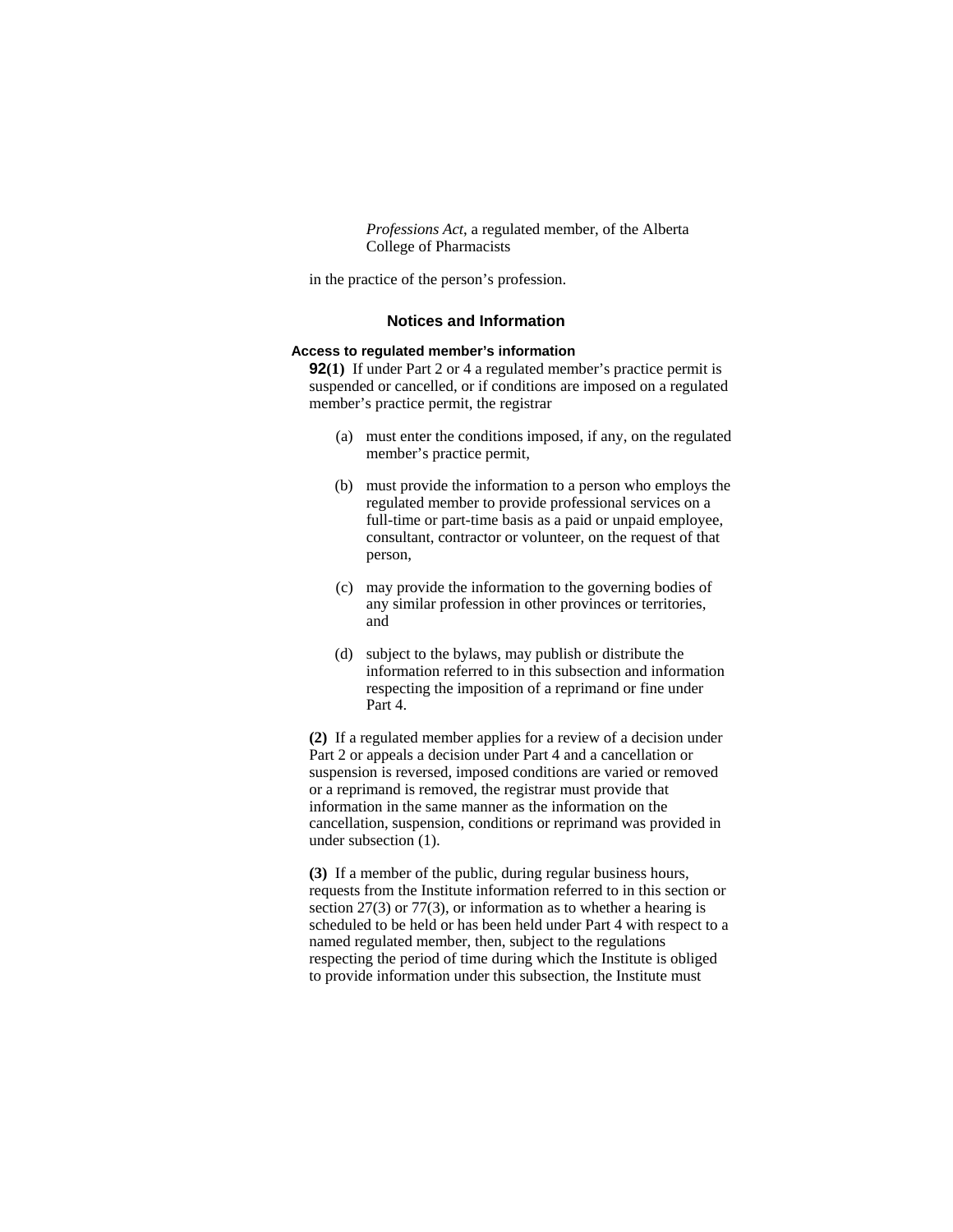provide the information with respect to that regulated member, subject to payment of the costs referred to in section 77(3).

#### **Notices**

**93(1)** A notice to attend and a notice to produce must include the date, time and place at which attendance or production is required.

**(2)** The person who gives a notice to attend or a notice to produce may at any time amend the notice to correct errors or omissions of a minor or clerical nature.

**(3)** When this Act or the bylaws require that a document or notice be given to any person, the document or notice is sufficiently given if it is given by personal service to that person or sent to that person by certified or registered mail at that person's address last shown on the register or record of the registrar or, if that is not reasonably possible, then by publishing the document or notice at least twice, and not more than a week apart, in a local newspaper circulating at or near the address last shown for that person in the records of the Institute.

# **Record retention**

**94** The Institute must keep, for at least 10 years,

- (a) a copy of ratified settlements and admissions of unprofessional conduct,
- (b) records of investigations and hearings, and
- (c) records of complete registration applications and reviews.

## **Evidence**

### **Evidence of registration**

**95(1)** A certificate purporting to be signed by the registrar that states that, according to the records of the Institute under this Act or the former Act, a named person was or was not, on a specified day or during a specified period, a regulated member, other member or former member, including the category of membership, is admissible in evidence as proof of those facts, in the absence of evidence to the contrary, without proof of the registrar's appointment or signature.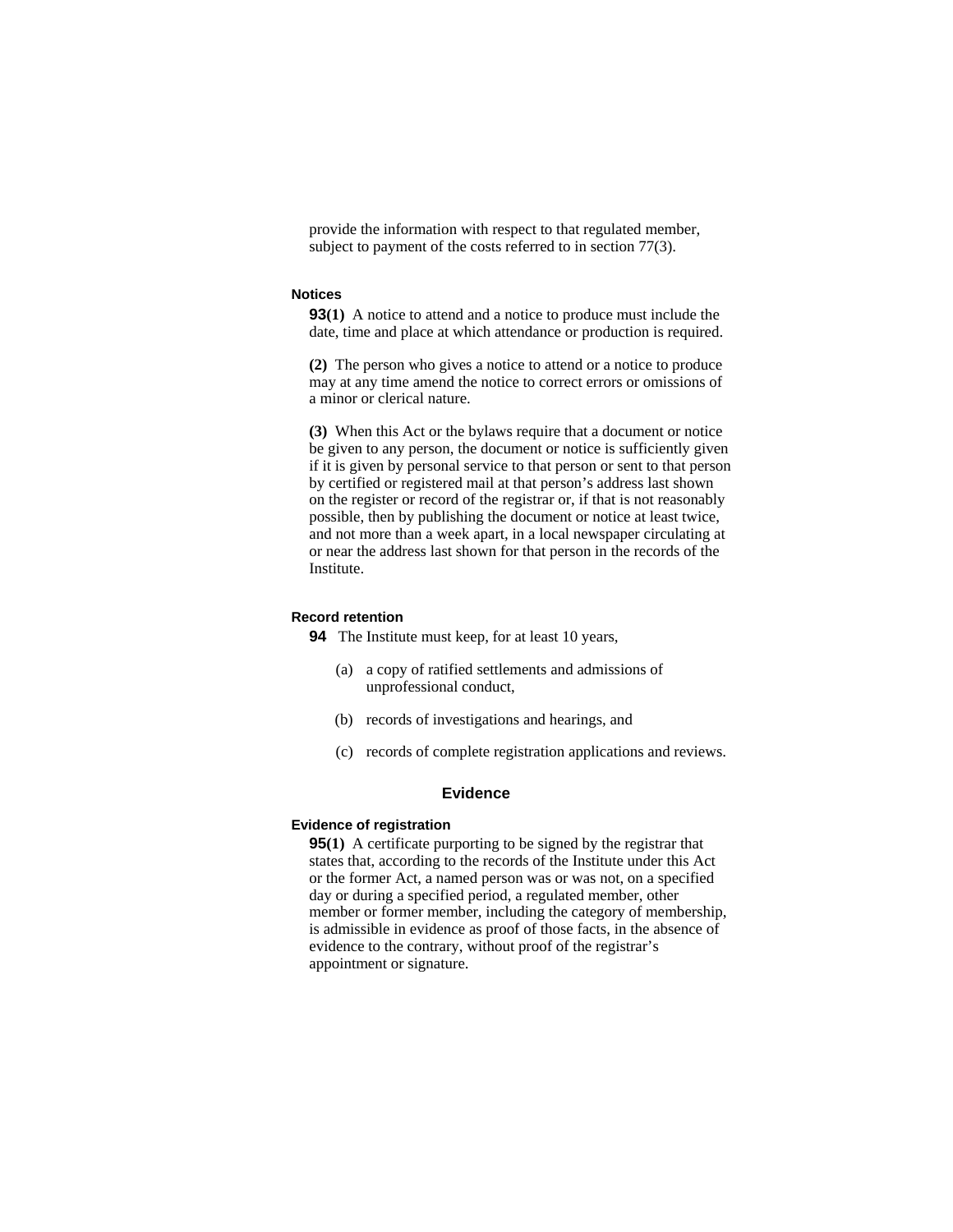**(2)** When proof of registration under this Act or the former Act is required, a printed copy of or extract from the register certified by the registrar is admissible in evidence instead of the original register.

**(3)** A certificate purporting to be signed by a person in that person's capacity as registrar and bearing the seal of the Institute is admissible in evidence as proof of the facts stated in the certificate, in the absence of evidence to the contrary, without proof of the signature of the registrar or the registrar's appointment.

**(4)** When

- (a) proof that a person is a regulated member under this Act whose practice permit is not suspended or cancelled is required to validate a witness's evidence, and
- (b) a copy of the register or extract from the register certified by the registrar is not available and the production of the original register is not feasible without prejudicial delay to the case or the parties interested,

the evidence of the person under oath claiming to be a regulated member whose practice permit is not under suspension or cancelled is admissible in evidence as proof of those facts, in the absence of evidence to the contrary.

### **Burden of proof**

**96** In a prosecution under this Act, the burden of proving that a person is a regulated member or former member is on the accused.

#### **Records, evidence not admissible**

**97(1)** Despite any other Act or law except the *Personal Information Protection Act* or the *Ombudsman Act*,

- (a) the Institute,
- (b) a person who is or was an officer, employee or agent of the Institute,
- (c) a person who is conducting or has conducted an investigation or an alternative complaint resolution process under Part 4, or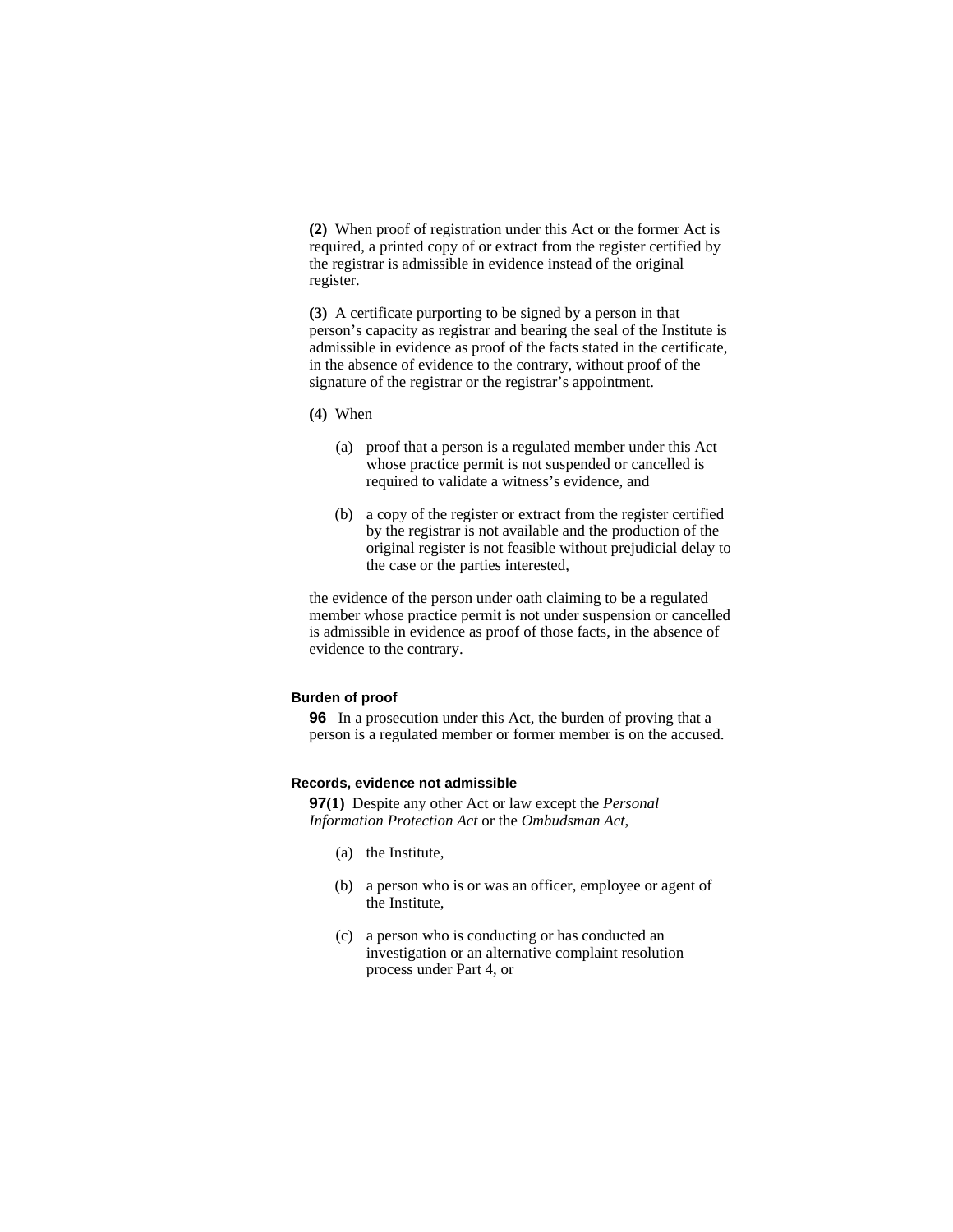(d) a person who is or was a member of the council or a committee or hearing tribunal of the Institute

shall not be required in any proceedings to give evidence relating to any matter that arose in any proceedings under this Act or the bylaws, or to produce any record or thing adduced in evidence in proceedings under this Act or the bylaws or forming part of the records of the Institute that relate to proceedings under Part 4, except in proceedings under this Act, or in a prosecution with respect to perjury or the giving of contradictory evidence.

**(2)** Subsection (1) does not apply to information described in section 92.

**(3)** Despite any other Act or law except the *Personal Information Protection Act* or the *Ombudsman Act*, a regulated member who is participating or has participated in a continuing competence program shall not be required in any proceedings to give evidence relating to any matter under Part 3 or to produce any record or thing that relates to any matter under Part 3 except in

- (a) proceedings under this Act, or
- (b) a prosecution with respect to perjury or the giving of contradictory evidence.

#### **Liability**

#### **Liability exemption**

**98(1)** No action lies against any of the following in respect of anything done or omitted to be done in good faith pursuant to this Act, the bylaws or any direction of the council:

- (a) the Institute or a person who is or was an officer, employee or agent of the Institute;
- (b) a person who conducts or has conducted an investigation or an alternative complaint resolution process under Part 4;
- (c) the council or a person who is or was a member of the council, a committee or a hearing tribunal of the Institute;
- (d) a person who acts on the instructions of and under the supervision of a person referred to in clauses (a) to (c).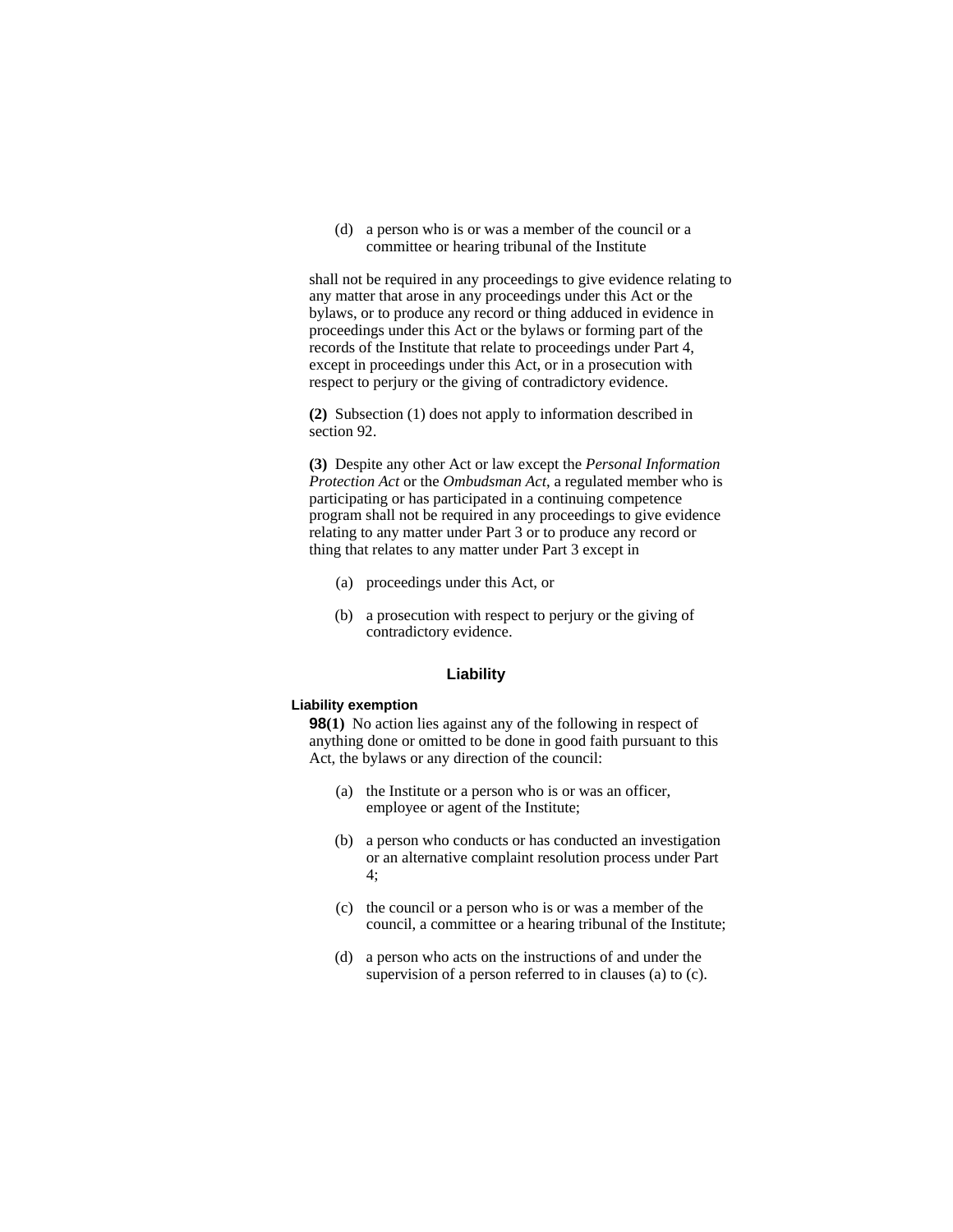**(2)** No action for defamation may be founded on a communication regarding the conduct of a regulated member if the communication is made or is published in accordance with this Act by the Institute, a person described in subsection (1) or the council, a committee or a hearing tribunal in good faith and in the course of any proceedings under this Act or the bylaws relating to that conduct.

### **Ombudsman**

### **Complaints to Ombudsman**

**99(1)** Subject to section 55(4) of the *Personal Information Protection Act*, any person may make a complaint with respect to anything under this Act in accordance with the *Ombudsman Act*.

**(2)** The Institute, the council or a panel, a committee, a hearing tribunal, the registrar, the president, the complaints director or the hearings director of the Institute or any officer, investigator or person engaged by the Institute may, on the recommendation of the Ombudsman,

- (a) rehear any matter and reconsider any decision or recommendation made by that person or body, and
- (b) quash, confirm or vary the decision or recommendation or any part of it.

**(3)** If a matter is reheard or reconsidered pursuant to subsection (2), the provisions of this Act governing the original hearing or consideration apply to the rehearing or reconsideration.

# **Part 7 Protected Words and Abbreviations**

# **Protected words, abbreviations**

**100(1)** No person or group of persons shall represent or imply that the person is a regulated member or that the group of persons consists of regulated members unless the person is a regulated member or the group of persons consists of regulated members.

**(2)** No person or group of persons shall use the name of the Institute, alone or in combination with other words, in a manner that states or implies that the person is a regulated member or other member unless the person is a regulated member or other member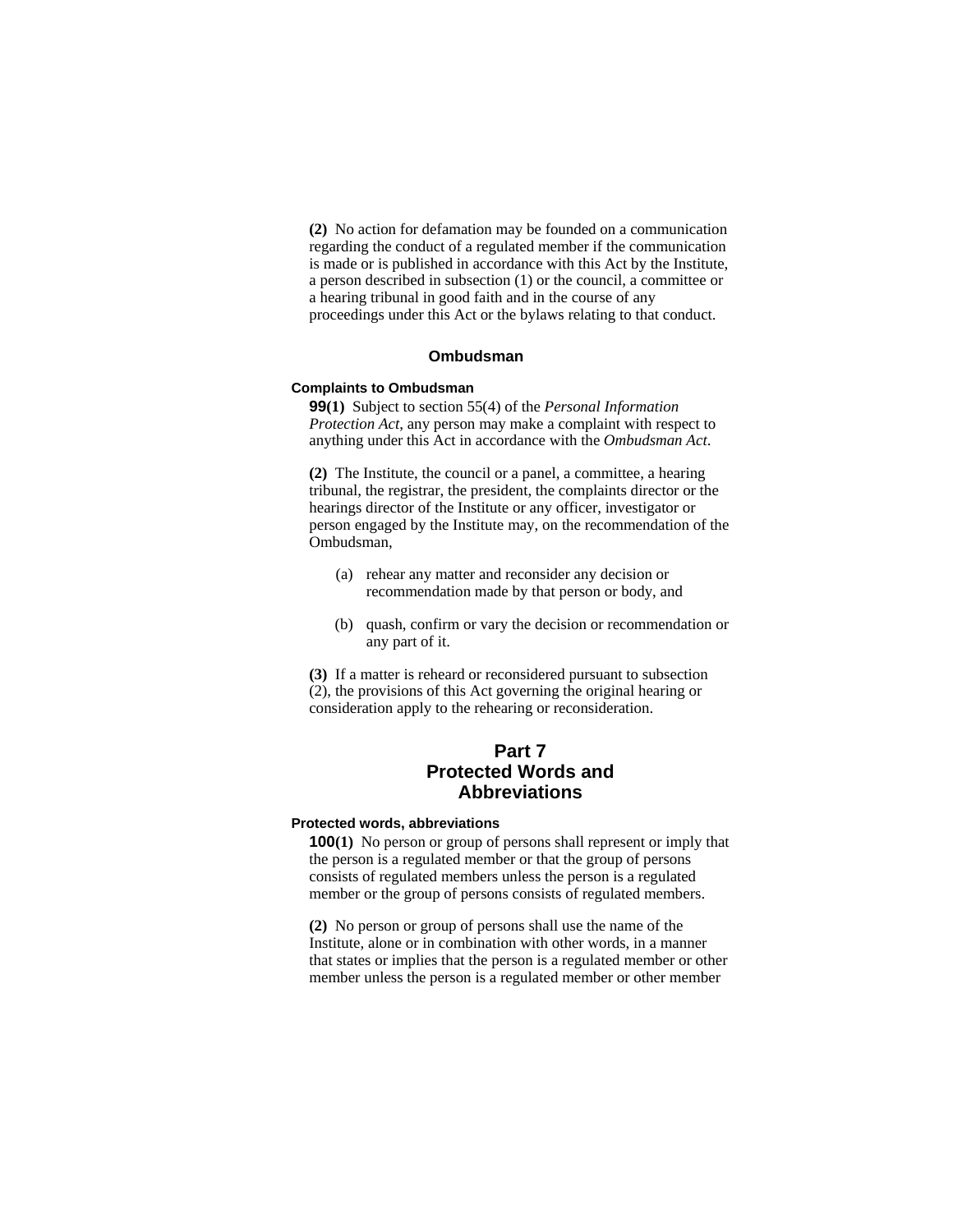or that the group of persons consists of regulated members or other members unless the group of persons consists of regulated members or other members.

**(3)** No regulated member shall use the word "registered" or "regulated" in a manner that states or implies that the member is a regulated member except in accordance with the regulations.

**(4)** No person other than a regulated member shall use a title, an abbreviation or initials set out in the regulations in a manner that states or implies that the person is a regulated member.

**(5)** No person or group of persons shall use the word "professional", "registered", "regulated" or "agrologist", alone or in combination with other words, in a manner that states or implies that the person is a regulated member or that the group of persons consists of regulated members unless the person or group of persons

- (a) is a regulated member or a group that consists of regulated members, or
- (b) is a person or group of persons authorized by another enactment to use the word "professional", "registered", "regulated" or "agrologist" in connection with the practice of agrology.

#### **Penalty**

**101** A person who contravenes section 100 is guilty of an offence and liable

- (a) for a first offence, to a fine of not more than \$2000,
- (b) for a 2nd offence, to a fine of not more than \$4000, and
- (c) for a 3rd and every subsequent offence, to a fine of not more than \$6000 or to imprisonment for a term of not more than 6 months or to both a fine and imprisonment.

### **Injunction**

**102** The Court of Queen's Bench, on application by the Institute by way of originating notice, may grant an injunction enjoining any person from doing any act that contravenes section 100, despite any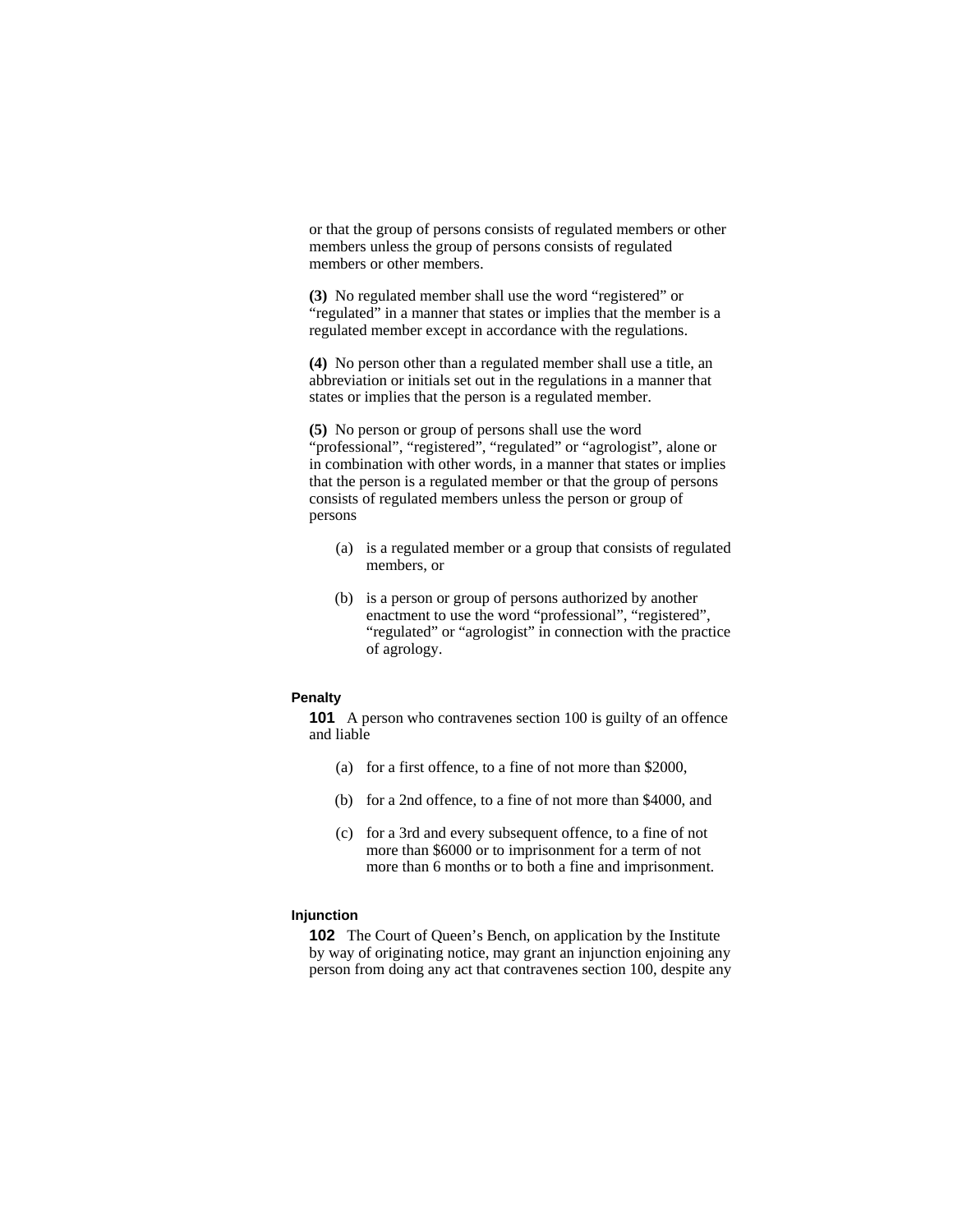penalty that may be provided for by section 101 in respect of that contravention.

# **Part 8 Regulations, Bylaws, Code of Ethics and Standards of Practice**

# **Council regulations**

- **103(1)** The council may make regulations
	- (a) respecting requirements for and applications for registration and practice permits, including but not restricted to
		- (i) education, experience, enrolment in programs of study, successful completion of examinations and holding of degrees, certificates and diplomas;
		- (ii) recognizing professions in other jurisdictions for the purposes of section 22(2)(b);
		- (iii) requirements for the purposes of section  $22(2)(b)$ ;
		- (iv) carrying professional liability insurance and governing the minimum amount and type of insurance required to be carried;
		- (v) providing evidence of being a Canadian citizen or a person lawfully permitted to work or study in Canada;
		- (vi) providing evidence of having good character and reputation;
		- (vii) providing evidence respecting meeting standards of language proficiency;
		- (viii) for the purposes of section  $22(2)(c)$ , determining the combination of education, experience, practice and other qualifications that demonstrates the competence required for registration as a regulated member;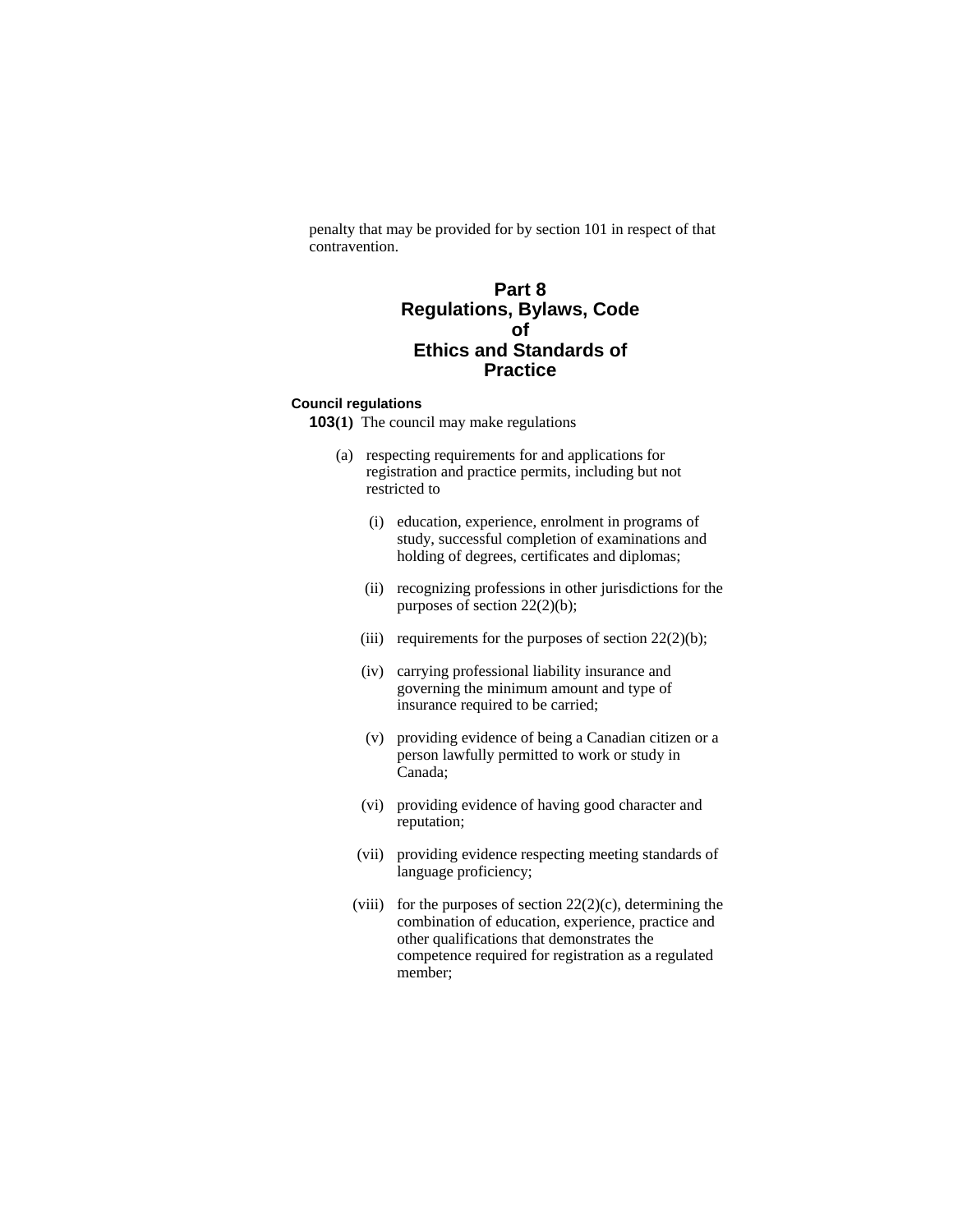- (b) respecting the evaluation of education, training, experience, practice and competence required of applicants for registration as regulated members and of applicants for practice permits, including regulations establishing or designating an entity that may conduct all or part of an evaluation;
- (c) respecting conditions on practice permits;
- (d) establishing and respecting continuing competence programs, including the requirements of those programs;
- (e) respecting reinstatement of registration and reissuance of practice permits cancelled under Part 4;
- (f) respecting the establishment of a register of regulated members and the entry of information in the register and the removal of that information from the register;
- (g) respecting categories of regulated members and respecting the establishment of registers for categories of regulated members;
- (h) imposing conditions on categories of regulated members, restricting the time periods of registration and practice permits of categories of regulated members and restricting renewal of registration and practice permits of categories of regulated members;
- (i) respecting reissuing practice permits and reinstating registration;
- (j) respecting the use of titles, abbreviations and initials and the use of the words "professional", "registered", "regulated" and "agrologist" by a regulated member or a category of regulated members;
- (k) respecting information to be provided to the registrar by regulated members and by applicants for registration;
- (l) respecting the disclosure of information for the purposes of section 28(2);
- (m) respecting alternative complaint resolution processes;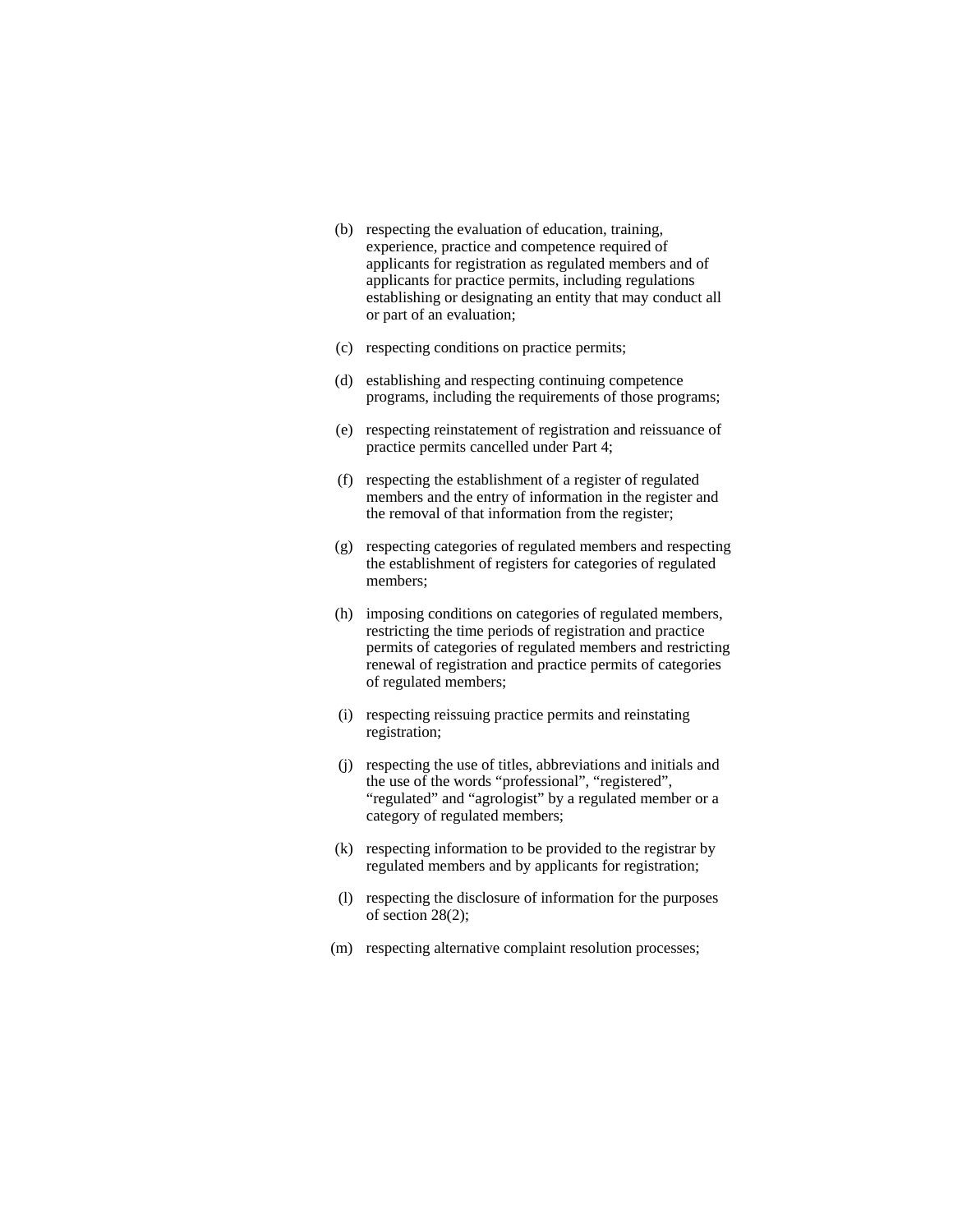- (n) respecting the period of time during which the Institute is obliged to provide information under section 92(3);
- (o) respecting other matters related to this Act.

**(2)** A regulation under this section does not come into force unless it has been approved by the Lieutenant Governor in Council.

#### **Bylaws**

**104(1)** The council may make bylaws

- (a) respecting the governance of the Institute and the management and conduct of its affairs, including the management and carrying out of powers and duties by the council, committees, hearing tribunals, panels and other entities;
- (b) respecting the appointment, election, establishment and removal of officers, employees, committees, hearing tribunals, panels and other entities and their members, and their powers and duties;
- (c) establishing the council and, subject to section 12(1), respecting the number and selection or election of the voting and non-voting members of the council, their terms of office, removal from office and the filling of vacancies;
- (d) respecting quorum, procedures at meetings and the holding of meetings of the council, committees, hearing tribunals and other entities by mail, telephone conference or audiovisual or other electronic means;
- (e) establishing how or by whom expenses and remuneration payable to members of the council, committees, hearing tribunals and other entities are determined;
- (f) respecting the establishment of registers of other members and the entry of information in the registers and the removal of that information;
- (g) respecting other members, including transitional provisions respecting such members under the former Act;
- (h) establishing the date by which regulated members are to apply for renewal of practice permits and providing for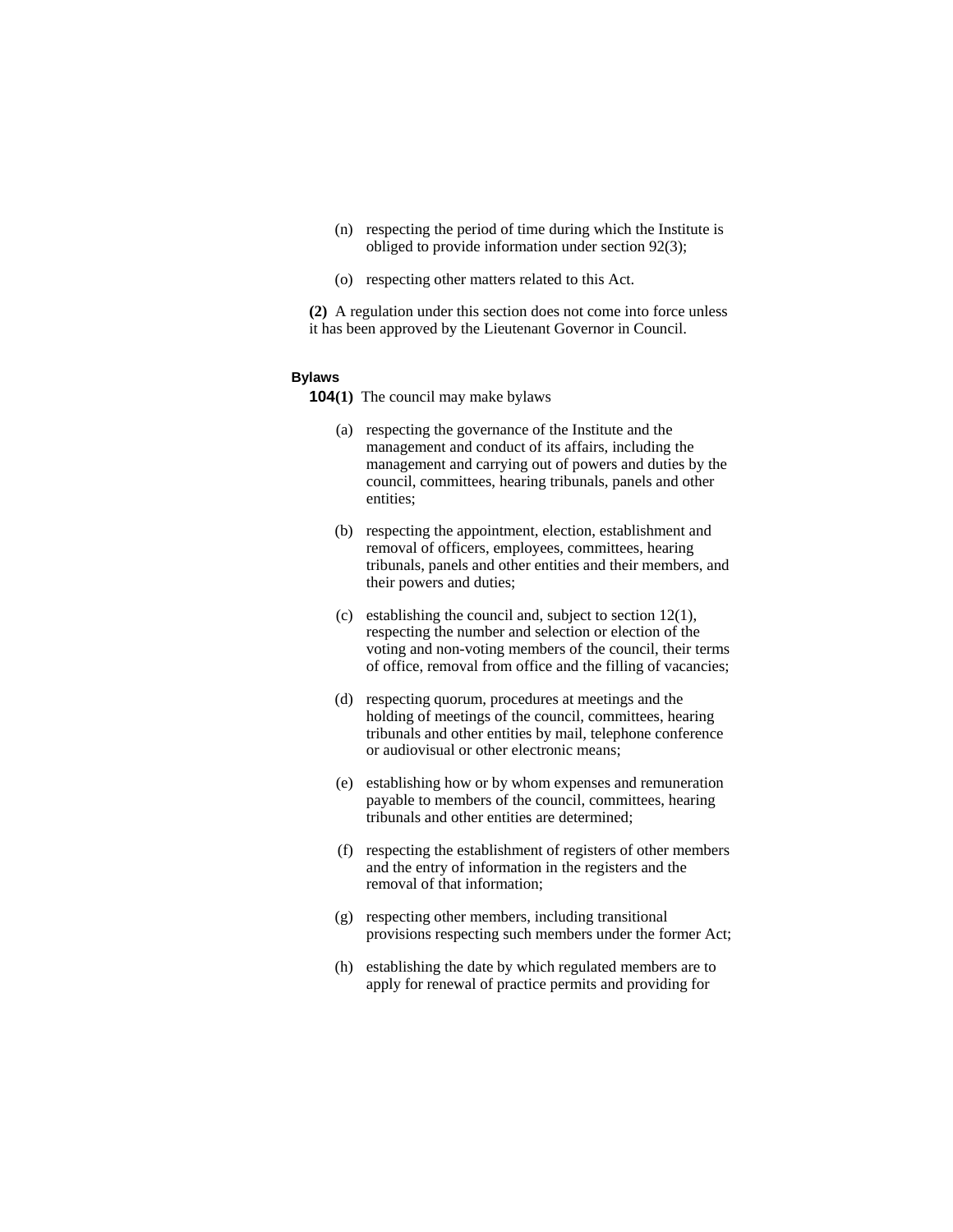reinstatement of registration and reissuance of practice permits cancelled under this Act except those cancelled under Part 4;

- (i) respecting benefits programs and educational incentives;
- (j) respecting forms and notices;
- (k) respecting costs, fees, levies and assessments to be paid by regulated members and applicants with respect to registration, practice permits and late payment fees under this Act or the bylaws and costs, fees, levies and assessments for any accreditation, review, appeal, thing or service provided by the Institute under this Act or the bylaws;
- (l) respecting the publication and distribution of information described in sections 52(6) and 92(1);
- (m) respecting the approval of bylaws;
- (n) respecting the development of or adoption of a code of ethics and standards of practice.

**(2)** The *Regulations Act* does not apply to bylaws under this section.

# **Approval of program and courses**

**105** Before the Institute approves or removes the approval from a program of study or an education course under section 3(2), the Institute must consult with the Minister of Human Resources and Employment and the Minister of Advanced Education and must consider the comments received from those Ministers.

# **Code of ethics, standards of practice**

**106**(1) The council may, in accordance with procedures set out in the bylaws, develop or propose the adoption of a code of ethics and standards of practice for the agrology profession.

**(2)** The Institute must provide, for review and comment, a copy of a proposed code of ethics and proposed standards of practice to

(a) its regulated members,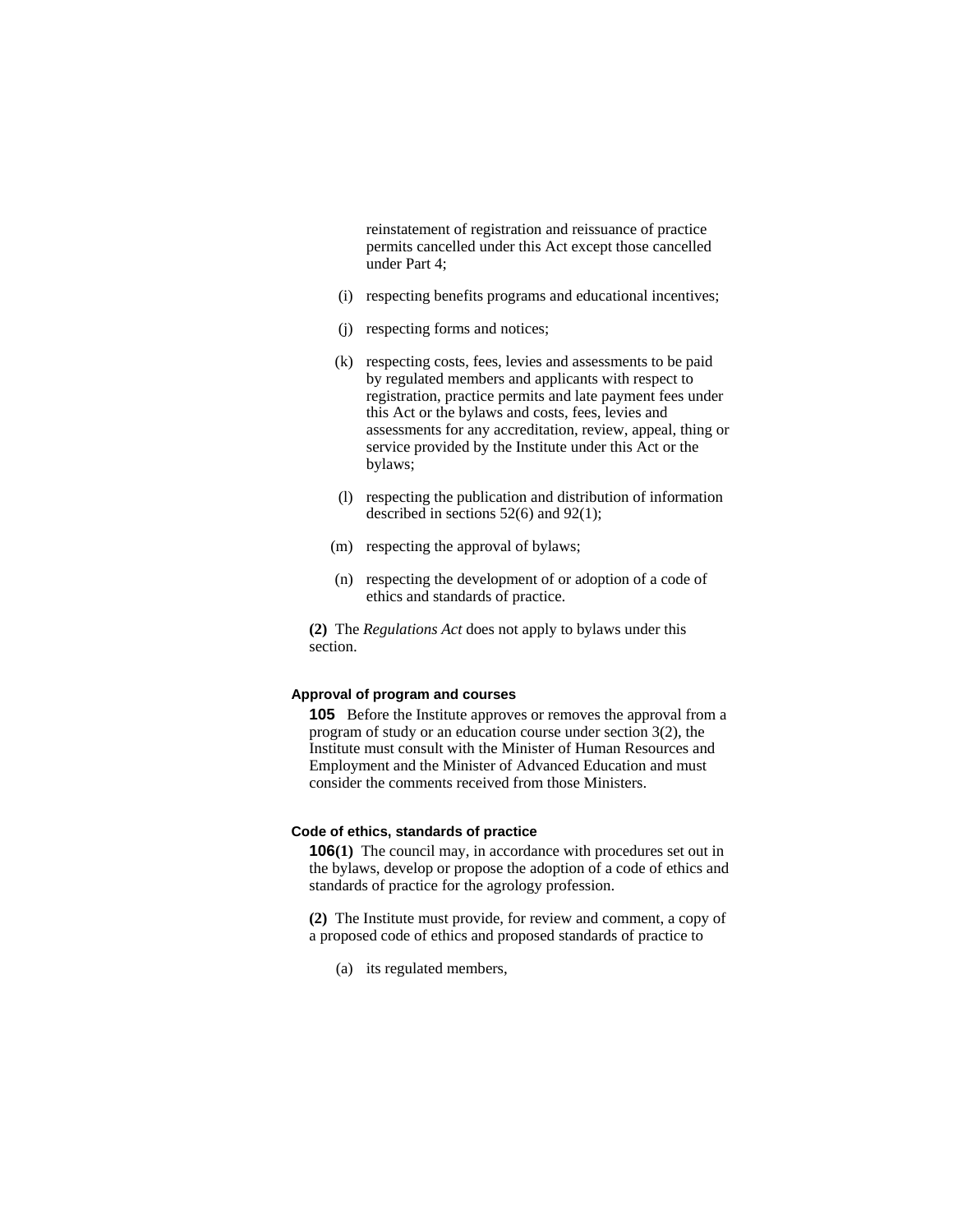- (b) the Minister, and
- (c) any other persons the council considers necessary.

**(3)** The council may adopt a code of ethics and standards of practice after it has reviewed and considered the comments received in a review described in subsection (2).

**(4)** The *Regulations Act* does not apply to a code of ethics and standards of practice approved under this section.

**(5)** The Institute must ensure that copies of the code of ethics and standards of practice adopted under subsection (3) are readily available to the public and regulated members, and copies may be distributed in the manner directed by the council.

#### **Lieutenant Governor in Council regulations**

**107** The Lieutenant Governor in Council may make regulations

- (a) respecting expenses for the purposes of sections  $74(1)(h)$ and  $81(6)$ ;
- (b) respecting fees under sections 25(6) and 35(8).

# **Transitional regulations**

- **108(1)** The Lieutenant Governor in Council may make regulations
	- (a) respecting the conversion to this Act of anything from the former Act, including the interpretation of any transitional provision in this Act;
	- (b) to remedy any confusion, difficulty, inconsistency or impossibility resulting from the transition to this Act from the former Act.

**(2)** A regulation made under subsection (1) may be made retroactive to the extent set out in the regulation.

**(3)** A regulation made under subsection (1) is repealed on the earliest of

 (a) the coming into force of an amendment that adds the subject-matter of the regulation to this Act;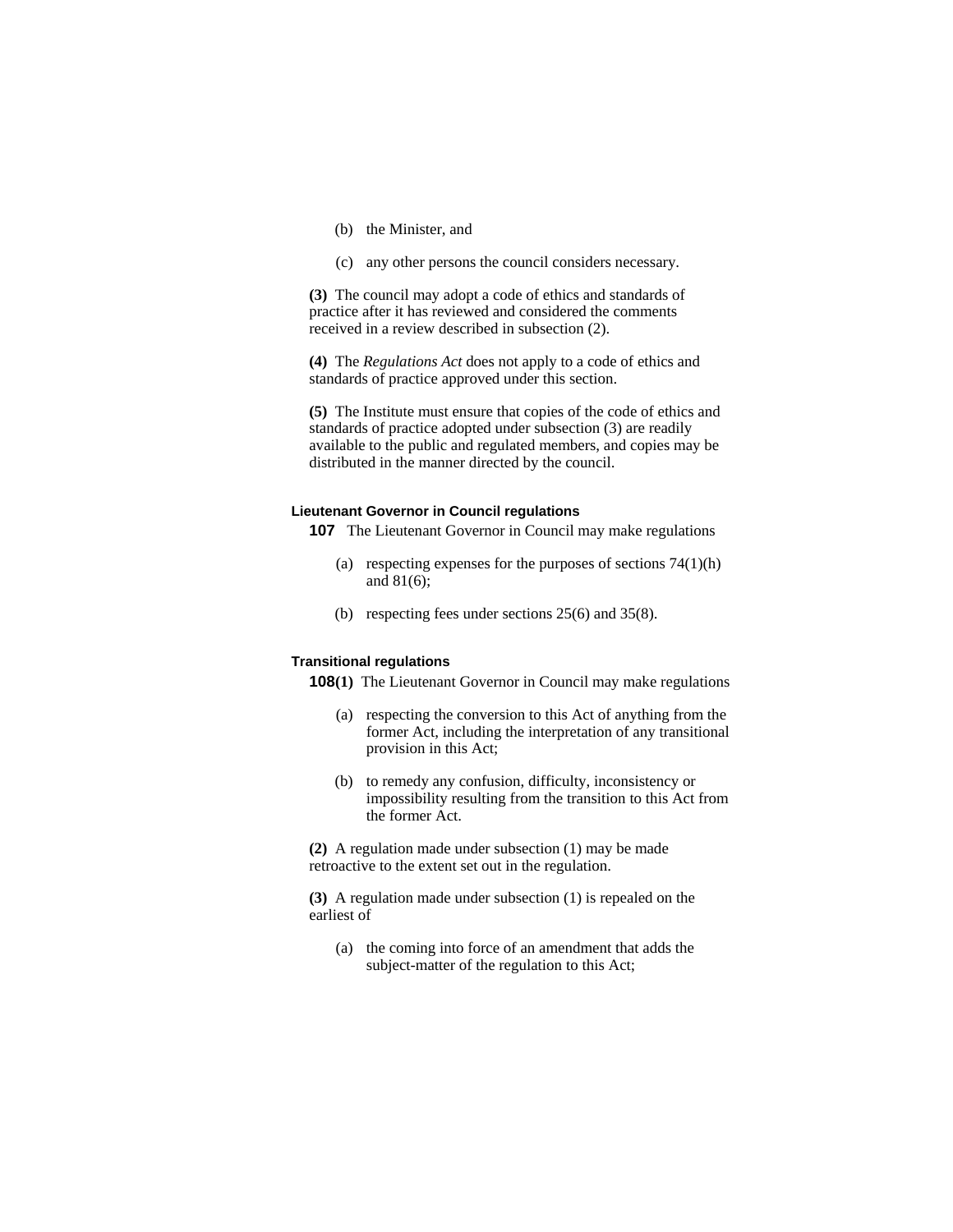- (b) the coming into force of a regulation that repeals the regulation made under subsection (1);
- (c) 2 years after the regulation comes into force.

**(4)** The repeal of a regulation under subsection (3)(b) or (c) does not affect anything done, incurred or acquired under the authority of the regulation before the repeal of the regulation.

# **Part 9 Transitional Provisions, Consequential Amendments, Repeal and Coming into Force**

## **Transitional Provisions**

#### **Transitional**

**109** On the coming into force of this Act,

- (a) the members of the council under the former Act continue as members of the council under this Act for the same terms of office unless their terms are terminated earlier under this Act;
- (b) the registrar under the former Act continues as the registrar under this Act for the same term of office unless the term is terminated earlier under this Act;
- (c) the president under the former Act continues as the Chair under this Act for the same term of office unless the term is terminated earlier under this Act.

#### **Transitional**

**110** On the coming into force of this Act, a person who is registered as a member under the former Act is deemed to be registered as a regulated member and to have been issued a practice permit by the registrar under this Act until the practice permit expires or is cancelled under this Act.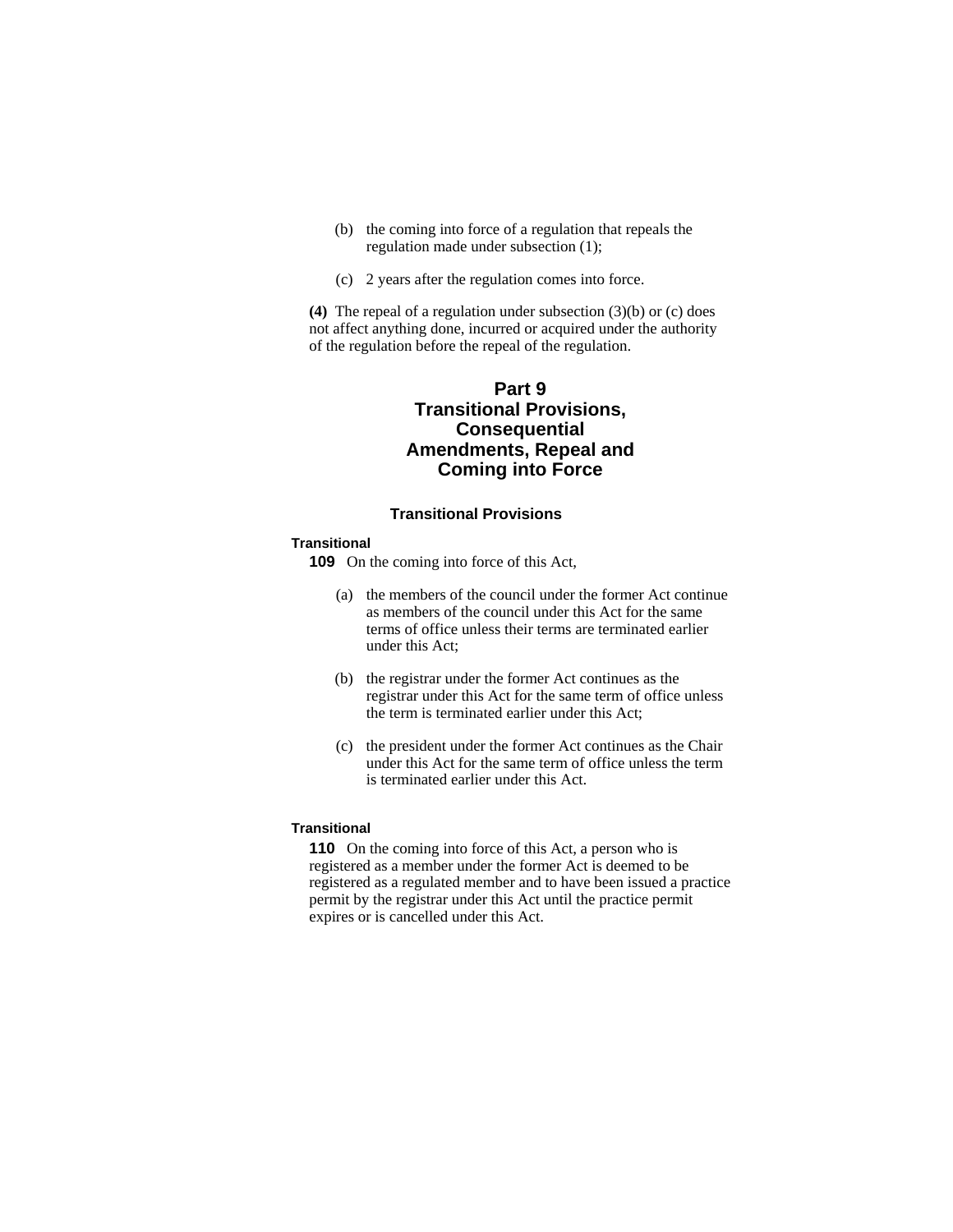## **Transitional**

**111(1)** On the coming into force of this Act, an application for registration as a member or for reinstatement as a member made under the former Act that has not been concluded must be concluded in accordance with that Act.

- **(2)** For the purposes of subsection (1), the powers and duties
	- (a) of the registrar under the former Act are vested in and may be exercised by the registrar under this Act and any reference to the registrar in the former Act or the regulations under that Act is deemed to be a reference to the registrar under this Act;
	- (b) of the Board of Examiners, the Examinations Board and the Universities Co-ordinating Council under the former Act and the regulations under that Act are vested in and may be exercised by the registration committee under this Act, and any reference to the Board of Examiners, the Examinations Board or the Universities Co-ordinating Council in the former Act or the regulations under that Act is deemed to be a reference to the registration committee under this Act;
	- (c) of the council under the former Act are vested in and may be exercised by the council under this Act, and any reference to the council in the former Act or the regulations under that Act is deemed to be a reference to the council under this Act.

**(3)** A person who is registered or reinstated as a member under this section is deemed to be registered as a regulated member and to have been issued a practice permit by the registrar under this Act until the practice permit expires or is cancelled under this Act.

# **Transitional**

**112(1)** Any complaint made on or after the coming into force of this Act that relates to conduct occurring all or partly before the coming into force of this Act must be dealt with under this Act.

**(2)** On the coming into force of this Act, any proceedings with respect to a complaint made before the coming into force of this Act under the former Act that have not been concluded must be concluded in accordance with that Act.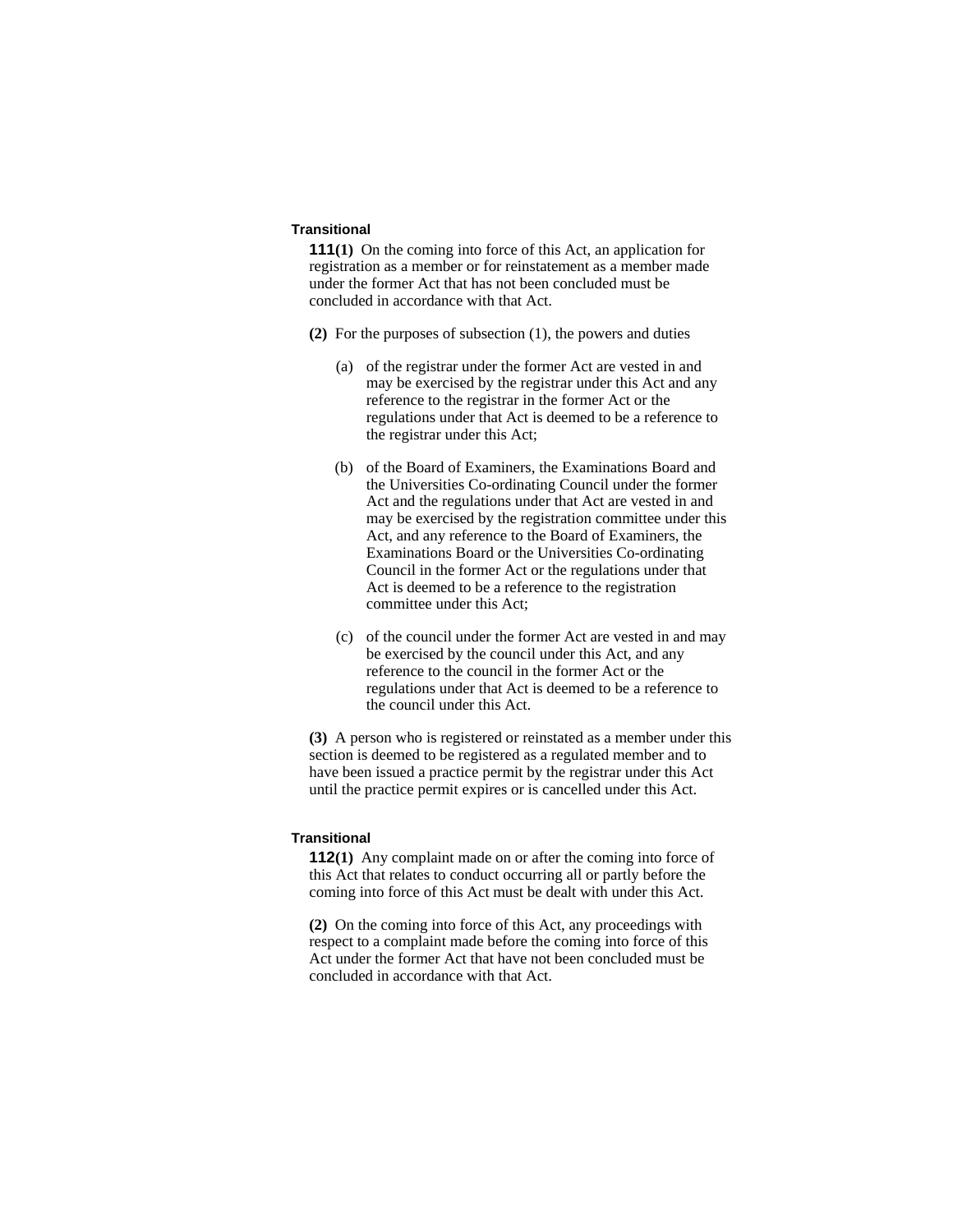**(3)** For the purposes of subsection (2), and subject to subsection (4), the powers and duties of the council under sections 27 and 29 of the former Act are vested in and may be exercised by the council under this Act, and any reference to the council in section 27 or 29 of the former Act is deemed to be a reference to the council under this Act.

**(4)** For the purposes of subsection (2), if on the coming into force of this Act the council under the former Act has commenced but not concluded a hearing, the members of the council under the former Act continue as members of the council for the purposes of the hearing until it is concluded as if this Act had not come into force and the former Act had not been repealed.

**(5)** For the purposes of subsection (2), the powers and duties of the president or vice-president under section 27 of the former Act are vested in and may be exercised by the Chair under this Act, and any reference to the president or vice-president in section 27 of the former Act is deemed to be a reference to the Chair under this Act.

**(6)** For the purposes of subsection (2), the powers and duties of the registrar under section 28 of the former Act are vested in and may be exercised by the registrar under this Act, and any reference to the registrar in section 28 of the former Act is deemed to be a reference to the registrar under this Act.

**(7)** For the purposes of subsection (2), a reference in section 27 of the former Act to suspension or expulsion of a member is deemed to be a reference to the suspension or cancellation of the registration and practice permit of that member under this Act.

**(8)** Any decision and order made by the council pursuant to this section is deemed to be a decision and order of a hearing tribunal or the council under this Act.

#### **Consequential Amendments**

#### **Amends RSA 2000 cA-22**

**113 The** *Alberta Heritage Foundation for Science and Engineering Research Act* **is amended in section 2(1)(f) by striking out** "registered member" **and substituting** "regulated member".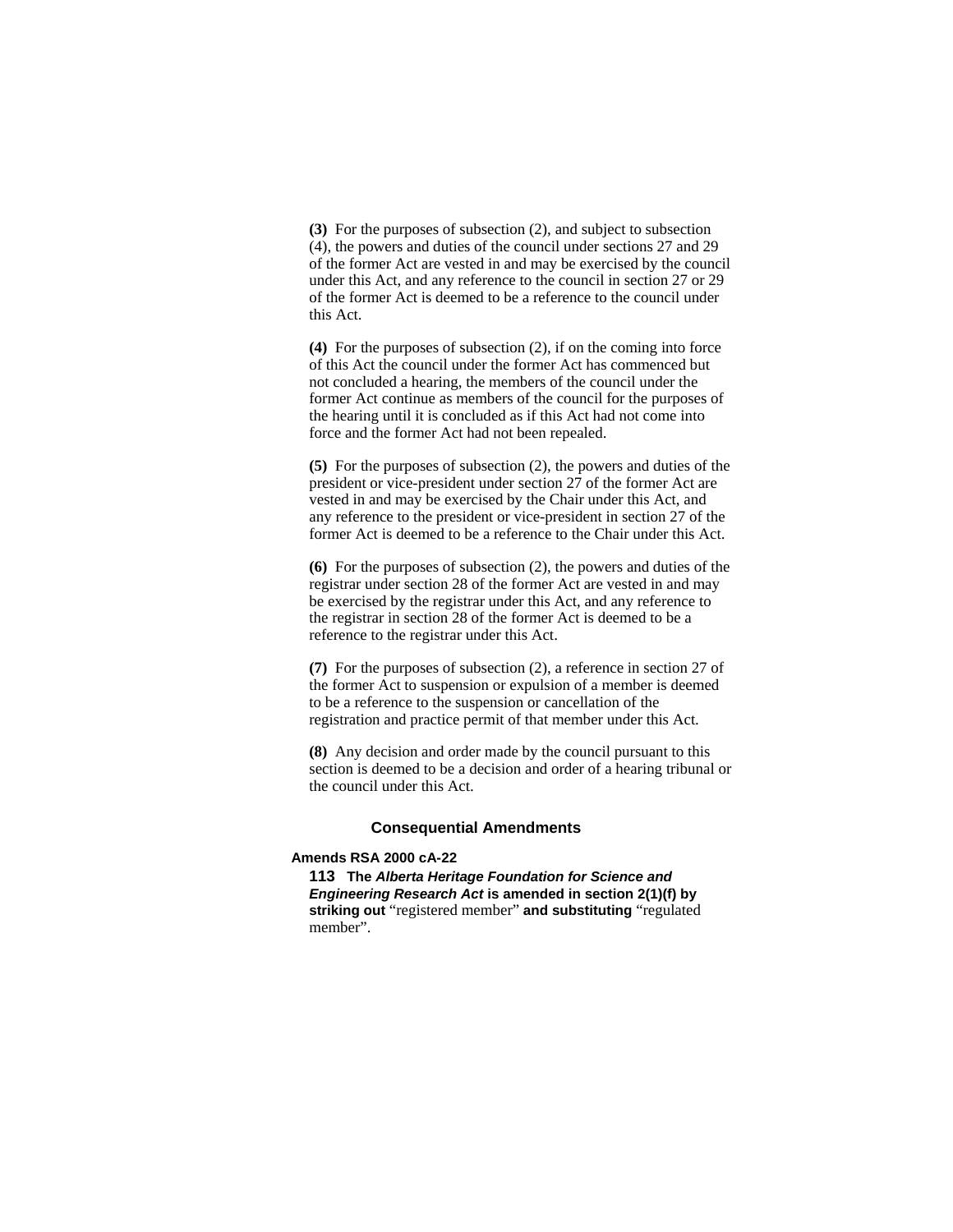# **Amends RSA 2000 cO-8**

- **114 The** *Ombudsman Act* **is amended in section 1**
	- **(a) in clause (b) by striking out** "and" **at the end of subclause (iv), by adding** "and" **at the end of subclause (v) and by adding the following after subclause (v):**
		- (vi) when used in reference to an agrology association means the registrar as defined in the *Agrology Profession Act*;

#### **(b) by adding the following after clause (c):**

- (c.1) "agrology association" means
	- (i) the Alberta Institute of Agrologists, and
	- (ii) a council, panel, committee, hearing tribunal, registrar, Chair, complaints director and hearings director under the *Agrology Profession Act*, and any officer, investigator or person engaged by the Alberta Institute of Agrologists;
- **(c) in clause (h) by striking out** "and" **at the end of subclause (iii), by adding** "and" **at the end of subclause (iv) and by adding the following after subclause (iv):**
	- (v) an agrology association;

## **Repeal and Coming into Force**

## **Repeal**

**115** The *Agrologists Act* is repealed.

# **Coming into force**

**116** This Act comes into force on Proclamation.

# **Explanatory Notes**